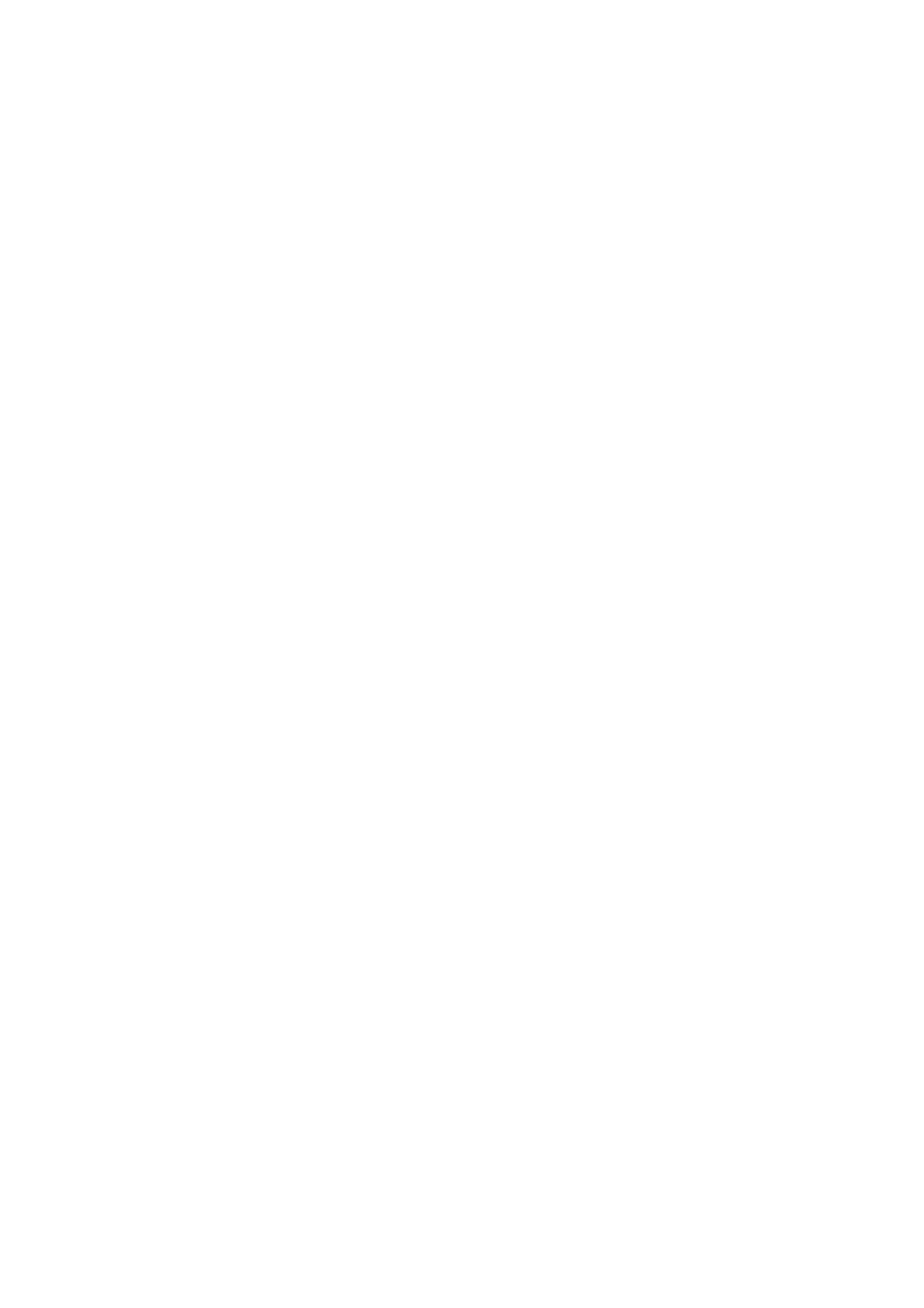

**Sixth Meeting, jointly held with the Final Meeting of project AGRI GEN RES 061 on "Avena Genetic Resources for Quality in Human Consumption" (AVEQ), 19-22 October 2010, Bucharest, Romania** C. Germeier, L. Maggioni, A. Katsiotis and E. Lipman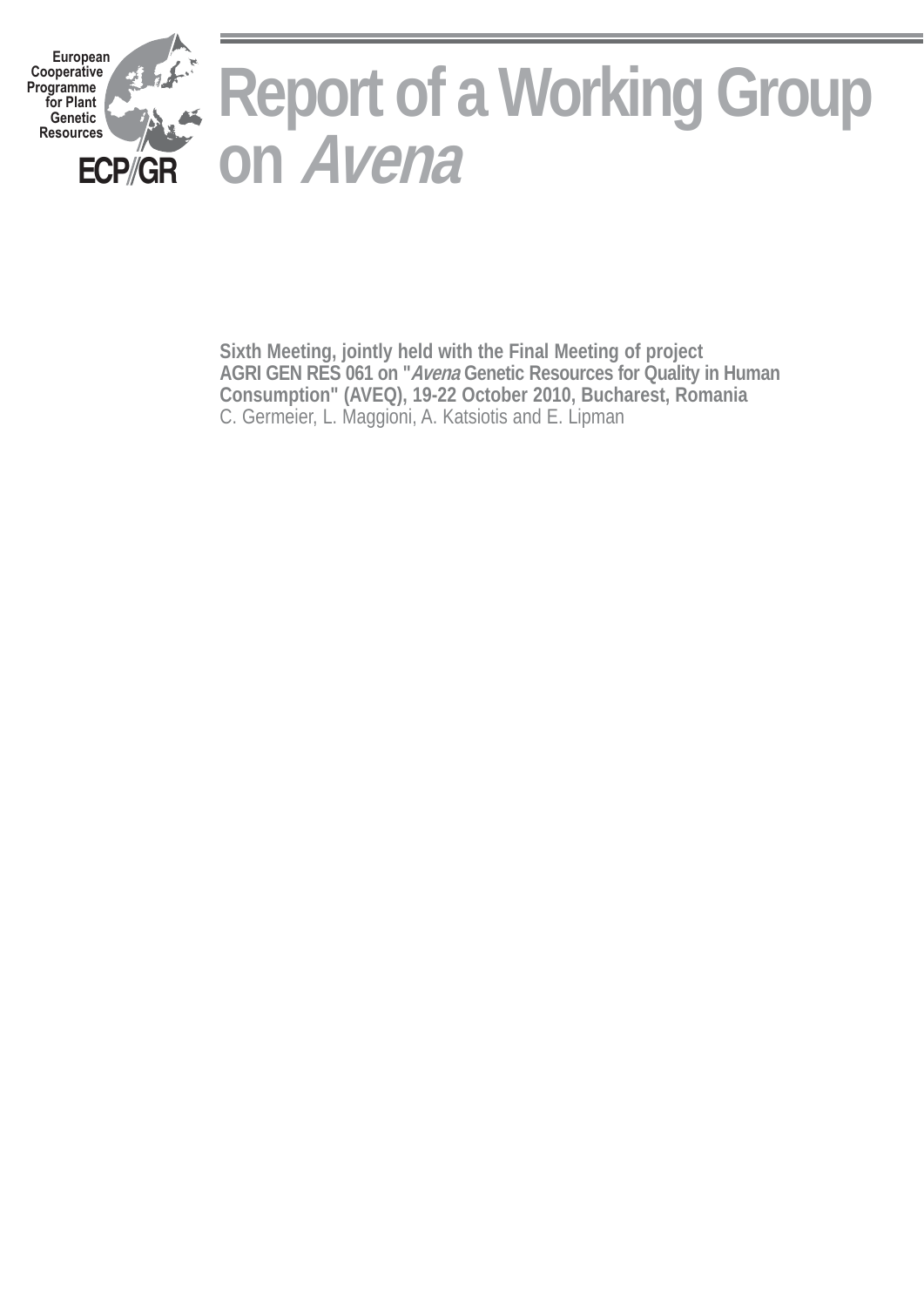**Bioversity International** is part of the Consultative Group on International Agricultural Research, which works to reduce hunger, poverty and environmental degradation in developing countries by generating and sharing relevant agricultural knowledge, technologies and policies. This research, focused on development, is conducted by a Consortium of 15 CGIAR centres working with hundreds of partners worldwide and supported by a multi-donor Fund [\(http://www.bioversityinternational.org](http://www.bioversityinternational.org/); http://[www.cgiar.org](http://www.cgiar.org/); [http://cgiarconsortium.cgxchange.org](http://cgiarconsortium.cgxchange.org/); [www.cgiarfund.org](http://www.cgiarfund.org/)). Bioversity has its headquarters in Maccarese, near Rome, Italy, with offices in more than 20 other countries worldwide. The organization operates through four programmes: Diversity for Livelihoods, Understanding and Managing Biodiversity, Global Partnerships, and Commodities for Livelihoods.

 The international status of Bioversity is conferred under an Establishment Agreement which, by January 2010, had been signed by the Governments of Algeria, Australia, Belgium, Benin, Bolivia, Brazil, Burkina Faso, Burundi, Cameroon, Chile, China, Congo, Costa Rica, Côte d'Ivoire, Cuba, Cyprus, Czech Republic, Denmark, Ecuador, Egypt, Ethiopia, Ghana, Greece, Guinea, Hungary, India, Indonesia, Iran, Israel, Italy, Jordan, Kenya, Malaysia, Mali, Mauritania, Mauritius, Morocco, Norway, Oman, Pakistan, Panama, Peru, Poland, Portugal, Romania, Russia, Senegal, Slovakia, Sudan, Switzerland, Syria, Tunisia, Turkey, Uganda and Ukraine.

 Financial support for Bioversity's research is provided by more than 150 donors, including governments, private foundations and international organizations. For details of donors and research activities please see Bioversity's Annual Reports, which are available in printed form on request from bioversity-publications@cgiar.org or from Bioversity's Web site (www.bioversityinternational.org).

**The European Cooperative Programme for Plant Genetic Resources (ECPGR)** is a collaborative programme among most European countries aimed at contributing to national, sub-regional and regional programmes in Europe to rationally and effectively conserve *ex situ* and *in situ* Plant Genetic Resources for Food and Agriculture and increase their utilization. The Programme, which is entirely financed by the member countries, is overseen by a Steering Committee composed of National Coordinators nominated by the participating countries and a number of relevant international bodies. The Coordinating Secretariat is hosted by Bioversity International. The Programme operates through nine networks in which activities are carried out through a number of permanent working groups or through ad hoc actions. The ECPGR networks deal with either groups of crops (cereals; forages; fruit; oil and protein crops; sugar, starch and fibre crops; vegetables) or general themes related to plant genetic resources (documentation and information; in situ and on-farm conservation; inter-regional cooperation). Members of the working groups and other scientists from participating countries carry out an agreed workplan with their own resources as inputs in kind to the Programme.

 The geographical designations employed and the presentation of material in this publication do not imply the expression of any opinion whatsoever on the part of Bioversity or the CGIAR concerning the legal status of any country, territory, city or area or its authorities, or concerning the delimitation of its frontiers or boundaries. Similarly, the texts and taxonomic definitions in these proceedings reflect the views of the respective authors and not necessarily those of the compilers or their institutions.

Mention of a proprietary name does not constitute endorsement of the product and is given only for information.

#### **Citation**

Germeier C, Maggioni L, Katsiotis A, Lipman E. 2011. Report of a Working Group on *Avena*. Sixth Meeting, jointly held with the Final Meeting of project AGRI GEN RES 061 on "*Avena* Genetic Resources for Quality in Human Consumption" (AVEQ), 19-22 October 2010, Bucharest, Romania. Bioversity International, Rome, Italy.

#### **Cover illustration**

*Avena sativa* var. *tristis* "Ungarischer", probably an old Hungarian landrace – these types were popular at the end of the 19th century (accession from IPK: DEU146 AVE 3366) grown 2007 in the multiplication plots for the AVEQ project in Quedlinburg. Courtesy © C. Germeier, JKI, Quedlinburg, Germany.

Acknowledgements to L. Currah for English language editing

ISBN 978-92-9043-893-9

Bioversity International Via dei Tre Denari, 472/a 00057 Maccarese Rome, Italy

© Bioversity International, 2011

*Bioversity International* is the operating name of the International Plant Genetic Resources Institute (IPGRI).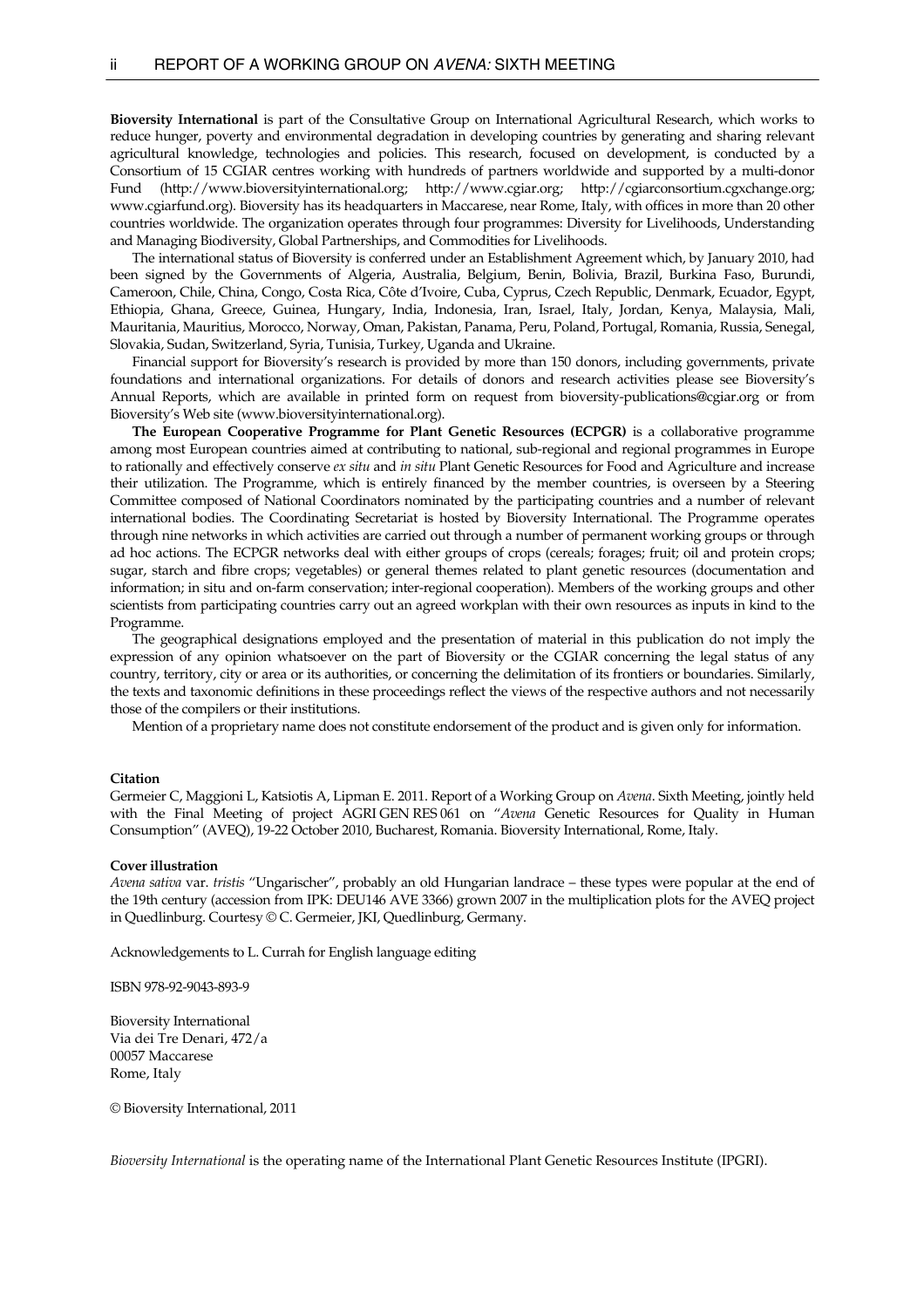# **CONTENTS**

| Avena Genetic Resources for Quality in Human Consumption (AVEQ) - A European            |  |
|-----------------------------------------------------------------------------------------|--|
|                                                                                         |  |
|                                                                                         |  |
|                                                                                         |  |
|                                                                                         |  |
|                                                                                         |  |
|                                                                                         |  |
|                                                                                         |  |
|                                                                                         |  |
|                                                                                         |  |
|                                                                                         |  |
|                                                                                         |  |
|                                                                                         |  |
|                                                                                         |  |
| Cold tolerance evaluation by chlorophyll fluorescence measurements 11                   |  |
|                                                                                         |  |
|                                                                                         |  |
|                                                                                         |  |
|                                                                                         |  |
| Future perspectives for genetic resources work in the framework of EU programmes 13     |  |
|                                                                                         |  |
| An account of the in situ AEGRO project: Wild species prospection in Cyprus, Sicily and |  |
|                                                                                         |  |
|                                                                                         |  |
| Wild species management and experiences in the Canadian Genebank16                      |  |
| The AVEQ working collection - Structure and experiences with multiplication  16         |  |
|                                                                                         |  |
|                                                                                         |  |
|                                                                                         |  |
|                                                                                         |  |
| The European Avena Database and the situation and future of the Central Crop            |  |
| Discussion on future projects: proposals for collaborative research activities21        |  |
|                                                                                         |  |
|                                                                                         |  |
|                                                                                         |  |
|                                                                                         |  |
|                                                                                         |  |
|                                                                                         |  |
|                                                                                         |  |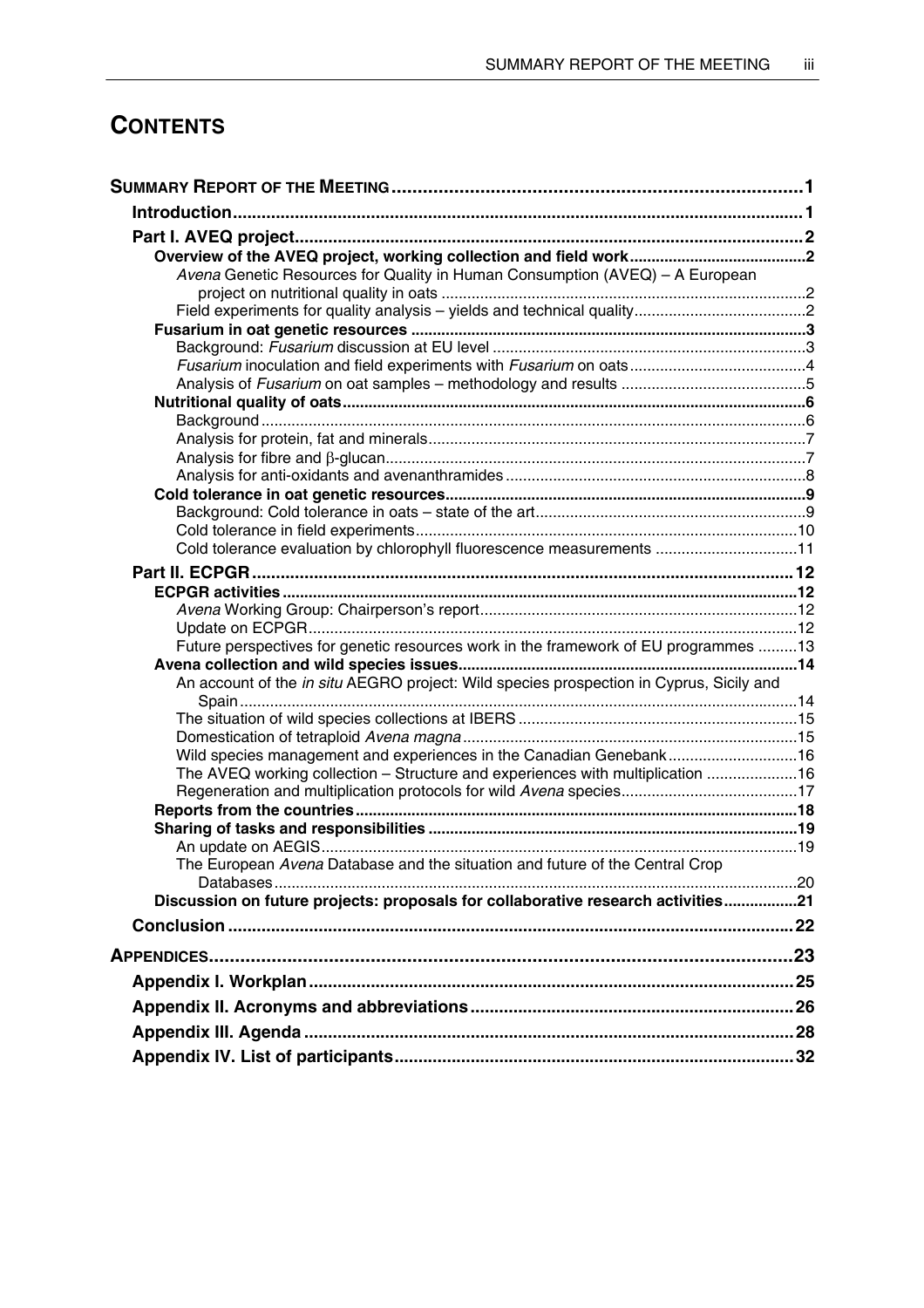Presentations related to AVEQ can be downloaded from <http://eadb.bafz.de/aveq/index.php?id=66>

Presentations related to ECPGR can be downloaded from http://www.ecpgr.cgiar.org/networks/cereals/avena/avena\_working\_group\_meeting.html#c8535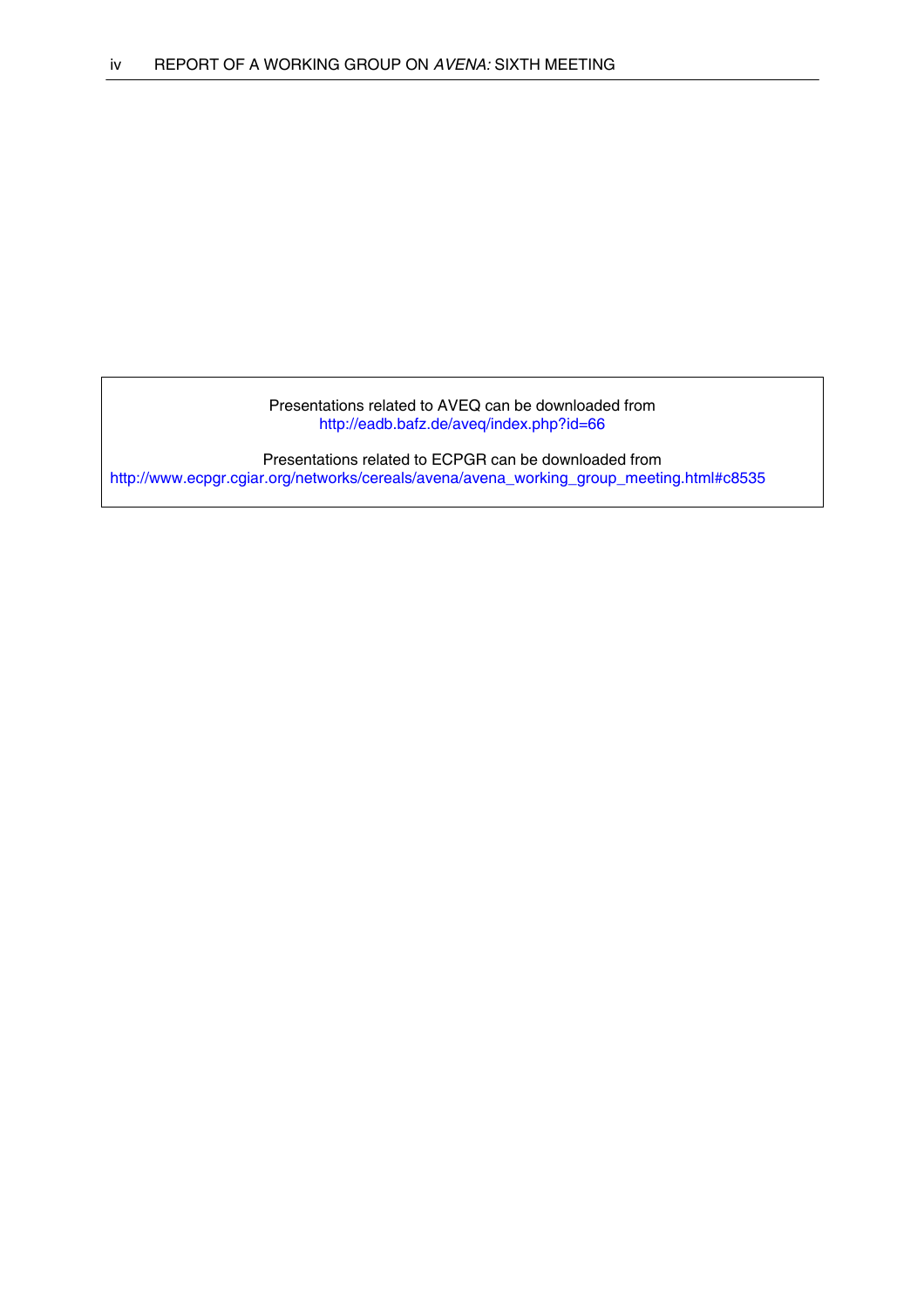# <span id="page-6-0"></span>**SUMMARY REPORT OF THE MEETING**

## **Introduction**

The sixth meeting of the Working Group on *Avena* of the European Programme for Plant Genetic Resources (ECPGR) was held on 21-22 October 2010 in Bucharest, Romania, at the Ministry of Agricultural and Rural Development. The meeting, jointly organized by the Vegetal Genetic Resources Bank of Suceava, Romania, the ECPGR Secretariat, Rome, Italy and the Federal Research Centre for Cultivated Plants – Julius Kühn-Institut (JKI), Quedlinburg, Germany, was jointly held with the final meeting (19-21 October) of the project of Council Regulation (EC) No. 870/2004, GEN RES 061 on "*Avena* Genetic Resources for Quality in Human Consumption" (AVEQ).

 Daniela Giurca, General Director of the Agricultural Policy Department of the Romanian Ministry of Agricultural and Rural Development, opened the meeting and welcomed the participants on behalf of the local organizers.

 Welcome addresses were also given by Olivier Diana on behalf of the European Commission (EC), Lorenzo Maggioni, ECPGR Coordinator, and Andreas Katsiotis, University of Athens, Greece, Chair of the *Avena* Working Group.

 O. Diana (EC DG AGRI) briefly described the primary interests and instruments at European Union (EU) level for genetic resources work.

 L. Maggioni noted that this was officially the sixth meeting of the ECPGR *Avena* Working Group (WG), while the fifth meeting dated back to 1998, when it was held in Lithuania. Nevertheless, the Group had had several opportunities for ad hoc meetings (e.g. meetings of the Cereals Network, the latest (third meeting) held in Foça, Turkey, 2008; the Seventh International Oat Conference, Helsinki, Finland, 2004). He expressed his appreciation for the complementarities of ECPGR as a network and discussion forum, and for the funding opportunities for implementation of work that were offered by the EC GEN RES programmes. In relation to this, the participation of O. Diana as a representative of the AGRI GEN RES Team was highly appreciated.

 A. Katsiotis welcomed the Group and gave an outline of the agenda, with the first day mainly dedicated to presenting the results of the AVEQ project and the second day dedicated to ECPGR activities. Short introductions of the participants followed. The core *Avena* WG was reinforced and enlarged by the presence of experts among the AVEQ partners. Special thanks were due to Prof. Antonio Michele Stanca, former Director of the Genomic Research Centre of Fiorenzuola d'Arda, Italy, who volunteered to chair most of the sessions of the first day and to give an exciting introduction to the frost tolerance Work Package of the AVEQ project.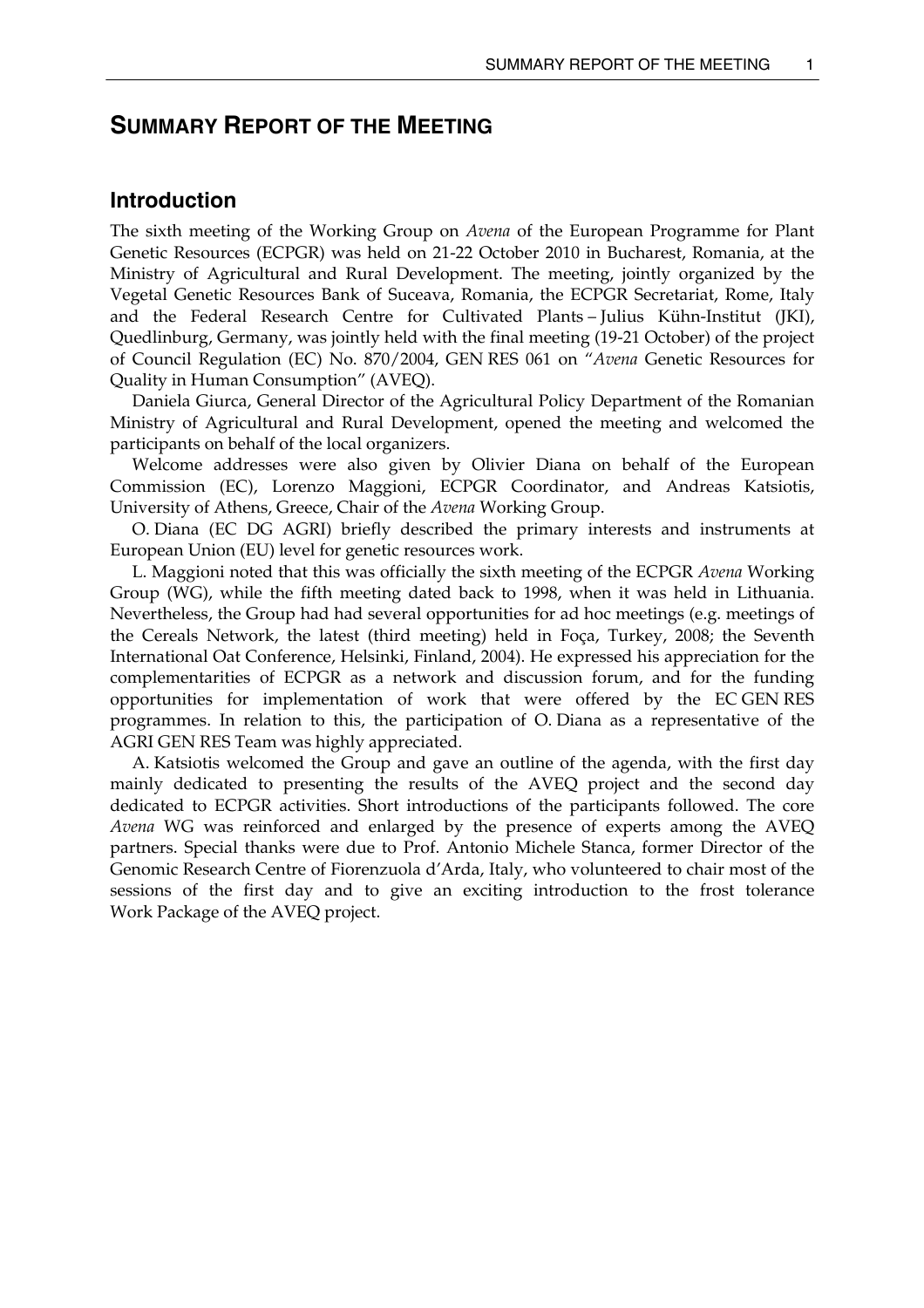# <span id="page-7-0"></span>**Part I. AVEQ project**

 $\overline{a}$ 

Aurel-Florentin Badiu, Director of Research, Romanian Ministry of Agricultural and Rural Development, presented the activities of his Department and opened the meeting.

## *Overview of the AVEQ project, working collection and field work*

## **Avena Genetic Resources for Quality in Human Consumption (AVEQ) – A European project on nutritional quality in oats**

Christoph Germeier, AVEQ Project Coordinator, gave an overview of the project, introducing the unique qualities of oats for human health, as well as being a crop that is environmentally and agronomically friendly, even though unfortunately oat production is decreasing in all parts of the world. He explained the breeding aims for the development of technical quality traits (grain size, shape, colour, absence of hairiness and awns, groat content and dehulling efficiency) and the factors of nutritional quality (dietary fibre, antioxidants, fat, proteins and risks from mycotoxins). He then described the objectives of the project, including the characterization, evaluation and documentation of oat genetic resources, with the focus on relevant traits for the quality of oats for human consumption and for cold tolerance. The geographical distribution of field test sites and the project partners were listed. The working collection under evaluation finally consisted of 567 accessions of hexaploid cultivated oats, 46 accessions of *A. strigosa*, 5 accessions of *A. abyssinica* and 34 wild species accessions of different ploidy levels.

 C. Germeier outlined the workplan including field experiments, quality assays and mycotoxin analyses. A specific aim of this project was to bring the expertise of highly specialized analytical labs together with the genetic resources community in order to evaluate traits of high relevance for human welfare. He concluded with some aspects of data management and open source software development in the project and introduced a few questions which were expected to be answered by the project results: How have complex quality traits been affected by breeding and development? Do we see tradeoffs between quantity (yield), technological and nutritional quality? Can we expect interesting variability for complex quality traits in European germplasm collections, and are they related to the structure of collections in terms of taxonomy and geographical provenance?

## **Field experiments for quality analysis – yields and technical quality**

Danela Murariu (Suceava Genebank, Romania) presented the field experiments carried out to harvest samples for quality analysis. These experiments were performed in seven countries (Bulgaria, Estonia, France, Italy, Poland, Romania and Sweden) on plots of 2-2.5 m2, with distance between rows of 12-17 cm and a density of 400 seeds/m2. They were planted in an augmented design of 5 blocks including 11 standard cultivars. Cultivation techniques and plant protection followed local practices, which included manual sowing and harvest. Sixteen descriptors were observed in the field. Results were shown for 2009 experiments. Winter types were recognized by little or no heading in France, Poland and Romania (BGR001 A7BM0003; DEU146 AVE 846, AVE 1016, AVE1714; GBR011 00037, 01088, 01636; FRA040 19276; POL003 PL52107; RUS00[1](#page-7-1) 200111466)<sup>1</sup> but not consistently in all countries. Diseases observed were *Puccinia coronata* and *Erysiphe graminis* in Estonia, Italy and Poland; *Puccinia graminis* in Bulgaria, Estonia and Italy; *Fusarium* sp. in Estonia and Italy; and *Drechslera* sp. and *Septoria avenae* in Estonia and Romania. Analysis of variance was

<span id="page-7-1"></span><sup>1</sup> In this list and throughout the whole text, accessions are identified by the Institute Code according to FAO (e.g. BGR001), followed by Accession number (e.g. A7BM0003).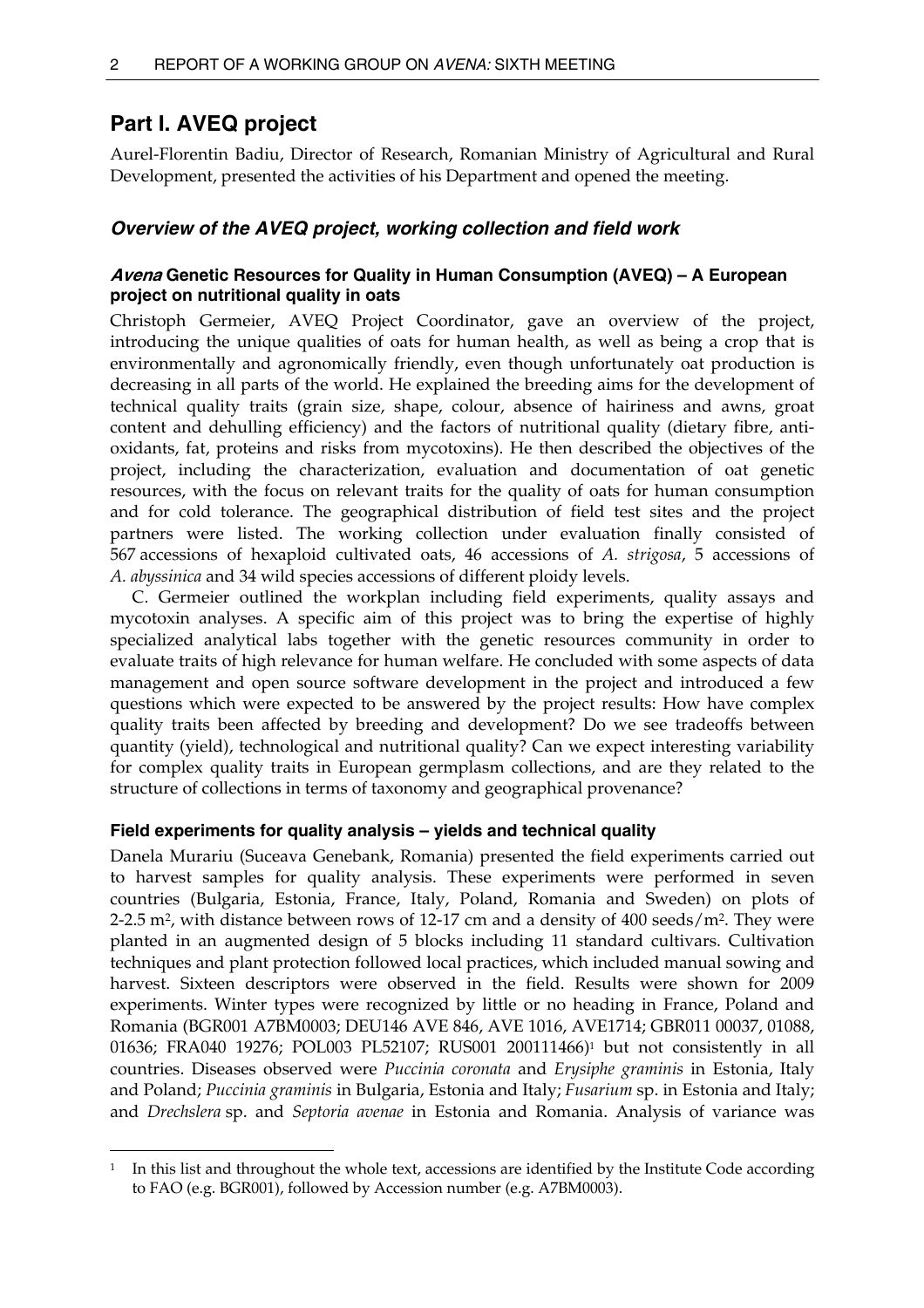<span id="page-8-0"></span>presented for harvest data (yield, seed weight, test weight (hectolitre weight) of the standard cultivars from four locations. Main effects (site, genotype) and interaction were highly significant (P<0.001); also highly significant were the deviations from normal distribution of residuals and homogenous variances. Cultivars 'Belinda' and 'Ivory' produced high yields in all locations (Estonia, France, Poland and Romania). Maximum yield, range and differentiation of standard cultivars were highest in Poland and lowest in Romania. Average yields of modern cultivar accessions were comparable; those of obsolete cultivars were lower, especially in the high-yielding situations of Estonia and Poland. The best modern and obsolete cultivars could out-yield the standards. Yields of *A. strigosa*, *A. abyssinica* and wild species were considerably lower at all sites. Maximum 1000-seed weight (49 g for 'Ivory'), range and differentiation for standard cultivars were found in Estonia. In Romania it was the lowest (35 g for 'Ivory'), but the remaining differentiation of the standards was more pronounced for this trait compared to yield. 'Ivory' again was the superior standard cultivar everywhere. Modern cultivar accessions were comparable to the standards, obsolete cultivars on average lower. Maximum seed weights were mostly comparable, while low minimum values were found in some obsolete cultivars. *A. strigosa* and *A. abyssinica* showed considerably lower 1000-seed weight (15-20 g on average). Seed weights of *A. sterilis* were relatively high, those of other wild species low. Test weight was highest in Estonia, second in France, third in Romania and lowest in Poland. Each difference between countries is statistically significant. Seeds without hull of hull-less cultivars ('Saul', 'Mina') result in higher test weight than hulled seeds. For the hulled cultivars differences were not very consistent across the sites. In France, Poland and Romania some obsolete cultivars were observed with higher test weight than the standard and modern cultivars. *A. abyssinica* and *A. strigosa* had on average lower test weights, but maximum values approached those of the hexaploid oats. For wild species this trait was not determined. Very different hull contents were found in different environments. On average it was lowest in the North (Estonia 33%) and highest in the South (Italy 54%).

#### *Discussion*

It was noted that different environments and farming conditions made the results not fully comparable, but the project wished to verify the results under several varying local conditions.

 It was asked whether shedding in wild species had been a problem and D. Murariu confirmed that this was the case, but bags were used to prevent shedding and seed was harvested by hand.

## **Fusarium** *in oat genetic resources*

Michele Stanca introduced the session with some remarks on the aim of breeding which is to design plants for the future in order to ensure the production of food for life. Breeding is currently moving from ideotype breeding to crop design breeding, and it is inspired by new approaches of phenotyping and genotyping, new breeding techniques and pyramiding of traits.

#### **Background: Fusarium discussion at EU level**

In a presentation introducing the *Fusarium* topic, Ole Winkelmann (Eurofins WEJ Contaminants, Germany) highlighted the background discussions on *Fusarium* mycotoxins at EU level. He introduced the different classes of toxins as trichothecenes Type A (T-2, HT-2) produced by *Fusarium poae, F. sporotrichioides* and *F. langsethiae*, trichothecenes Type B (deoxynivalenol, zearalenone) produced by *F. graminearum* and *F. culmorum,* and fumonisins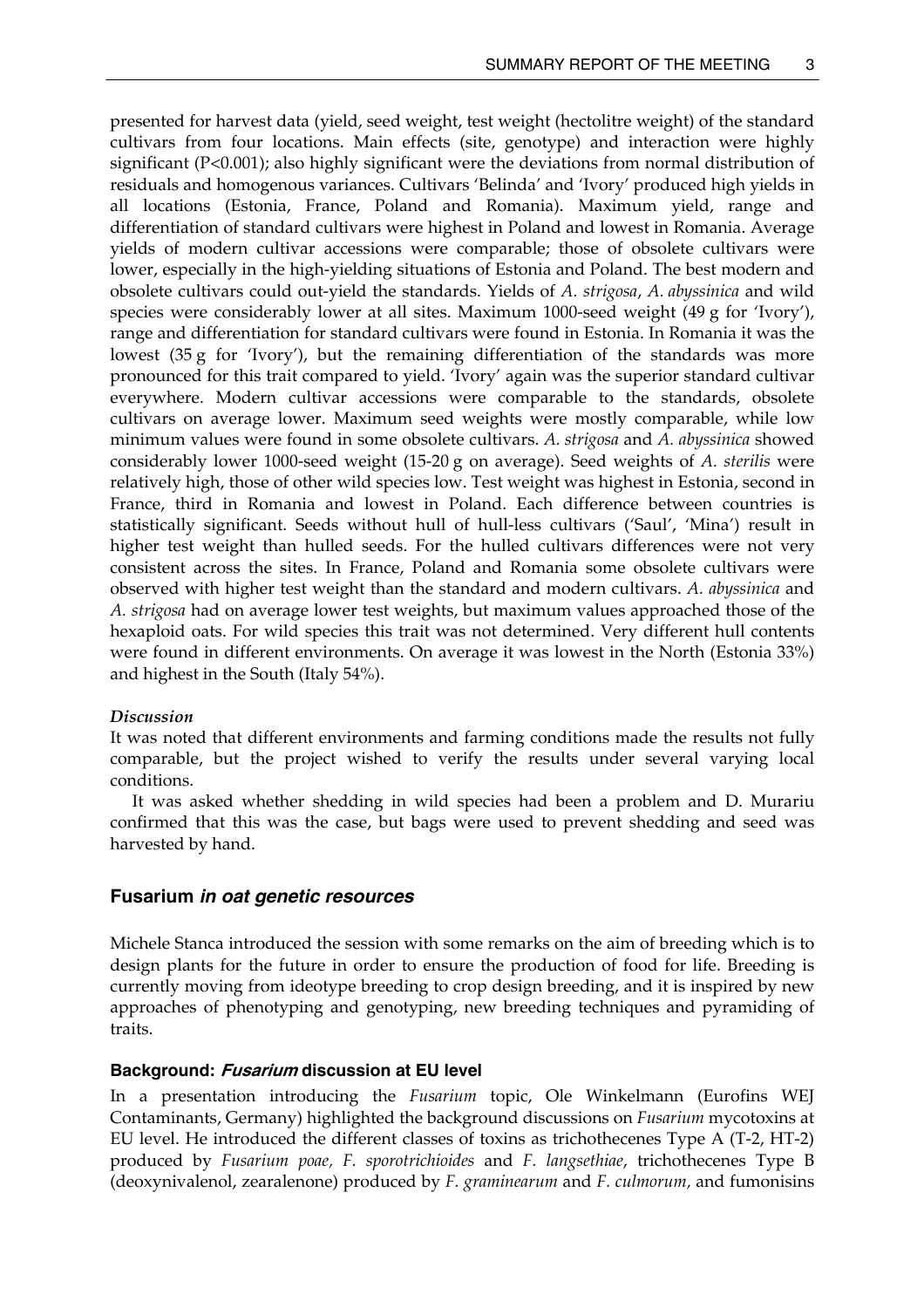<span id="page-9-0"></span>B1 and B2 produced by *F. verticilloides* and *F. proliferatum*. Trichothecenes T-2 and HT-2 are of major concern, especially in oats. They are more toxic than the well-known Type B trichothecenes. According to Regulation (EC) No. 1881/2006 no maximum limits have been set for these toxins. It has been noted that more data and an agreed reference method are still needed.

 Fungal species which seem to be the main toxin-producers in Europe were identified as *Fusarium langsethiae* and *F. sporotrichioides*.

 With regard to infections of commodities, risky cereals are mainly oats, but also barley, wheat and maize. Range and type of contamination mainly depend on climatic conditions during the growth period. Raw oats are frequently highly contaminated by T-2/HT-2, but the main relevance with regard to toxin contamination is connected with the outer parts (hull). Dehulling and sorting of oats can reduce the amount of T-2/HT-2 contamination by up to 90%. High levels of T-2/HT-2 are frequently found in by-products that are used as feed ingredients. Oats for direct human consumption are usually cleaned and dehulled, therefore the level of contamination to be monitored is very different from that at the screening of raw materials. However, a possible limit at EU level will apply to unprocessed cereals.

 Rapid and cheap validated enzyme-linked immunosorbent assay (ELISA) test kits are available, but most of them determine only T-2, while determination of the sum of both toxins is needed. High-performance liquid chromatography tandem mass spectrometry (HPLC-MS/MS) can detect several toxins in one run but it is an expensive and timeconsuming method. There is no agreement on analytical methods. For the AVEQ project, simultaneous determinations were made of T-2, HT-2 and other contaminants by HPLC-MS/MS, in comparison with ELISA results.

#### **Fusarium inoculation and field experiments with Fusarium on oats**

Matthias Herrmann (JKI, Germany) continued with a presentation on inoculum production and field experiments with artificial inoculation as part of Work Package (WP) 04 of the AVEQ project. Objectives of this WP were the field evaluation for resistance against *Fusarium* infection and mycotoxin contamination, and the relationship with agronomic traits under different environmental conditions across Europe. This evaluation was carried out for 350 accessions in 2008 and for 334 accessions in 2009, including wild species accessions in both years. They were grown in augmented designs, with 11 standard cultivars in 5 replications (augmented blocks) and spring wheat 'Aranka' for comparison. A control experiment without inoculation was set up with the standard cultivars in two replications. The environmental and agronomic conditions were very different at the sites in Groß Lüsewitz (Northern Germany), Kroměříž (Czech Republic), Suceava (Romania) and Fiorenzuola d'Arda (Italy). At the latter site, no artificial inoculation was carried out; only natural infestation was observed. The highly diverse material showed wide variation in agronomic traits. Correlations between sites were relatively high for highly heritable traits such as plant height and heading date. Considerable correlations were also observed for yield between Groß Lüsewitz, Kroměříž and Fiorenzuola d'Arda in 2008. Suceava and Fiorenzuola d'Arda in 2009 showed more differences in yields. A mixture of *Fusarium* species (*F. culmorum*, *F. sporotrichioides*, *F. avenaceum*, *F. langsethiae* and *F. graminearum*) was used for inoculation in most experiments. Kroměříž in 2008 used only an *F. culmorum* strain, which is known to be very aggressive in wheat. This strain was integrated into the inoculum mix used in 2009 in all experiments and replaced a strain which had not proved to be very aggressive. The inoculum was multiplied on autoclaved wheat (*F. culmorum*) or oat seed (all other species). The isolates were characterized for their mycotoxin production. It was confirmed that the inoculum contained high level producers of zearalenone, T-2 and HT-2. For the isolates multiplied for inoculation a species-specific quantitative polymerase chain reaction (QPCR)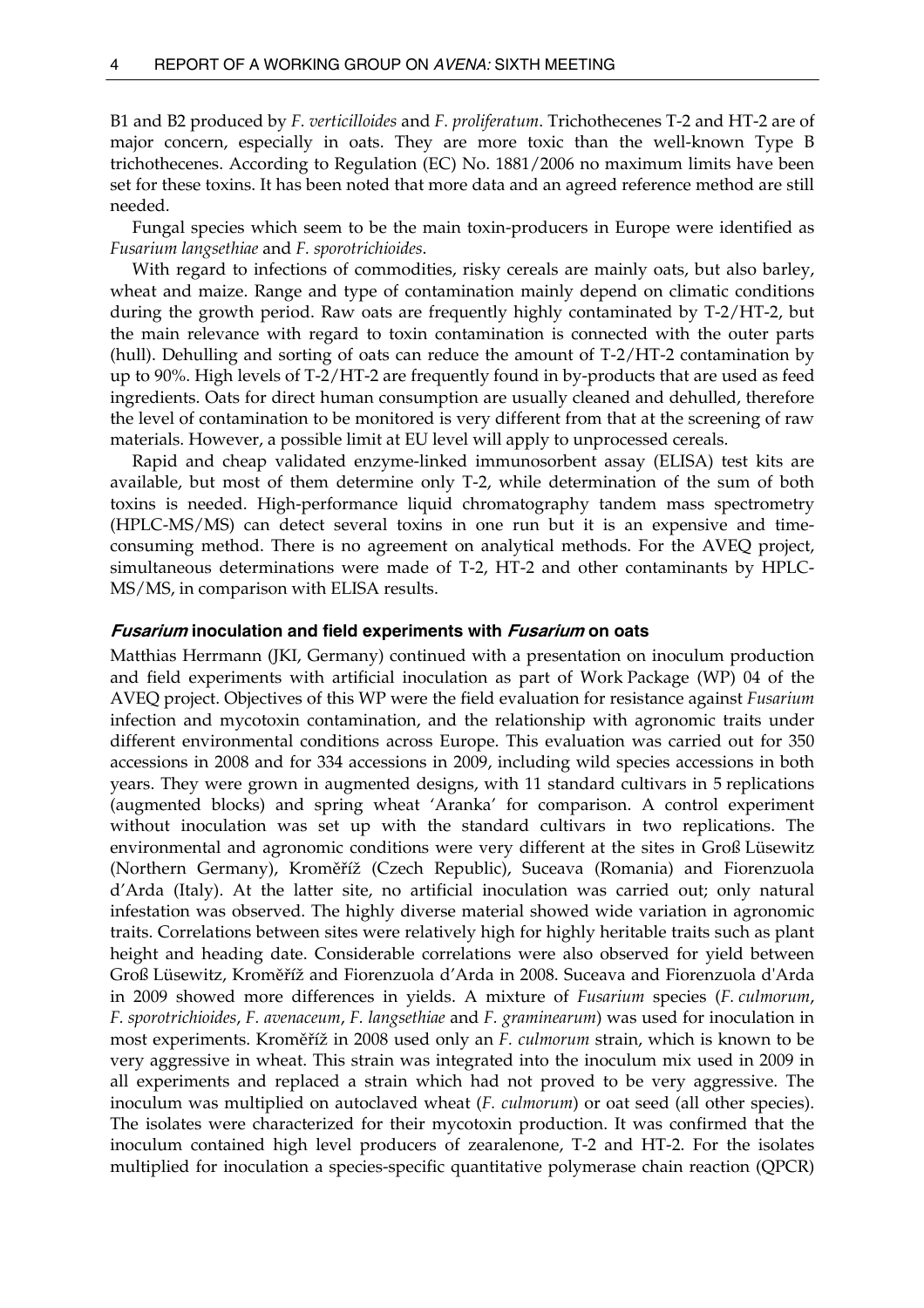<span id="page-10-0"></span>assay was designed. Inoculation was done by spraying spore suspensions for three days during flowering of the crop. Visible symptoms in the field were not generally observed, except in 2008 in Suceava, Romania, after extremely disease-conducive weather conditions. Visual scoring of damaged kernels gave only limited results. Higher infection rates could be detected with a freezing blotter test used in Groß Lüsewitz. Comparing freezing blotter results and visual scores showed an overestimation of the infection of naked seeds compared to hulled seeds by visual scoring. Obviously symptoms are more easily detected on naked seeds. Correlations of symptoms with agronomic traits were low.

 In conclusion, experimental screening for resistance to *Fusarium* among more than 600 accessions displayed genetic variability for resistance to kernel infection. The level of infection was lower in oats than in wheat. Influences of environmental conditions and genotype x environment interactions indicated that resistance testing for *Fusarium* needs more replications and environments. Low coefficients of correlation were registered between plant height, heading time, panicle length, plot density, lodging or other traits and *Fusarium* infection. Visible symptoms in the field or on seeds were not reliable methods of assay and it was concluded that mycotoxins need to be analytically determined to assess resistance to *Fusarium*.

#### **Analysis of Fusarium on oat samples – methodology and results**

Ivana Polisenska (Agrotest Fyto, Czech Republic) presented the results of *Fusarium* and mycotoxin analysis in the samples derived from the field experiments. Target toxins analysed were mainly those of primary concern at EU level and considered by Regulation EC 1881/2006, as outlined by O. Winkelmann. The bulk of samples, 100 inoculated accessions from each of three locations (Czech Republic, Germany and Romania) and 100 non-inoculated accessions from one location (Italy) were analysed with ELISA tests with a level of detection (LOD) of 20 ppb for deoxynivalenol (DON) and of 5 ppb for T-2. These were complemented with HPLC-MS/MS analysis detecting simultaneously T-2, HT-2, DON, zearalenone (ZON), nivalenol (NIV), 3-acetyl-deoxynivalenol (3-ADON), 15-acetyldeoxynivalenol (15-ADON) and diacetoxyscirpenol (DAS), carried out by Eurofins WEJ Contaminants GmbH on inoculated and non-inoculated standard cultivars from all locations, to confirm ELISA results and add information on HT-2 and other mycotoxins. Further comparative analyses were made to harmonize the results from different labs and *Fusarium* species were determined by PCR. According to Regulation EC 1881/2006, analysis needs to be done with unprocessed (= not dehulled) material. This favours the detection of mycotoxins, which are mainly present in the outer part of kernels and in the hulls. In 2008 results for DON were high (up to 4000 µg/kg) in the Czech field experiment, while in the German and Romanian field experiments the limit of 1750 µg/kg was never reached. This was probably due to the use of a highly aggressive *F. culmorum* isolate in Czech Republic, which was added to the inoculum for all experiments in 2009. T-2 was higher in the Czech and Romanian experiments (up to  $400 \mu g/kg$  and  $350 \mu g/kg$ , respectively) and lower in the German field experiment (up to  $200 \mu g/kg$ ). Accessions with comparably low mycotoxin contents at all three inoculated locations were 'Rauhhafer aus Neustadt', an *A. strigosa* variety; 'Samuel', a modern German naked oat; 'Atego', 'Miku' and 'Typhon', modern varieties from the Czech Republic, Estonia and Germany respectively; 'Joanette', an old French cultivar, and 'Garton Supreme', an old British cultivar (bot. variety *pugnax*).

 Valeria Terzi (Consiglio per la Ricerca e la Sperimentazione in Agricoltura, Centro di ricerca per la genomica e la postgenomica animale e vegetale (CRA-GPG), Italy) presented results on *Fusarium* DNA traceability as a diagnostic tool in small grain cereals, which is used to complement mycotoxin results with data on *Fusarium* species representation in the oat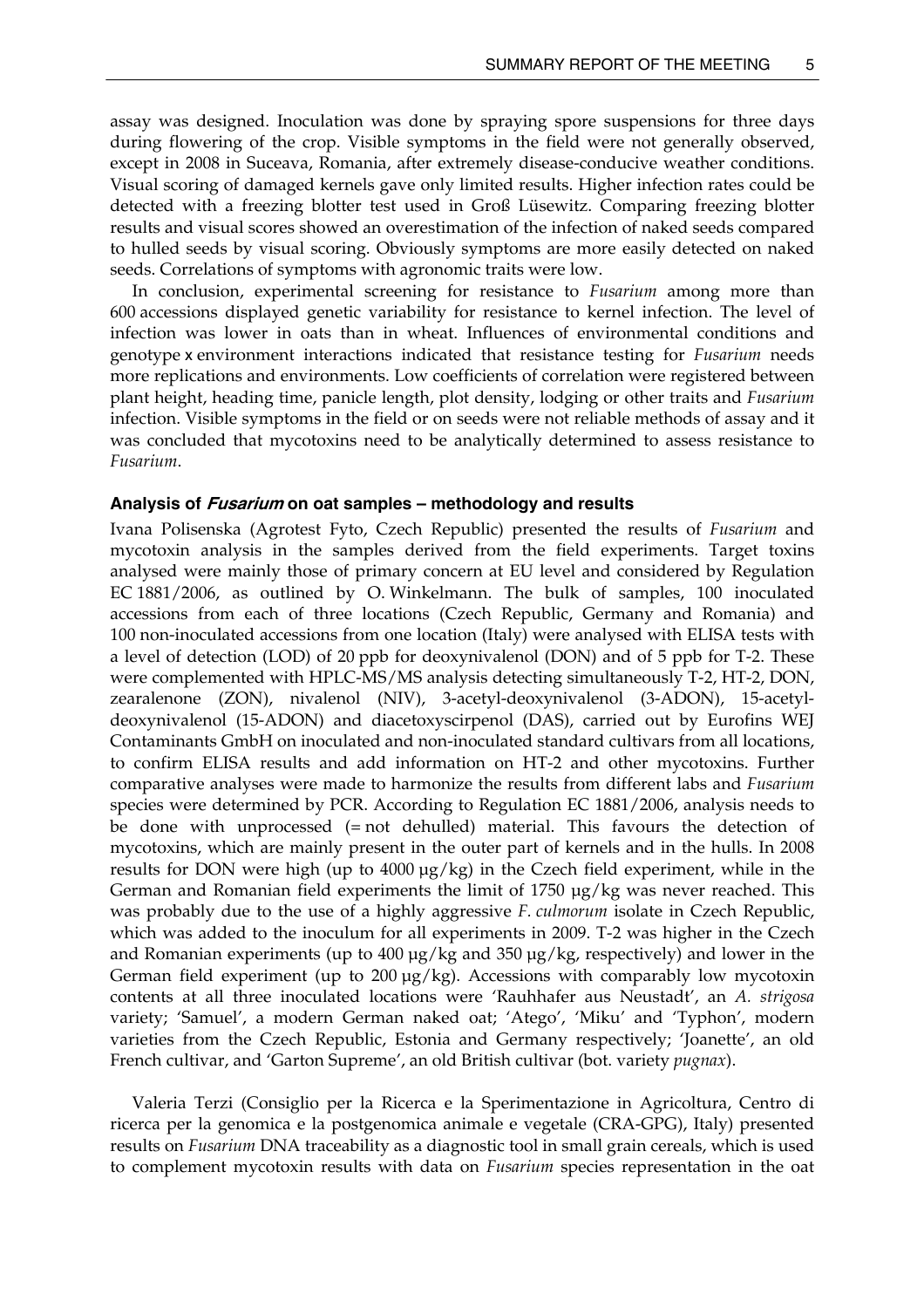<span id="page-11-0"></span>accessions. It is based on wide genomic information available for *Fusarium* species (see the *Fusarium* Comparative Database, [http://www.broadinstitute.org/annotation/genome/](http://www.broadinstitute.org/annotation/genome/fusarium_graminearum/)  fusarium graminearum/). A number of PCR assays were selected according to their sensitivity to the strains used for inoculation in AVEQ. These were applied to inoculated and non-inoculated standard cultivars. Correlations were found between DON and *F. culmorum*  and *F. graminearum* (0.75-0.84), between T-2 and *F. langsethiae* (0.53), between T-2 and *F. avenaceum* (0.43-0.53) and between T-2 and *F. sporotrichioides* (0.30-0.44). Negative correlations were found between DON and the T-2 producers (-0.17 to -0.49), but not between T-2 and the DON producers, indicating higher competitiveness of T-2 producers, especially *F. langsethiae*. These relationships were similar for artificial or natural infestation. Low values for all species were found in naked oats ('Saul', 'Mina'), while high values were found particularly in cultivars 'Argentina' and 'Evora'. While in the oat samples all *Fusarium* species were equally represented, representation in the wheat 'Aranka' was highly biased to *F. culmorum* and *F. graminearum*, which resulted in low T-2, but high DON contamination. PCR results also showed the presence of *F. poae*, with higher presence in inoculated compared to non-inoculated samples. The possibility of diagnosis of *Fusarium* in the field at a very early plant growth stage was confirmed. Further applications of the PCR methodology were indicated for better understanding of the dynamics of infection, sensitive growth stages, *Fusarium* traceability in agro-food chains, early determination and monitoring.

#### *Discussion*

It was remarked that the toxic effect of the mycotoxins was the inhibition of protein production, resulting in skin problems, tooth problems and many others. It was pointed out that it would make sense to set different rules for raw vs. dehulled seeds and that discussion in this direction was ongoing at EU level.

 No explanation could be given for the increase of the mycotoxin problem, even though this is a rather new problem for oats and not for wheat and barley and it is weatherdependent. It was remarked that several *Fusarium* species are mainly seed-borne, which explains the low correlation with agronomic traits assumed to be of importance. Other *Fusarium* species come from infected crop debris, especially of maize. These are promoted by reduced soil tillage and higher frequency of maize cropping. Another point of interest was the performance of marginally cultivated and wild species. The wild species are currently being analysed. Resistance is considered to be under quantitative trait locus (QTL) control. *A. strigosa* ('Rauhhafer aus Neustadt') was found to be among the most resistant genotypes but not more resistant than the best hexaploid oats, which include some modern cultivars.

 Thanks to early molecular detection, it will soon be possible to monitor the health of grain fields for that particular disease during the season and to monitor the use of fungicides.

#### *Nutritional quality of oats*

#### **Background**

The session on oat nutritional quality was introduced by Lena Dimberg (Swedish University of Agricultural Sciences, SLU). The health benefits of oats relate to a metabolic syndrome caused by oxidative stress, high triglyceride acid and cholesterol levels and obesity, in turn related to fat cells, insulin resistance and glucose/insulin imbalance. These "western diseases" risk factors lead to chronic inflammation, hypertension, diabetes Type II and coronary vascular diseases. Oats, besides starch and energy, have high contents of vitamins (B and E), minerals, a high protein content of the globulin type with well-balanced aminoacid composition, sufficient lysin and no gluten, a high lipid content with 80% of unsaturated fatty acids, which decrease LDL-cholesterol and increase HDL-cholesterol, a high content of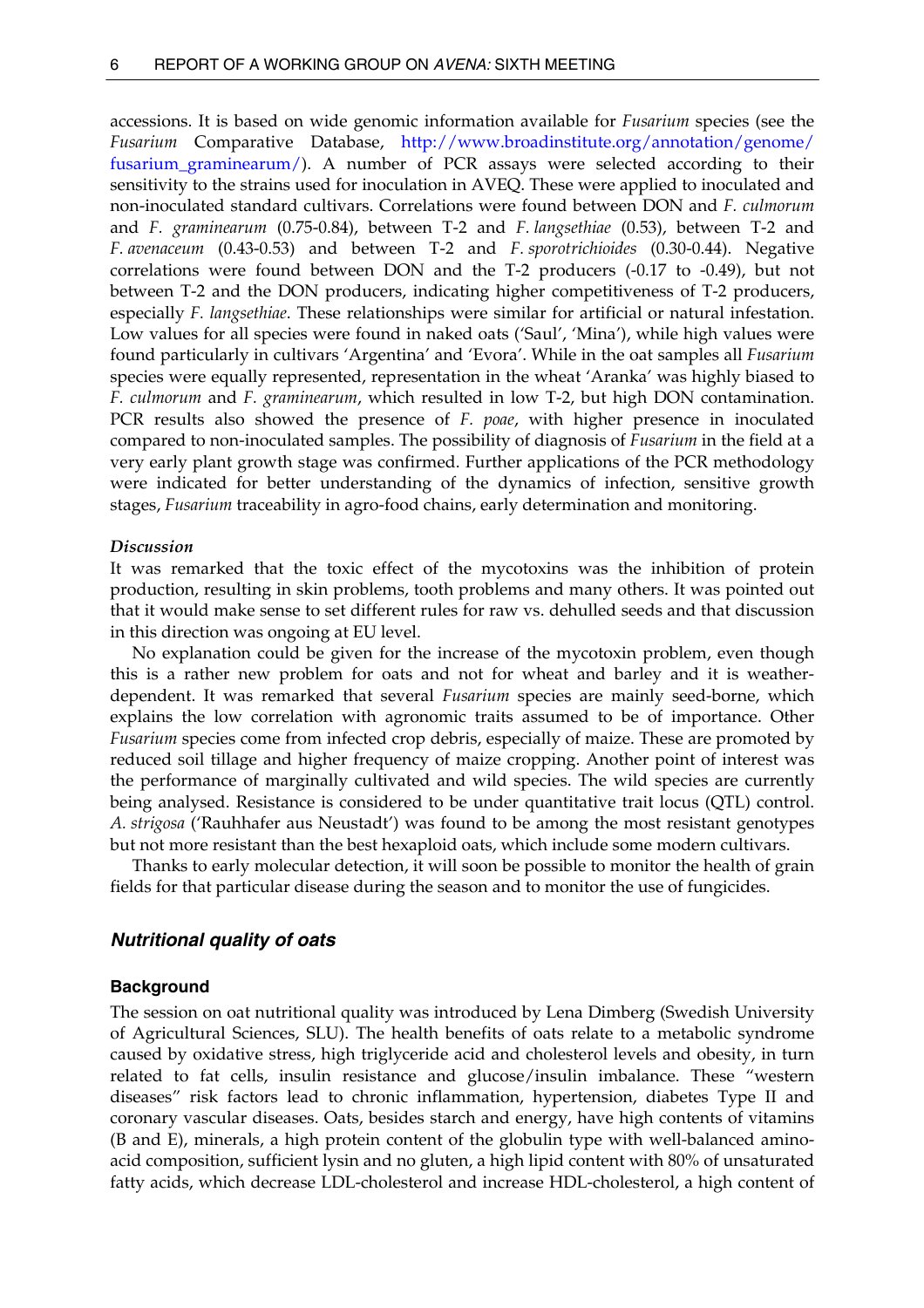<span id="page-12-0"></span>dietary fibre and high content of bioactive phytochemicals. The high content of soluble β-glucan within the dietary fibre is unique for oats and barley. While lipids are spread all over the kernel including the endosperm, vitamins, anti-oxidants and β-glucan are mainly in the aleurone and subaleurone layers. The health effects due to β-glucan have been considered the most important. They are related to its viscosity and are thought to work as follows: weight control against obesity is achieved through the encapsulation of fat and sugar resulting in less energy supply, bulky filling of the intestine and feelings of satiety, inhibited constipation and low glycemic index. Further effects are the improved glucose/insulin balance by lower absorption of glucose, improved insulin sensitivity and decreased blood cholesterol level by excretion of bile acids. Forming a dietary complex with attached bioactive components like anti-oxidants, the  $\beta$ -glucan may also decrease the development of colon cancer by dilution and binding of carcinogenic agents and decreasing pH. On the other hand it may cause energy and nutrient deficiencies, dehydration and gas production, which is of major concern in animal feeding. Oxidative stress is caused by a surplus of free radicals. They destroy the arterial wall and induce repair mechanisms by cell proliferation, migration, accumulation and attachment, finally leading to plaque formation and the danger of infarct (heart attack). Anti-oxidants in oats such as tocopherols, tocotrienols, hydroxycinnamic acids and avenanthramides protect from free radicals. Avenanthramides are anti-oxidative substances unique to oats. They were recently discovered. Thirteen different types are known. They have anti-oxidant, anti-inflammatory, anti-arteriosclerotic and anti-cancer effects, acting chemically as hydrogen donors, radical scavengers, metal ion chelators and lipogenase inhibitors, thereby inhibiting LDL oxidation and formation of pro-inflammatory compounds. Because of these anti-inflammatory effects, oats have long been used for skin disorders and in anti-ageing treatments. Antiarteriosclerotic effects are assumed from inhibited proliferation of vascular smooth muscle cells, decreased cell adhesion and reduced release of adhesion molecules. This is also indicated by the similarity of avenanthramides to Tranilast metabolites. Tranilast is an antiallergic and anti-proliferative drug. Anti-cancer effects are also assumed from inhibited cell proliferation. In summary, oats decrease the risk of the metabolic syndrome probably thanks to a dietary complex of soluble β-glucan and bioactive compounds.

### **Analysis for protein, fat and minerals**

Jean Koenig (Institut National de la Recherche Agronomique (INRA), France) presented the status of WP 06 on protein and oil contents, micronutrients and avenins. Near Infrared Spectra analysis (NIRS) and calibration analysis are still ongoing, as well as micronutrient analysis. Results were presented for avenin patterns. Avenins are storage proteins similar to glutenins and their polymorphism can be used by acid polyacrylamide gel electrophoresis (PAGE) for the analysis of relationships between *Avena* genotypes. Three loci have been described: *Ave1* with 5 alleles related to the A genome, *Ave2* with 6 alleles (B genome) and *Ave3* with 10 alleles (D-genome). The avenin analysis revealed heterogeneity in 22.4% of the accessions used in AVEQ. The loci were represented with different frequency. Nearly 30% of the accessions had alleles of all three loci. Different alleles were unevenly distributed, with one or two alleles dominating with 30-50% frequency.

### **Analysis for fibre and** β**-glucan**

Rita Redaelli (Consiglio per la Ricerca e la Sperimentazione in Agricoltura, Unita di Ricerca per la Maiscoltura (CRA-MAC), Italy) presented results of β-glucan and fibre analysis. For three sites representing the whole range of Europe from North to South (Estonia, Poland, Bulgaria samples from 2008; Sweden, France, Romania samples from 2009), quality analyses were performed comprising total β-glucan analysis for all samples and soluble β-glucan,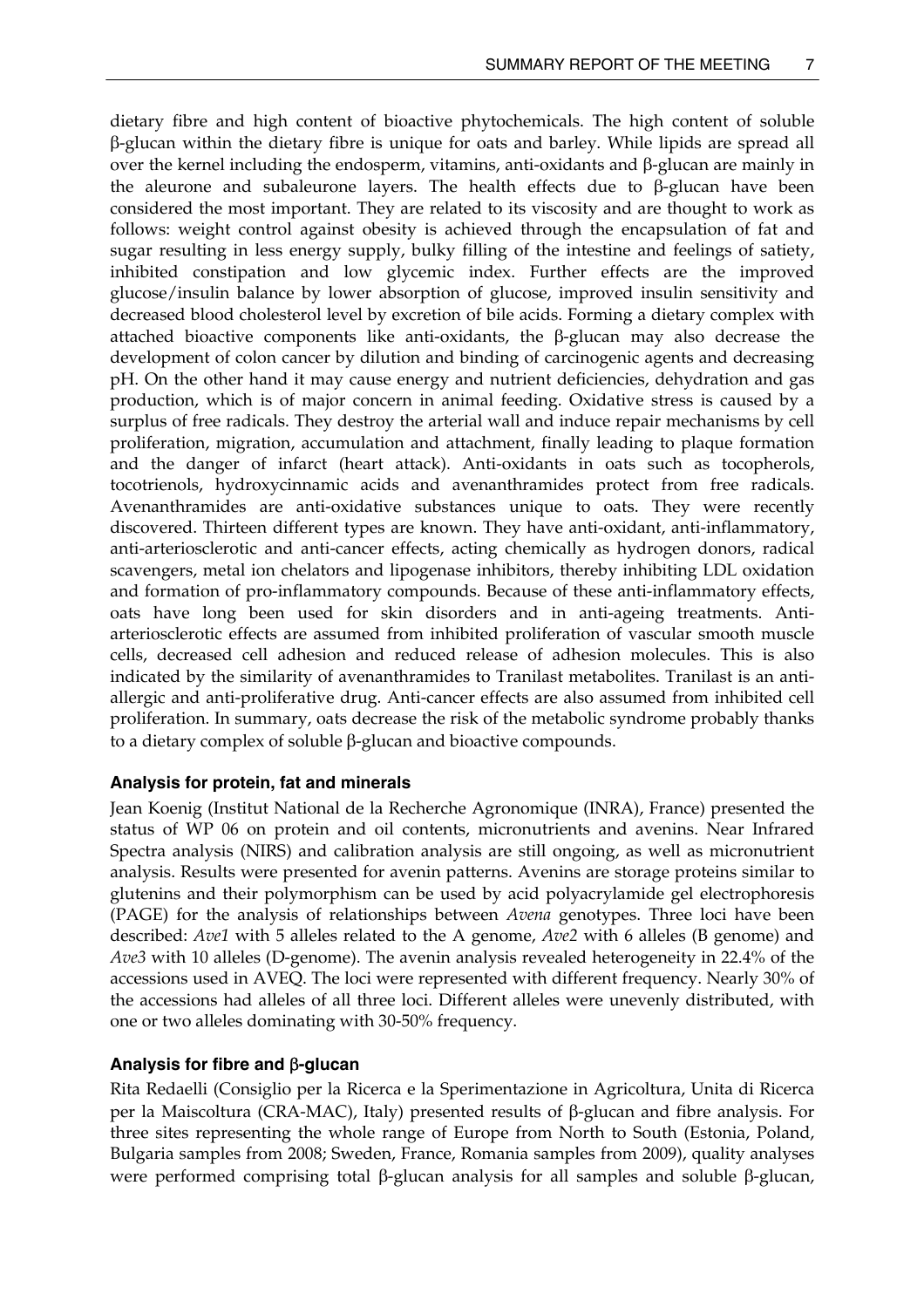<span id="page-13-0"></span>fibre, starch and anti-oxidants for a selected set of 70 samples (in total 210 analyses). The harvest material from 2008 contained 247-259 accessions (depending on availability of sufficient harvest material for analysis) and 55 standard samples. Seventy accessions were selected for a diversity analysis based on NIRS data from one site provided by WP 06. All species available were represented. The selected sample set contained 59 hexaploid oats, 5 *A. strigosa* accessions, 1 accession of *A. abyssinica* and 1 accession each of the wild species *A. barbata*, *A. damascena*, *A. fatua*, *A. hirtula*, *A. sterilis* and *A. wiestii*. Data from Bulgarian and Estonian samples were presented. To include replicated standards into the analysis set the number of accessions was reduced to 59. Standard methodology was used to determine total, insoluble and soluble fractions of β-glucan. Results showed ranges of 2.36–5.36% dry matter (dm) total and 1.17–4.25% (dm) soluble β-glucan. The soluble fraction represents 47.6–82.4% of total β-glucan in samples of cultivated species from Estonia and Bulgaria. Genotype effects and the interaction of genotype x location were significant at 0.01 probability level, location effects only at 0.05 level. Wild species from the Estonian and Polish field experiments were in a similar range. Extraordinary high levels were found in *A. wiestii* (AVE 2781: 6.76% total and 5.23% soluble β-glucan) and in *A. damascena* (PL 52345: 6.77% total and 5.29% soluble β-glucan). Standard cultivars ranged from 2.92% ('Ivory') to 4.44% ('Auteuil') total β-glucan. 'Belinda' (4.08%) and the naked cultivar 'Mina' (4.38%) were comparably high. Results are being used for a NIRS calibration on β-glucan. Predictability of β-glucan by NIRS is still low.

 Danuta Boros (Plant Breeding and Acclimatization Institute (IHAR), Poland) presented further results on carbohydrates: starch detected with the amylase methods (ICC Standards No. 128/1 and 168) and dietary fibre analysed with the Uppsala method (AOAC 994.13), a combination of methods for non-starch polysaccharides (NPS), uronic acid and Klason lignin. Results were presented for 60 samples of cultivated oats from Bulgarian and Estonian field experiments, 53 additional samples of standard cultivars grown in Estonia, 2 wild accession samples from Estonia and 6 from Poland. Starch content ranged from 49 to 65%, total dietary fibre from 9 to 18%. The largest amount of total dietary fibre is NPS, followed by a variable amount of lignin, possibly caused by insufficient dehulling and a very small fraction of uronic acids. The NPS form the dietary fibre. Its hemicellulosic fraction is formed to the extent of about 50% by β-glucan. High contents of total dietary fibre (NPS>10%) were observed (i) in the Bulgarian experiment for old cultivars or landraces from Poland ('Pulawski Sredniorychly' POL001 PL 50406), France ('Noire Semi Nuda Orientalis' FRA040 19300), Czech Republic ('Irbit' CZE047 03C0700006), and for 'Jaugila', a modern Lithuanian cultivar (LTU001 25); (ii) in the Estonian experiment for *A. barbata, A. sterilis* and *A. hybrida* (DEU 146 AVE 586, AVE 446 and AVE 1426 respectively) and for AVE 544 (*A. sativa* var. *macrantha* from Greece). All wild species samples from Poland (AVE 1426, AVE 1758, AVE 2671, AVE 2804, AVE 2781 and PL 52345) contained more than 10% NPS, the highest contents were found again for AVE 2781 (*A. wiestii*) and PL 52345 (*A. damascena*) already mentioned in relation to β-glucan. They have around 15% NPS and around 20% total dietary fibre. The starch content was reduced to 41–44% in these samples. Starch contents in standard cultivars ranged from 57 to 63%, both extremes represented by naked oats ('Mina' and 'Saul' respectively).

#### **Analysis for anti-oxidants and avenanthramides**

Lena Dimberg (SLU, Sweden) presented results on avenanthramides in *Avena* genetic resources. Samples to be analysed were the same 70 accessions as those selected for carbohydrate and fibre analyses. Avenanthramides were found in all samples. In samples from the Bulgarian field experiment contents ranged from 90 to 3870 mg/kg. Highest contents – higher than ever seen by L. Dimberg (from 6000 to 13 000 nmol/g = 3870 mg/kg),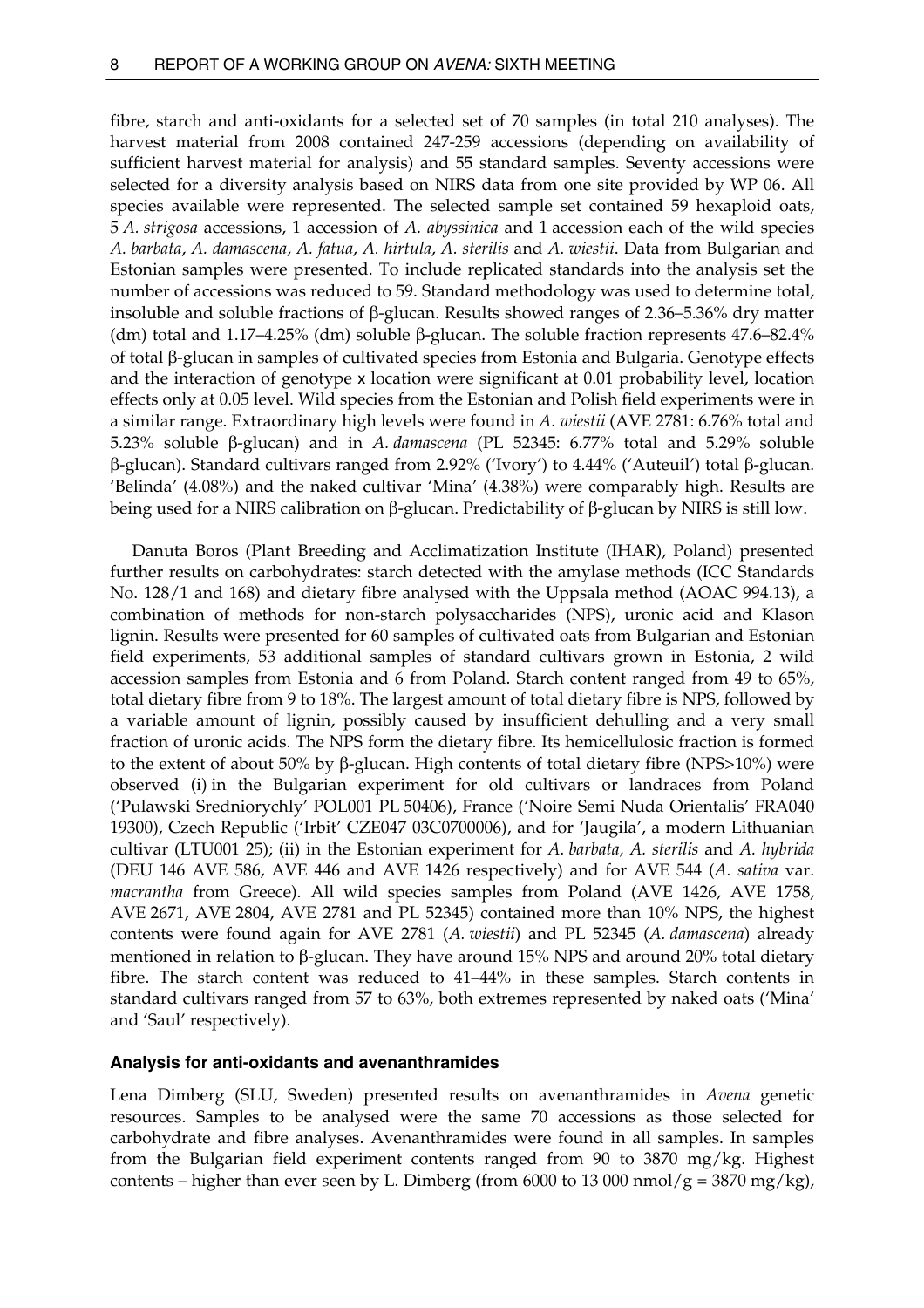<span id="page-14-0"></span>were expressed by four accessions of *A. strigosa*. A fifth *A. strigosa* accession gave results within the bulk of accessions but was still among those with relatively high contents. Twenty modern oat cultivars ranged from 337 to 4947 nmol/g and on average were not significantly different from 36 obsolete cultivar accessions (313–3013 nmol/g). Significant negative correlations (-0.34 to -0.43) were found between avenanthramides, yield, seed and test weights. No significant correlations were observed between avenanthramides and husk content and other chemical quality traits (starch, β-glucan, preliminary protein and fat data based on a standard calibration at partner P02 (Svalöf Weibull AB). Avenanthramide contents for most of the analysed wild species accessions were comparably high (*A. fatua*: 1119 and 600, *A. hybrida* 894, *A. sterilis* 860, *A. wiestii* 674, *A. damascena* 640 mg/kg), while another *A. fatua* and an *A. barbata* accession showed comparably low contents (244 and 171 mg/kg respectively). Estonian samples showed lower extremes but confirmed high contents for two *A. strigosa* accessions. High variability between years can be expected from earlier results, which have been produced in Sweden with various oat cultivars, but at much lower levels (5-150 mg/kg). It is known that avenanthramides play a role as phytoalexins in crown rust resistance. Thus it was considered interesting to compare non-inoculated and inoculated standard samples from the *Fusarium* experiments. On average significantly higher content could be found in inoculated compared to non-inoculated plots. The range was different for the different cultivars. Generally high content of avenanthramides (in inoculated and non-inoculated plots) were found in cultivars 'Argentina' and 'Evora' for which PCR results had shown high presence of *Fusarium* species. The highest response to inoculation was shown by 'Saul', one of the naked oat cultivars for which PCR showed low presence of *Fusarium* species. This indicates some relation between avenanthramides and interaction with *Fusarium*, but not a simple one. Consequently no consistent or significant correlation between avenanthramides and DON contamination could be found.

 Rita Redaelli (CRA-MAC, Italy) concluded the session on nutritional quality with results on tocols. Like avenanthramides, these are anti-oxidant agents and considered to be Vitamin E. The method of analysis used is an accelerated procedure of normal-phase highperformance liquid chromatography *(*NP-HPLC*)* developed at CRA-MAC in 2004. Four different types of tocopherols and tocotrienols were determined. Accessions from Bulgaria and Estonia were analysed and higher contents of tocopherols and tocotrienols than expected were found, higher in Bulgarian samples than in Estonian samples. Among the wild accessions, high quantities were found in *A. barbata* and *A. strigosa*.

#### **Discussion**

With regard to β-glucan in chicken feeding, the comparison was made with barley, which contains 8-10% β-glucan and resistant starch (waxy mutants not attacked by amylases). High β-glucan or highly resistant starch mutants that could reduce the glycemic index are not known in *Avena*, but it should be possible to find them.

 Regarding tocols, it was remarked that the γ-tocoferols would be of highest nutritional value, but *Avena* does not contain them, since it has the same tocols as wheat.

#### *Cold tolerance in oat genetic resources*

#### **Background: Cold tolerance in oats – state of the art**

Session four on frost tolerance was introduced by Michele Stanca (Department of Agricultural and Food Sciences, University of Modena and Reggio Emilia, Italy) with a presentation on improvement of cold tolerance in oats to design the plant for the future.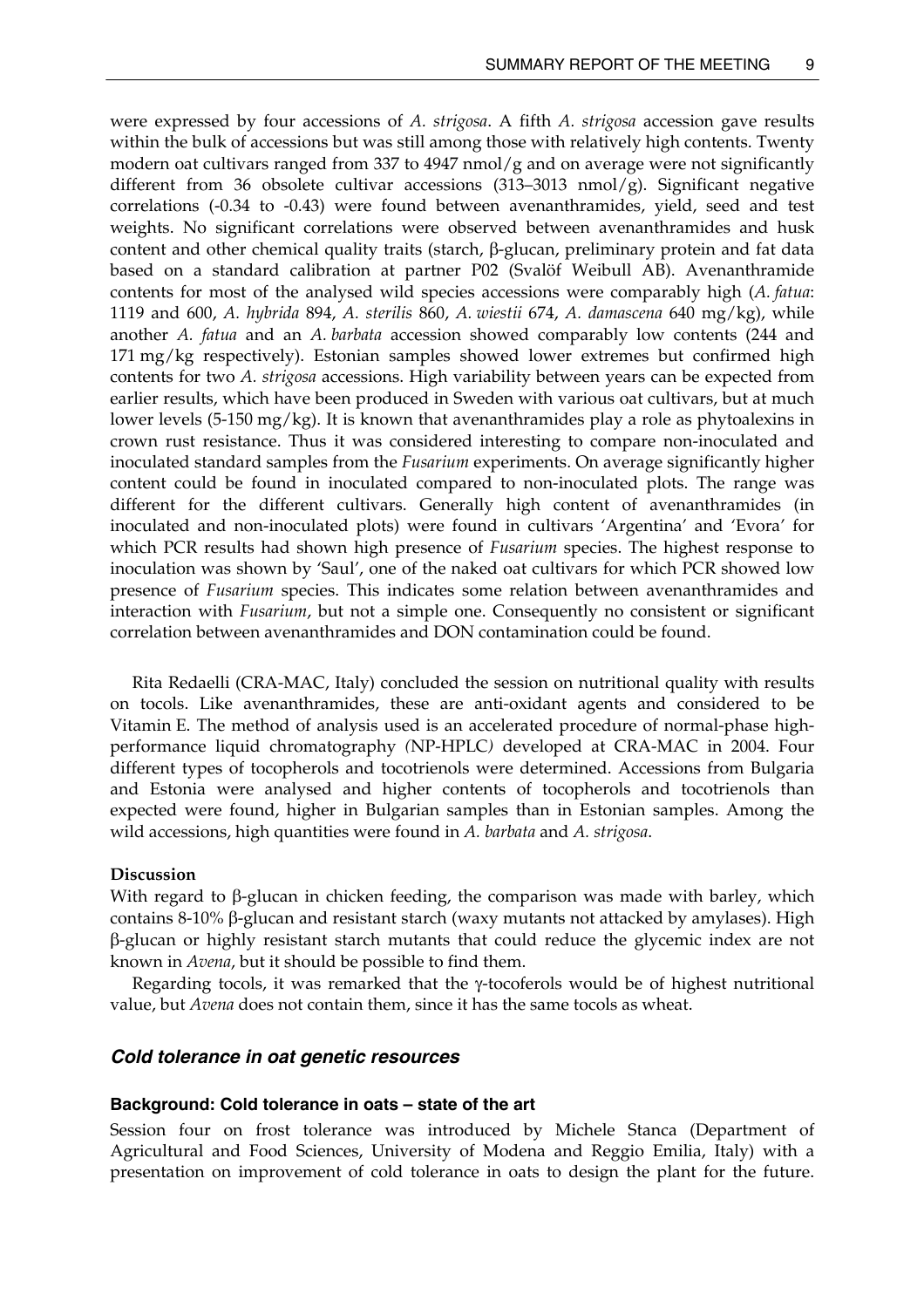<span id="page-15-0"></span>Winter hardiness is a complex of many quantitative traits including frost resistance, vernalization requirement and photoperiod reaction. To increase grain yield, oats should be shifted from spring to winter types. About 30% yield increase is expected from winter oats, but in 90% of the growing region winter oats are damaged by frost stress. Until now field selection has been dominated by breeding spring oats. Fast physiological tests have been recently developed. Techniques available for use are germplasm evaluation, updated agronomic techniques, traditional breeding integrated with physiological tests, analysis of phenotypic and genotypic responses with the aid of marker-assisted selection, plant transformation and molecular dissection of stress traits. An incremental association mapping approach of different population types (cultivars, landraces and wild types) was explained. Several physiological agents are involved in cold tolerance, e.g. osmoprotection by glycine betaine, mannitol, trehalose, proline or fructane. The plants can protect themselves from a cold stress by eliciting a very fast molecular reaction. This consists in an activation of molecular mechanisms (signal perception and transduction), identification of gene products (transcription) and gene expression (production and accumulation of stress-related molecules – functional and regulatory proteins). Plant breeding for stress resistance uses physiological tests that can simulate the stress event, together with molecular markers associated to resistance traits. Dehydration is a common factor of drought and cold stress and an electrolyte test can detect membrane disruption. The chloroplast with chlorophyll– xanthophyll is the first transmitter of events in plants. A rapid, reliable, sensitive and nondestructive photosystem test has been developed, based on chlorophyll fluorescence during hardening (4 weeks at 1-3°C) and after freezing. It can be shown that during acclimatization new proteins are formed and allocated to different parts of the plant. These processes can be followed also with expressed sequence tag (EST) sequences from cold-acclimatized oat – 9792 sequences have been described, about 450 of these are specific to oats. Fifty-one transcription and four core binding factors (CBF) regulated by cold acclimatization are considered of special importance. Oats CBF and barley CBF correspond and synteny has also been found in *Triticum monococcum* and bread wheat. An oat biochip (microarray technique) is now available and revealed 400 simple sequence repeat (SSR) markers. During acclimatization 1500 genes are activated, most of which are located in the chloroplast. Based on this knowledge, numerous new breeding approaches can be used in order to create the plant for the future through pyramiding of appropriate transcriptional factors. De novo recombination, dynamization of the genome by transposons and methylation, gene expression regulation, transcriptional factors and useful gene functions up to artificial chromosomes and micro-RNA techniques could be used.

### **Cold tolerance in field experiments**

Nadeshda Antonova (Institute for Plant Genetic Resources "K. Malkov" (IPGR), Bulgaria) presented field results on frost tolerance in the AVEQ project. Field experiments were set up in Bulgaria and Italy in winters 2008-09 and 2009-10 with 11 standards and 317 and 309 accessions, respectively (excluding wild species). In Italy the 2008-09 experiment was repeated in 2009-10 because of unfavourable weather conditions in the first year. However, in the second year also, conditions in Italy were not severe enough to select frost-tolerant accessions. Romania then offered to set up additional experiments with selected accessions (104 in 2009-10). While in Sadovo, Bulgaria, average temperatures during winter months remain close to  $0^{\circ}$ C, they can be lower than -5 $^{\circ}$ C on average with minimum temperatures below -30°C in Suceava, Romania (2009-10). Only a few plants of most accessions survived these conditions. The most frost-tolerant accessions were a local type from Iceland (RUS001 200113379: 25 plants survived out of 50), a breeding line from Bulgaria (BGR001 A7BM0005: 17), some modern cultivars from United Kingdom ('Millenium': 11) and Italy ('Donata': 9 and 'Ava': 8, the standards 'Genziana*'*: 5 and 'Argentina': 4), an *A. strigosa* accession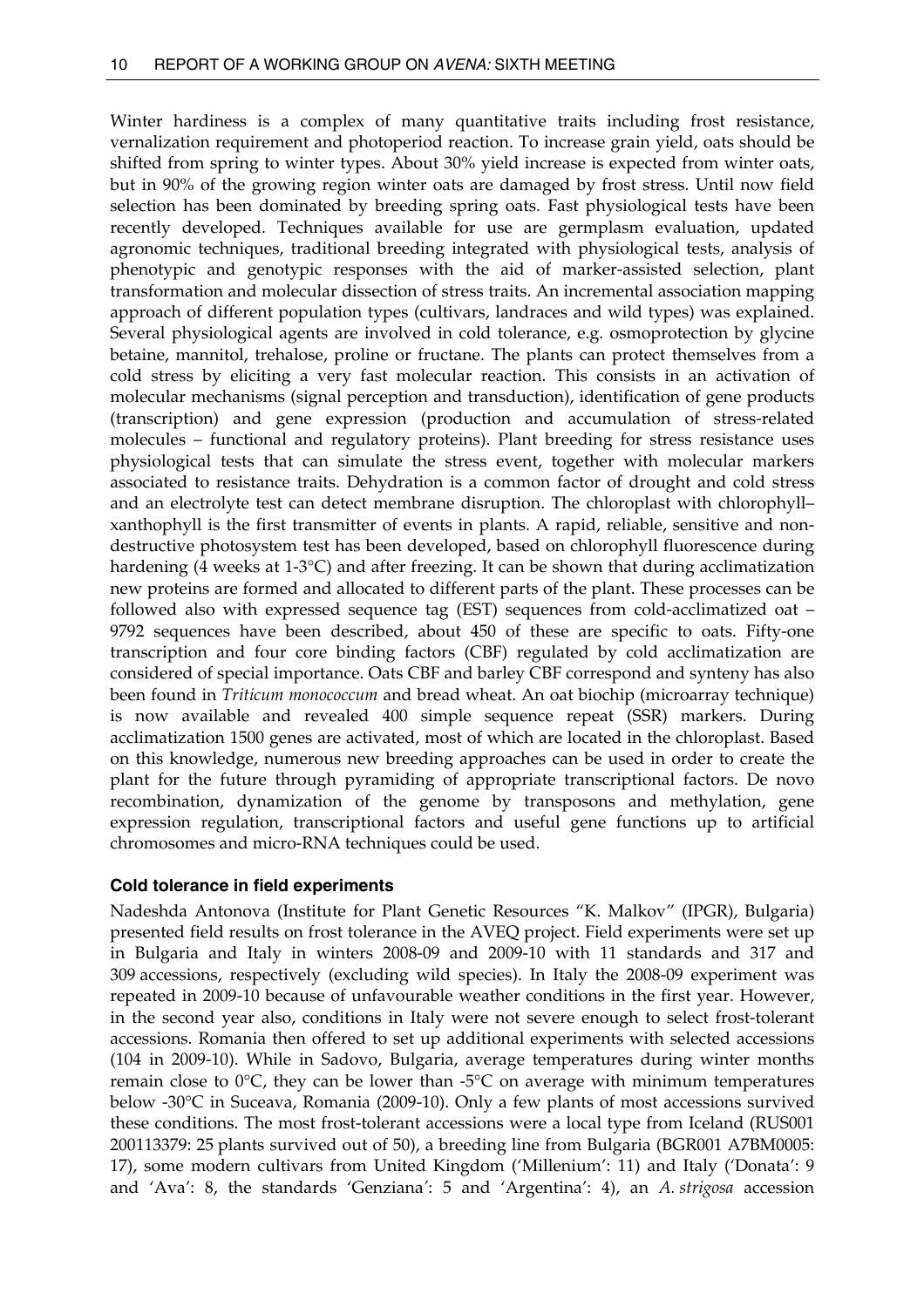<span id="page-16-0"></span>(BGR001 BGR 7982: 7) and a Hungarian cultivar ('Gagybatory K Tajfajta*'*: 6 survivors). The two different methods that were used to score accessions in the Bulgarian field gave contradictory results, comparing years 2008-09 and 2009-10. Autumn 2008-09 was very dry in Bulgaria. It allowed no hardening and, in addition, deep snow cover during January distressed the plants, resulting in high damage and mortality for the majority of accessions (ca. 180). In winter 2009-10 most accessions were only slightly to moderately damaged. During January 2010, the radiation temperature in Sadovo went down to -21°C, causing sensitive leaf damage. Correlation of the two types of scores was low in 2008-09 and high in 2009-10. Accessions slightly to moderately damaged according to both scores in Bulgaria in 2008-09 were the Bulgarian breeding line 'Ava*'* and the *A. strigosa* accession, confirming the results from Romania, along with a cultivar from Moldova ('Chernosemyannyi'). In 2009-10 they included Bulgarian winter cultivars 'Dulo' and 'Kaloian' and breeding lines, along with some accessions from the John Innes Centre (UK) ('Feltwell', 'Penrhyn', 'Beljska 200' and 'Luilbreg' from Yugoslavia). Negative correlations were found between cold tolerance and number of panicles and days to heading.

## **Cold tolerance evaluation by chlorophyll fluorescence measurements**

Fulvia Rizza (CRA-GPG, Italy) presented results from the laboratory tests for frost tolerance. The test is associated with a hardening process at low non-frost temperatures. During the test, a hardening treatment at 1-3°C is applied over three weeks. Hardened plants are subject to freezing at -10 to -13°C. The tests consist in measurements of chlorophyll fluorescence, which responds to changes in PSII photochemistry and therefore represents a convenient and rapid tool to evaluate the functioning of the photosynthetic machinery at low temperature. About 100 accessions were tested in 2008 and 2009. The most tolerant accessions in the first set were a Romanian breeding line, a local type from Iceland, and cultivars 'Donata', 'Gagybatory K Tajfajta' and 'Millenium', confirming the above-mentioned field results and, additionally, cultivars 'Kinelskjj', 'Vendelin', 'Lüneburger Kley Neue Zucht', 'Novella Antonia' and local types from Russia and Greece (RUS001 200107910 and 200111655). Correlations were significant (0.447\*\*) with field results under severe frost conditions in Romania, lower with results in Bulgaria under less severe conditions (0.224\*) scored by the methodology suggested by Rizza et al. (2001)<sup>2</sup> and not significant with results of the traditional IBPGR (1985)[3](#page-16-2) scoring method. In the second set, Bulgarian cultivars ('Dulo' and 'Kaloian'), breeding lines (A7BM006, BGR 24983), 'Beljska 200' and 'Luilbreg', and the standard cultivar 'Argentina' were confirmed to be frost-tolerant. Additionally, 'Cimarron', 'Evora', 'Kulsovati B' and 'La Gaillarde' were identified as frost-tolerant. Correlation with the Bulgarian field data was higher (0.476\*\*) than in the previous year.

 $\overline{a}$ 

<span id="page-16-1"></span><sup>2</sup> Rizza F, Pagani D, Stanca AM, Cattivelli L 2001. Use of chlorophyll fluorescence to evaluate the cold acclimation and freezing tolerance of winter and spring oats. Plant Breeding 120:389-396.

<span id="page-16-2"></span><sup>&</sup>lt;sup>3</sup> IBPGR. 1985. Oat descriptors. International Board for Plant Genetic Resources, Rome, Italy.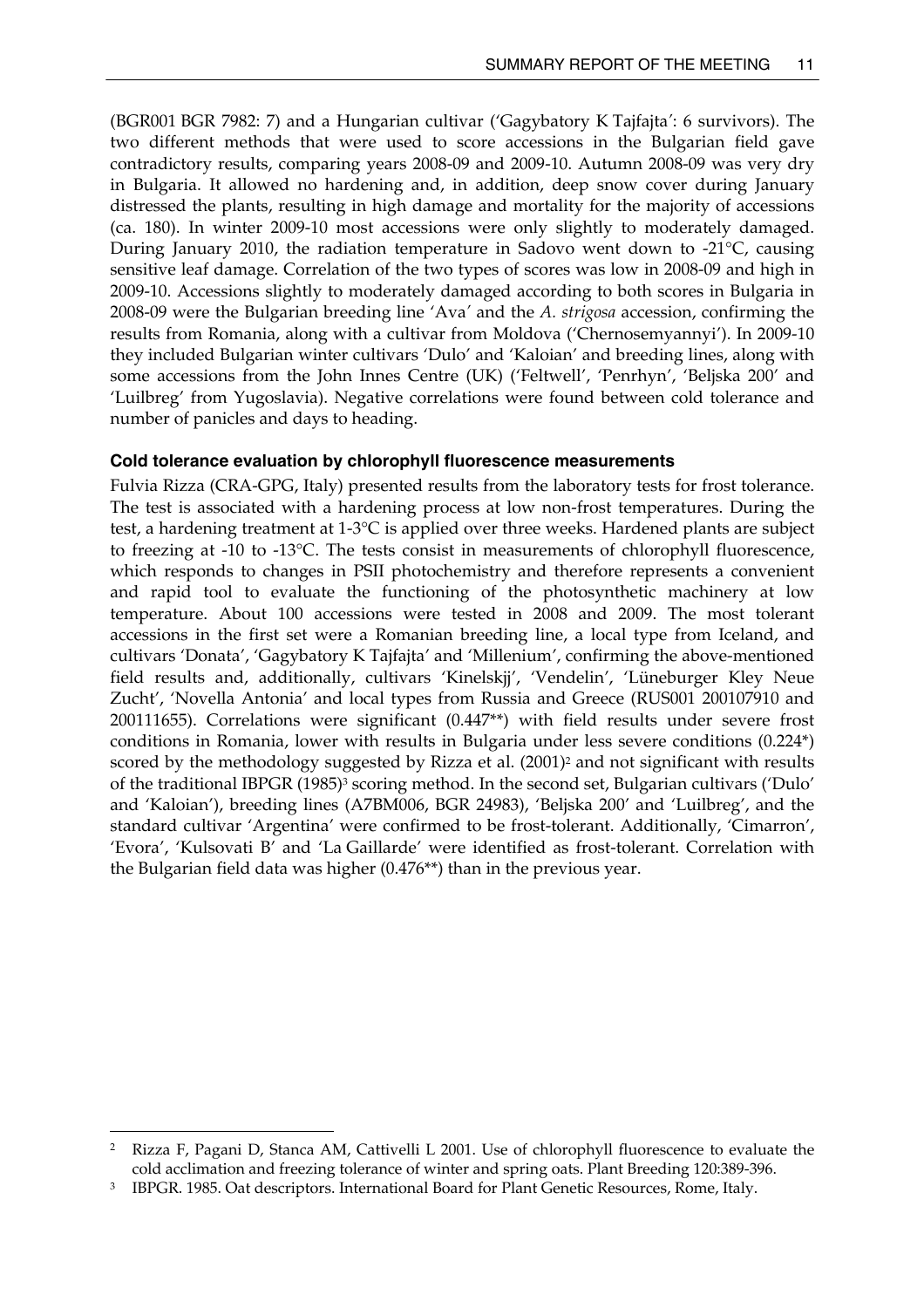## <span id="page-17-0"></span>**Part II. ECPGR**

## *ECPGR activities*

#### **Avena Working Group: Chairperson's report**

The session was opened by Andreas Katsiotis, presenting the Chairperson's report. He explained that the activities in the *Avena* Working Group were largely determined by the EU GEN RES projects AVEQ and AEGRO.[4](#page-17-1) Jointly with the latter project, prospection and collecting trips to Cyprus, Italy and Spain were organized. A further collecting trip to Spain had been funded by ECPGR in 2007. The priorities, as set at the *Avena* WG session during the Cereals Network meeting in Foça, Turkey (2008)<sup>5</sup>, were: 1. Task sharing and capacity building, especially regarding the status of wild species accessions in genebanks and procedures for their regeneration; 2. Characterization and evaluation as carried out in the framework of the AVEQ project; 3. Generation of information to support *in situ* conservation as done in the AEGRO project; 4. Documentation.

#### **Update on ECPGR**

 $\overline{a}$ 

Lorenzo Maggioni continued with an update on ECPGR. The Programme is currently in its Phase VIII (2009-2013), with a budget of  $\epsilon$ 2.76 million, of which the Network operations funds ( $E1.46$  million) should be used for meetings (75%) or actions (25%). It is currently owned by 43 member countries contributing funds, implementing activities and coordinating national programmes within their countries. Two new Working Groups have been founded within the *In situ* and On-farm Conservation Network, making up a total of 20 Working Groups. A new publication strategy has been decided: meeting reports as books with articles are no longer printed. They are now presented as electronic documents containing the minutes. There will be no interference in the management of Networks' workplans, including prioritizing or not prioritizing Working Groups.

 L. Maggioni further reported on the Independent External Review of ECPGR, which was completed in July 2010. The Review Panel consisted of Thomas Gass, Marianne Lefort and Orlando de Ponti. The Review resulted in 25 recommendations, which were distributed to all National Coordinators. Main recommendations were as follows: objectives should be more accountable; ECPGR should become a legal entity; an executive committee with a president, two vice-presidents and an executive director should be established; the perceived duplication and competition between the European Plant Genetic Resources Catalogue (or European Internet Search Catalogue, EURISCO) and the Central Crop Databases (CCDBs) should be resolved; characterization and evaluation (C&E) data should be included in EURISCO; *in situ* and on-farm activities should be integrated into AEGIS. Triggered by the External Review, the mid-term Steering Committee meeting will be advanced to December 2010 to agree on a transition roadmap.

 L. Maggioni concluded his presentation with an update on EURISCO, which is developed by Bioversity International on behalf of the ECPGR. EURISCO currently contains passport data on more than one million accessions from 41 countries, including 34 069 *Avena* accessions. As a service to the International Treaty, EURISCO registers accessions for the multilateral system (MLS) and for standard material transfer agreement (SMTA) reporting

<span id="page-17-1"></span><sup>4</sup> AEGRO: An Integrated European In Situ Management Workplan: Implementing Genetic Reserves and On Farm Concepts (<http://aegro.bafz.de/index.php?id=95>)

<span id="page-17-2"></span><sup>5</sup> http://www.ecpgr.cgiar.org/publications/publication/issue/report\_of\_a\_cereals\_network-1.html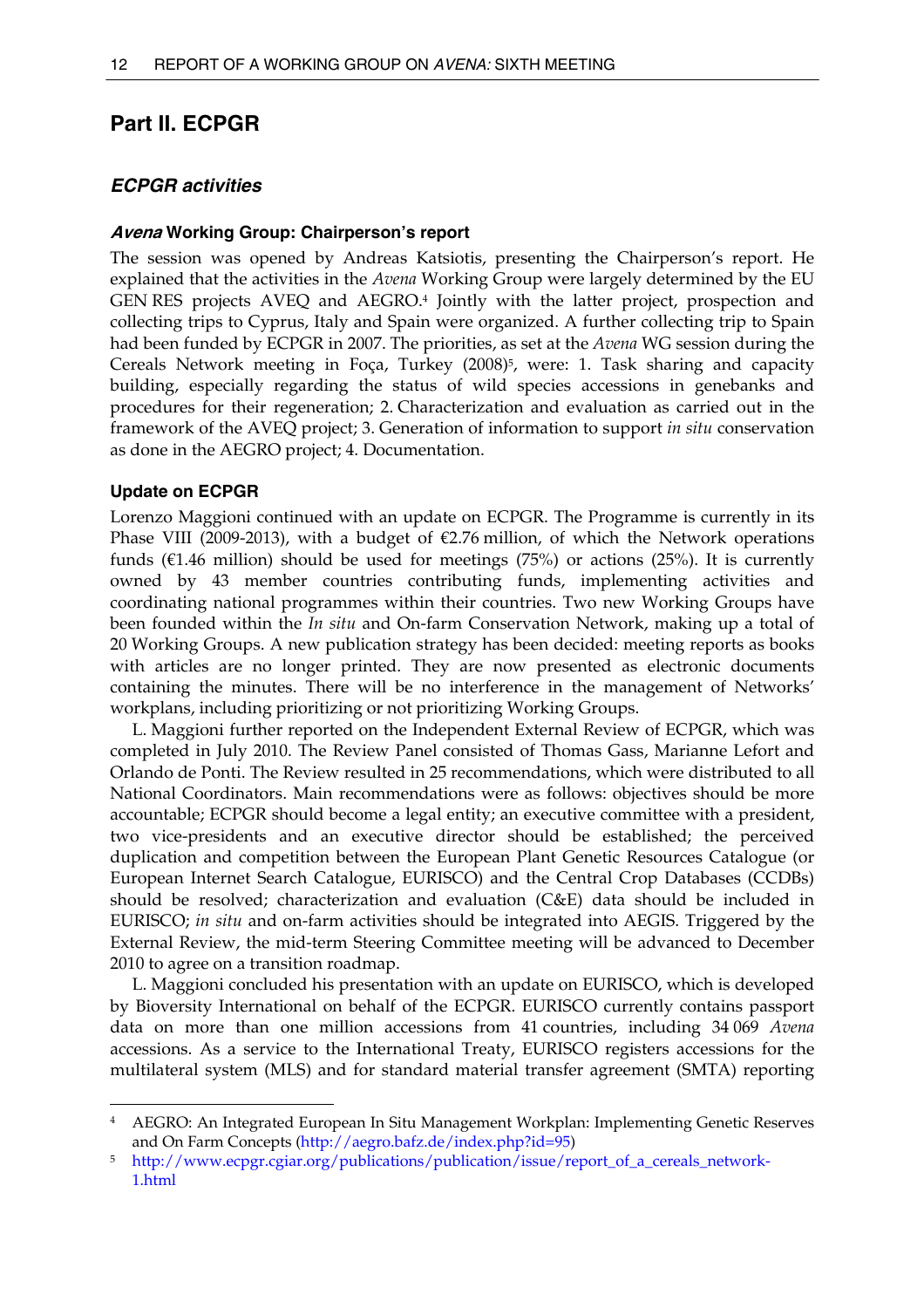<span id="page-18-0"></span>(currently 210 755 accessions). He presented a picture of a global infrastructure with the global information system according to Art. 17 of the International Treaty (<http://www.genesys-pgr.org/>), including the System-wide Information Network for Genetic Resources (SINGER) of the Consultative Group on International Agricultural Research, EURISCO and the Germplasm Resources Information Network (GRIN, USA) covering information at regional level, and the National Inventories providing national level information, as a compilation of institutional databases. The CCDBs were not mentioned in this picture.

 L. Maggioni also mentioned the concept developed by the ECPGR Documentation and Information Network of including C&E data into EURISCO, to provide information on experiment, trait, genotype and a score.

 The available budget of the Cereals Network, to which the *Avena* WG belongs, is €104 725 (90 500 for meetings). Further meetings of relevance for the *Avena* WG will be one meeting on capacity building for conservation of precise genetic stocks, and an AEGIS meeting for *Avena*.

#### **Future perspectives for genetic resources work in the framework of EU programmes**

Olivier Diana (DG Agriculture and Rural Development, European Commission) continued with a presentation on the EU policy context and perspectives for plant genetic resources conservation and use. He mentioned the Göteborg declaration (2001) and the Biodiversity Action Plan (2006), which aimed to halt loss of biodiversity until 2010. This aim was not achieved. A new EU Biodiversity Strategy (2010) is now under construction. In the field of genetic resources a main focus in future will be on climate change. A principle of the engagement by the EC is co-funding. For genetic resources as part of the Biodiversity Action Plan, policies on agriculture, environment, regions, development, research technology development, and plant health legislation are relevant. The two GEN RES community programmes have been recognized as the most relevant up to now. It will be important to integrate agricultural and research policies. According to land use statistics, agriculture is of high importance for biodiversity in Europe. Major threats are intensification and marginalization (land abandonment). The Environmental Integration Strategy (1999) aims at integrating environment policy into the Community Agricultural Policy (CAP). Pillar I of the CAP (market and income policy) demands respect of basic requirements (cross compliance) while Pillar II of the CAP (Rural Development Policy 2007-2013, €42.5 billion available for Axis 2 on Environment and Land management) encourages the provision of environmental public goods by incentive measures. Challenges for CAP post-2013 will be food security (including food quality), ecosystem services, development in rural areas and monitoring indicators.

 O. Diana recommended a better use of opportunities given by Rural Development Regulation 1974/2006 (cf. Articles 39(1), 39(4), Article 27(4)) and Regulation 1638/2005 (Articles 39(5), 28 (3)). These opportunities can allow for operating at national and regional levels. Examples of successful use were mentioned for Italy (Sicily), Hungary and Portugal. Proposals are submitted to the Rural Development Network via a National Contact Point. Another option would be to apply to the Seventh Framework Programme (FP7) for research activities. Several plant projects have already been successful: Solibam ("Strategies for organic and low-input integrated breeding and management" in wheat, barley, maize and vegetables) supported with €6 million, PGRSecure ("Novel characterisation of crop wild relative and landrace resources") supported with  $\bigoplus$  million, and Fruit Breedomics (€6 million). An option, especially for database development, would be to apply to the FP7 programme to improve infrastructure capacities. Life+ as a funding instrument for the environment could also be an option. Another field of importance for genetic resources is the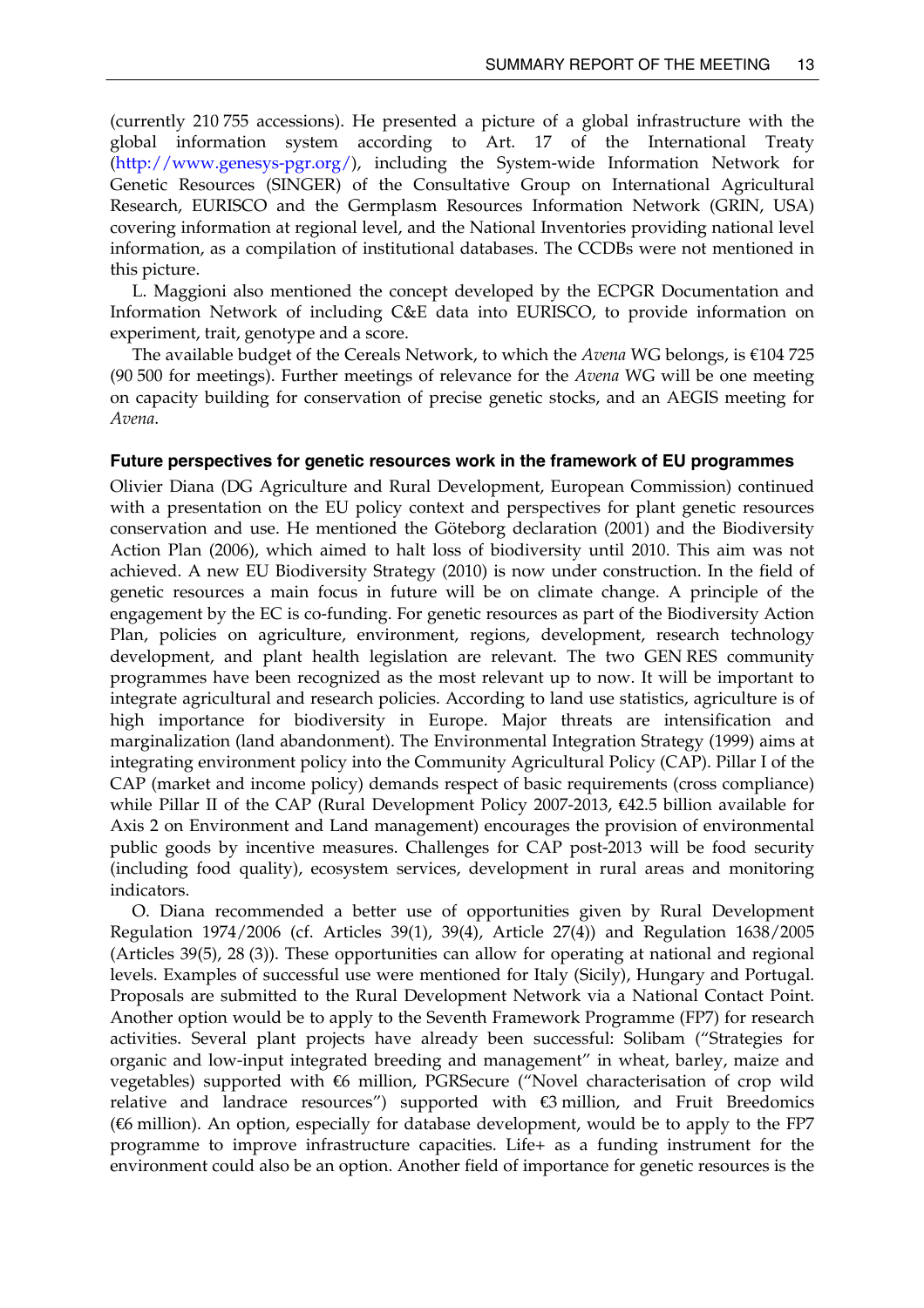<span id="page-19-0"></span>legislation on marketing of conservation varieties by Commission Directives 2008/62/EC, 2009/145/EC and 2010/60/EC. There is an ongoing impact assessment until the end of 2010 for a review of this legislation. Finally, O. Diana made some comments on the GEN RES programme, which had 17 plant and 4 animal projects in the first programme co-funded with  $\oplus$  million, 12 plant and 5 animal projects in the second programme with  $\oplus$  0 million. The aim is also to develop synergies between the different actions and to improve communication between the scientific community and national authorities (e.g. in the GEN RES Committee meetings). After closure of the 17 actions and an evaluation by independent experts, it will be a political decision, whether a third programme will be set up. In future more emphasis should be focussed on the analysis of diversity at plant, crop and agro-ecosystem levels, phenotypic and genotypic characterization, conservation and documentation, links with breeding activities, awareness and communication policies.

#### *Discussion*

G. Ladizinsky asked which programme would be appropriate for protecting an agroecosystem in favour of *A. murphyi* in Spain. O. Diana responded that this would be possible through the Rural Development Programme. The first step would be to access the national Ministry in charge of the Rural Development Programme. Of course this issue could compete with other issues as the total budget for rural development is limited for each country.

#### **Avena** *collection and wild species issues*

## **An account of the in situ AEGRO project: Wild species prospection in Cyprus, Sicily and Spain**

Andreas Katsiotis gave an overview of the *in situ* AEGRO project, which included prospecting for wild species in Cyprus, Sicily and Spain. The crop case study for *Avena* in AEGRO has to prioritize species and populations, to identify sites suited for the establishment of genetic reserves and to develop guidelines for management and monitoring of genetic reserves. The methodology used was taxon delineation, selection of target taxa, ecogeographic diversity analysis and selection of target sites.

 Species prioritization was based on actual or potential use, considering the genepool concept, and on threat or distribution. Species within the primary genepool are common weeds (*A. sterilis*, *A. fatua*) and are not considered under threat. Thus species were selected from the secondary (*A. murphyi*, *A. insularis*) and tertiary (*A. hirtula*, *A. longiglumis*, *A. prostrata*, *A. ventricosa*) genepools. *A. ventricosa* is considered to be the donor of the C genome of cultivated oats. The relationships of these species were shown using molecular markers. They are distributed over the South European and North African Mediterranean.

 Sites selected for prospection were: (i) Cyprus and Crete, where it was expected to find *A. ventricosa* and *A. hirtula*; (ii) Sicily, where *A. insularis* was expected; (iii) South East Spain for *A. prostrata* and (iv) South West Spain (Andalucia) for *A. murphyi*, *A. longiglumis* and *A. hirtula*.

 In Cyprus *A. hirtula* and *A. ventricosa*, together with *A. eriantha* were found in areas protected in the Natura 2000 framework or by the Forestry Department. In Sicily the Lago Columelli district, where *A. insularis* is found, is now protected by the Forestry Department. In Andalucia *A. murphyi* was found in meadows, mostly as a few plants at the edges of the fields. In one field *A. murphyi* was abundant. It was found that the farmer deliberately brings his cows there only after June to protect this species, which he considers valuable for the nutrition of his animals. *A. longiglumis* and *A. hirtula* were found in the National Park of Donana.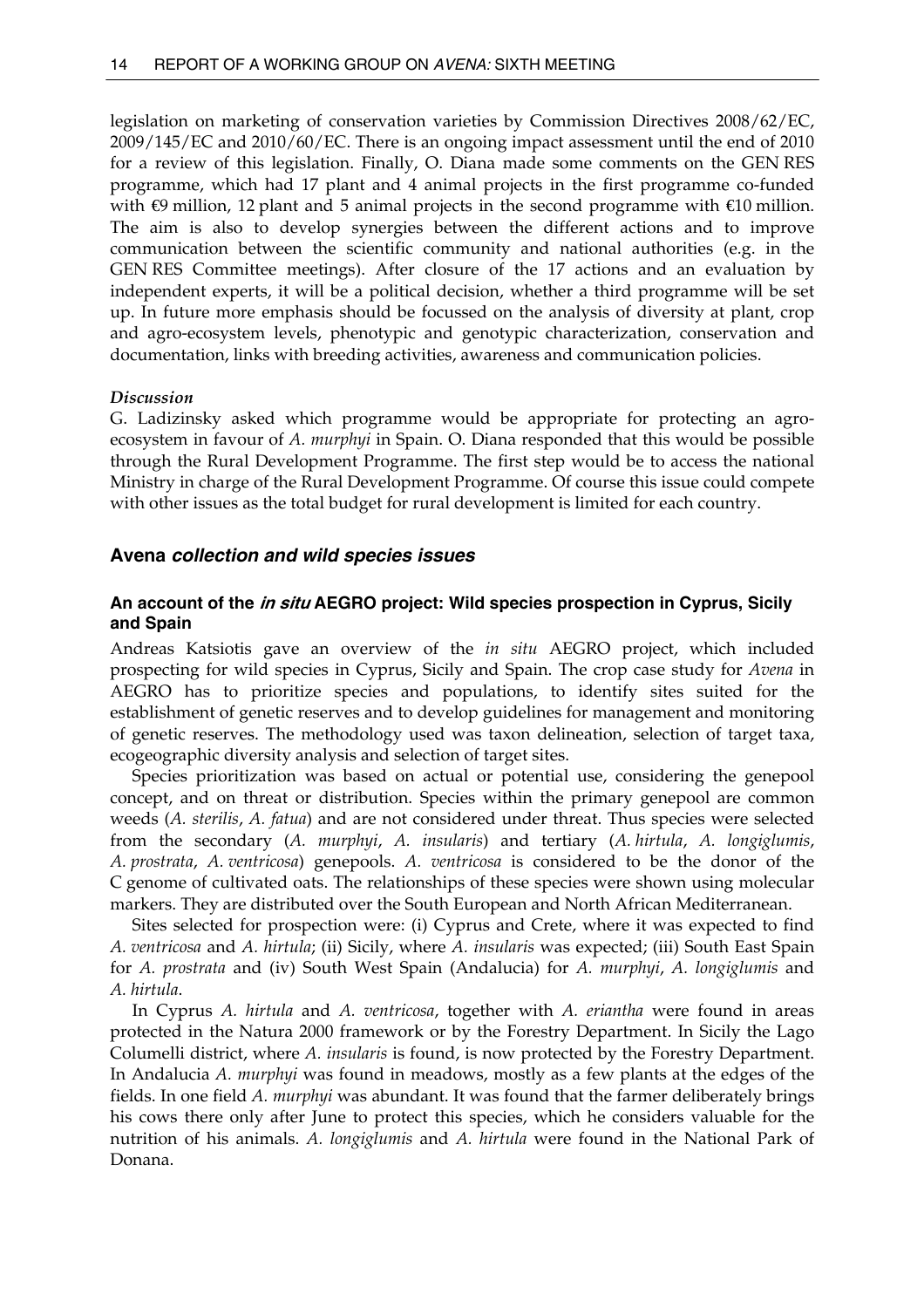### <span id="page-20-0"></span>*Discussion*

G. Ladizinsky commented that *in situ* conservation is the best way to go, but many sites are needed to conserve all the genetic diversity. In Cyprus an ideal situation was found, with the presence of *A. ventricosa* in different protected ecosystems. The situation is different in the other countries, where there is lack of awareness. In Sicily, pine trees were planted at the *A. insularis* site; this will result in the loss of the *A. insularis* habitat. The situation is even worse in Spain, where *A. murphyi* has vanished, except for plots in hilly areas where the grazing regime can make a difference. The management and monitoring of the grazing regime, with incentives being offered to farmers to comply with the instructions, would be beneficial to all.

### **The situation of wild species collections at IBERS**

Tim Langdon (Institute of Biological, Environmental and Rural Sciences (IBERS), UK) presented an update on the wild species collection formerly curated by Mike Leggett and some additional information about oat work in Aberystwyth. Oat breeding, with field books and records dating back to 1919, continues with a focus on winter oats. Uncatalogued historic material in cold storage (e.g. landraces from Gatersleben) is catalogued on an ad hoc basis as funds allow. Of primary interest to ECPGR is the material collected by M. Leggett in Morocco, Spain and the Canary Islands, the Canadian *A. sterilis* accessions, and accessions used in European projects. Species lists show that the main contributions are to *A. agadiriana* (19 accessions), *A. atlantica* (10), *A. canariensis* (20), *A. hirtula* (16), *A. longiglumis* (10), *A. magna* (15), *A. murphyi* (14), *A. prostrata* (8) and crosses *A. sativa* x *A. macrostachya* (19). The numbers of accessions may be underestimated because they may represent populations. Extensive studies have been made with *A. canariensis* collected in 1985 on Lanzarote and Fuerteventura (Canary Islands) to analyse the sympatric speciation under way, cytomixis and populationspecific reciprocal translocations, and isozyme polymorphism. High variability for agronomically interesting traits (e.g. lipids) was found in wild species of all ploidy levels. Today the phylogeny of wild species is used to prospect for candidate genes, and diversity screens are made with SSRs. The dynamics of mobile elements in the evolution of wild species genomes could be exploited as markers for hybridization, introgression and geographic origin. A mapping population has been created from a cross *A. strigosa* x *A. atlantica* – a comparatively simple diploid system in *Avena* for phenotyping and genotyping.

 The QUOATS project ("Harnessing new technologies for sustainable oat production and utilisation") was mentioned. This £5 million-project, sponsored at 50/50 by private and public funds, aims to develop genomic tools and resources in *Avena* during five years (2009-14) [\(www.quoats.org](http://www.quoats.org/)).

### **Domestication of tetraploid Avena magna**

Gideon Ladizinsky (Faculty of Agriculture, Hebrew University of Jerusalem, Israel) presented his project on domestication of *Avena magna*. This tetraploid wild species, occurring in Morocco, has very high protein content (25-31%) associated with large kernel size and tolerance to the dry conditions of Morocco. After difficulties with introgressing these interesting traits into *A. sativa*, he decided to try transferring the domestication syndrome from *A. sativa* into *A. magna*. During the last 20 years 5 hybridization/backcrossing cycles have been made and a form acceptable as a domesticated type is now available, but with lower protein content. This is now being back-crossed with the wild type to achieve higher protein contents again. About 1000 F2 progeny strains are available. G. Ladizinsky was seeking a successor to continue this work in the long term. In the short term he was seeking some support for the protein analysis in the progeny.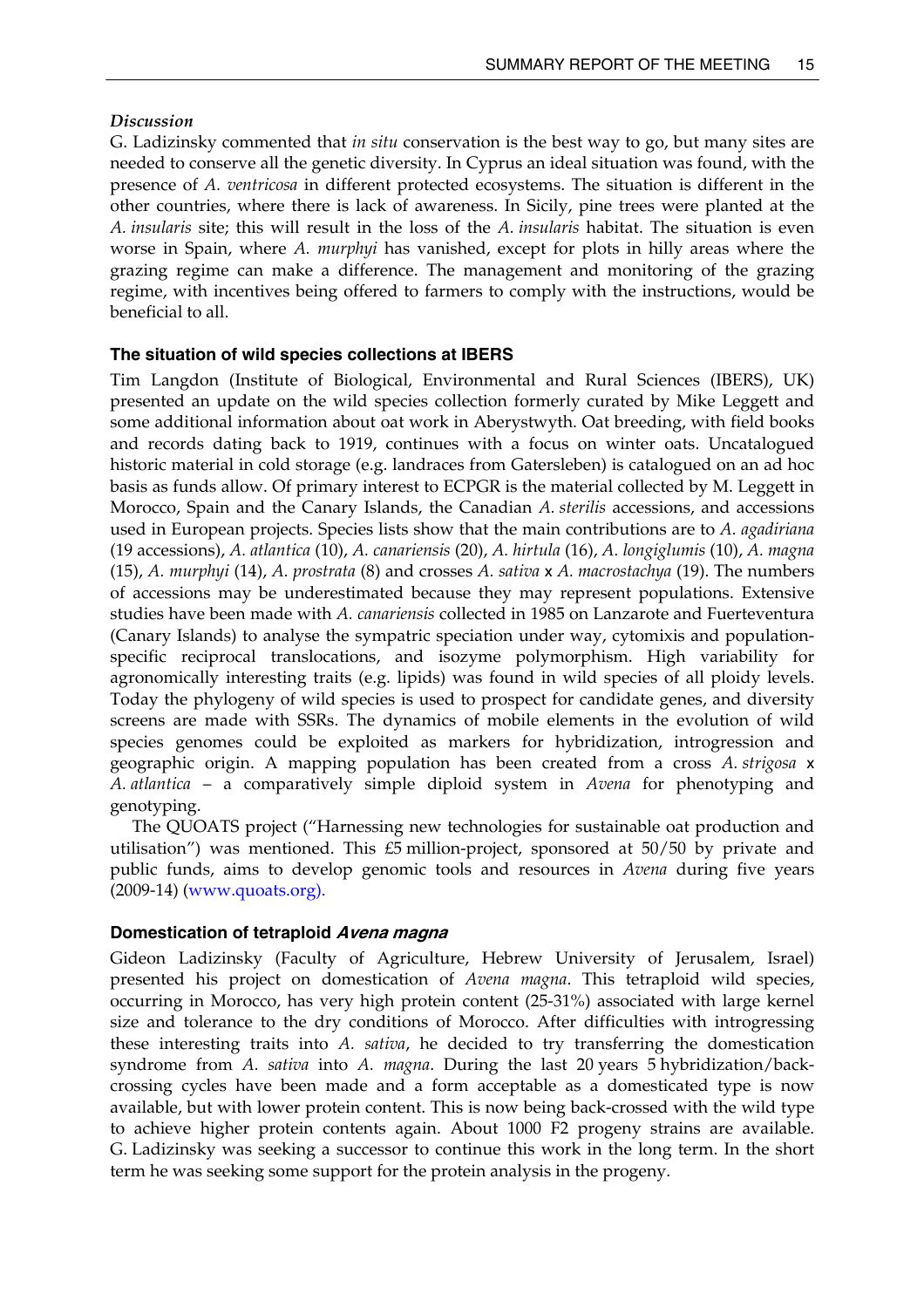## <span id="page-21-0"></span>**Wild species management and experiences in the Canadian Genebank**

A. Diederichsen (Plant Gene Resources of Canada (PGRC); now at the Nordic Genetic Resource Center (NordGen), Alnarp, Sweden) gave an introduction on handling of wild *Avena* species in the Canadian Genebank. PGRC holds about 27 000 *Avena* accessions with nearly 11 500 accessions of *A. sterilis*, 2100 accessions of *A. barbata*, 581 *A. fatua* and 1485 accessions of 24 other wild *Avena* species. During collecting missions in the 1960s-70s by B. Baum in the Mediterranean and Near East, a comprehensive collection of wild species (24% of the collection) has been built with the aim of using it for crown rust resistance programmes. In *A. sterilis* 90 resistance genes have been found. The applied strategy of vertical resistance required extensive use of this wild germplasm. The collection was declared a World Base Collection for *Avena* by the International Board for Plant Genetic Resources (IBPGR, now Bioversity International), and duplications from several genebanks were added into the active collection. Currently world genebanks preserve about 20 000 wild accessions, of which over 15 600 are in the Canadian genebank. A. Diederichsen highlighted some of the taxonomic problems. In the case of the diploid level, 16 species could be lumped to 6 based on genome information; at the tetraploid level it was possible to reduce from 8 to 6, and at the hexaploid level from 8 to 1 species. Since 1998, 4800 accessions have been regenerated in the field and 3180 in the greenhouse. Wild species need to be covered with perforated bags after panicle emergence. In the field they were surrounded by a shelter of sunflower or maize. Main problems of regeneration in Saskatoon are overwintering (*A. macrostachya*), too late flowering and maturity in diploid and most tetraploid species, and high costs for greenhouse regeneration. On the other hand, danger for establishment as a weed is limited to *A. fatua*. A reference set has been created for managing the oat collection, consisting of herbarium sheets, seed herbarium, photographs of diagnostic traits of two accessions for each taxon, verified by chromosome counting. In summary, A. Diederichsen noted that oats is a crop in decline; no international research centre has a mandate for it, which strengthens the importance of national genebanks for this crop. Centres of diversity do not overlap with present cultivation areas, which makes it difficult to motivate the countries on the importance of wild genetic resources diversity preservation. The species identification can also be challenging and it is important to agree on a common language regarding taxonomy, identification and nomenclature.

## *Discussion*

It was clarified that unique material in the collection will be prioritized for duplication at the Svalbard Seed Vault. Herbarium sheets are only taken at taxon level, but the German genebank (Leibniz Institute of Plant Genetics and Crop Plant Research (IPK), Gatersleben) conserves herbarium samples for each accession.

## **The AVEQ working collection – Structure and experiences with multiplication**

Zofia Bulinska (IHAR, Poland) presented the work done on the working collection for the AVEQ project. The plan had been to incorporate 100 wild species accessions, 200 landraces, 200 obsolete and 100 modern cultivars into the working collection. Seventy of these accessions should have been selected from the results of the previous project (GEN RES CT 99106). All other accessions were selected from passport data in an attempt to maximize diversity by equal representation of European countries in a broad sense, by using available information on the time of acquisition, collecting and registration, by including different botanical varieties, and geographical information (latitude, longitude, altitude) with a special emphasis on higher elevations to promote inclusion of frost-tolerant types. This approach, based on passport data, favours accessions with the more complete passport information. From the total 1433 accessions selected for the working collection and ordered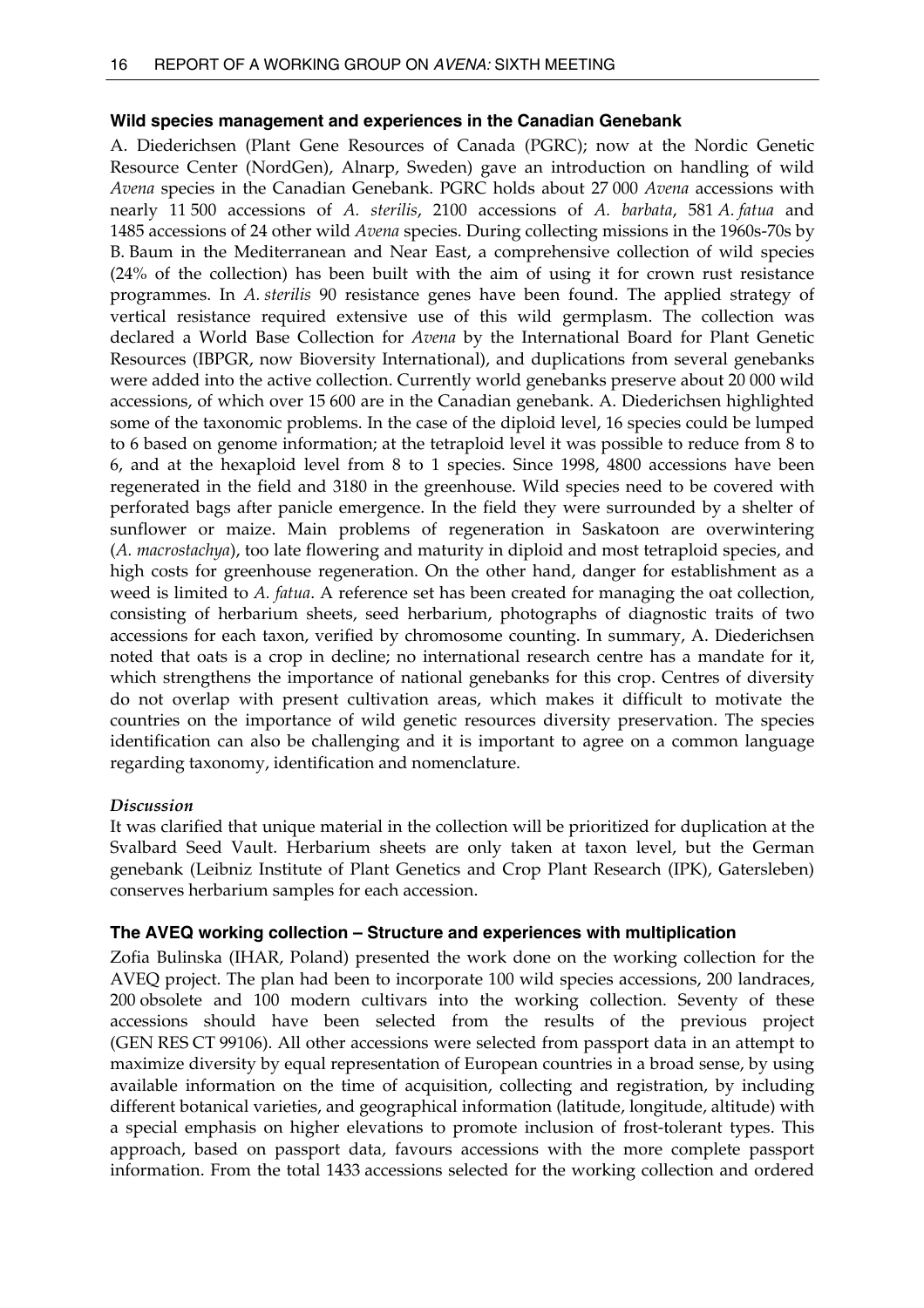<span id="page-22-0"></span>from the holding genebanks or breeders, 897 were received. Of these, 652 were multiplied in sufficient quantity for the field experiments. Acquisition of accessions was most difficult for the wild species. Comparison of numbers of wild species accessions in the European *Avena*  Database (EADB) (containing old accession data) and EURISCO (limited to accessions reported by National Inventories) already showed that many wild species accessions reported in the past were probably no longer available. Finally, 67 accessions of 10 species could be acquired – about half of those from the primary hexaploid genepool (*A. fatua* and *A. sterilis*). Of marginally cultivated *A. strigosa* and *A. abyssinica*, 61 and 9 accessions were received, respectively. Of hexaploid cultivated oats, 758 accessions were received. Of the wild species only 34 accessions of 8 species (*A. canariensis*, *A. damascena*, *A. hirtula*, *A. wiestii*, *A. barbata*, *A. fatua*, *A. hybrida* and *A. sterilis*) could be multiplied to sufficient amounts for the field experiments. From cultivated species, 5 accessions of *A. abyssinica*, 46 of *A. strigosa*, 24 of *A. byzantina* and 543 of *A. sativa* went into evaluation. The accessions originate from 49 countries. Equal representation of countries was not achieved. Some countries with longer histories of oat breeding or collecting were more represented in the final collection used for evaluation (Poland 76 accessions, Spain 71, France 61, Germany 58 and United Kingdom 57). The Nordic countries (Denmark, Iceland, Finland, Norway and Sweden) are represented altogether with 77 accessions. Accessions with non-European origin mainly represent wild species. While 17 accessions date back to before 1900, 52 are from 1900-1930, 110 from 1930-60, 172 from 1960-90, and 147 were registered after 1990 (modern material). A total of 126 commercial cultivars were acquired from breeders in Austria, Czech Republic, Estonia, Finland, France, Germany, Italy, Lithuania, Poland, Romania, Spain, Sweden and United Kingdom. Multiplication was performed at three sites (in France, Germany and Poland), and accessions were sown in rows spaced 25 cm apart with low seed density to maximize multiplication rates. Plant protection was oriented towards production of disease-free seeds, especially free from *Fusarium*. Seed cleaning procedures varied according to the different institutes. This had much influence on yield and germinability and some compromises had to be made to get sufficient seed from such a diverse set of accessions. Multiplication rates (number of seeds harvested from a single plant) were determined in Germany. They ranged from 63 to 285 for hexaploid oats, from 116 to 291 for *A. strigosa* and from 70 to 132 for *A. abyssinica*. Wild species gave very different results. *A. barbata*, *A. damascena* and *A. fatua* showed comparably high multiplication rates (34-134), while *A. wiestii* and *A. canariensis* remained below 50 seeds/plant. The rest of the species were in between.

#### **Regeneration and multiplication protocols for wild Avena species**

Zofia Bulinska continued with a presentation on regeneration protocols for wild *Avena* species in Europe, especially referring to the Polish genebank practice. In Radzików 96 accessions of wild species are conserved, including *A. sterilis* (37 accessions), *A. fatua* (20), *A. macrostachya* (10), *A. damascena* (9), *A. insularis* (7), *A. hirtula* (6), *A. longiglumis* (3), *A. barbata* (3) and *A. atlantica* (1). Of these, 500–1000 seeds should be always available. Seeds which do not require vernalization are sown manually at the beginning of April  $(400 \text{ seeds/m}^2)$ . Seeds with vernalization requirement are treated with fungicide (Funaben T) and are pre-germinated in Petri dishes for 5-10 days at 20°C. For vernalization, the germinated seeds are placed in filter paper with plastic foil at 4°C for 42 days. The vernalized plantlets are planted at the beginning of April under plastic tunnels or in pots. Panicles are covered with plastic bags after heading. Seeds are harvested manually, dried down first to 15% moisture content, and after cleaning to 4-6% for storing.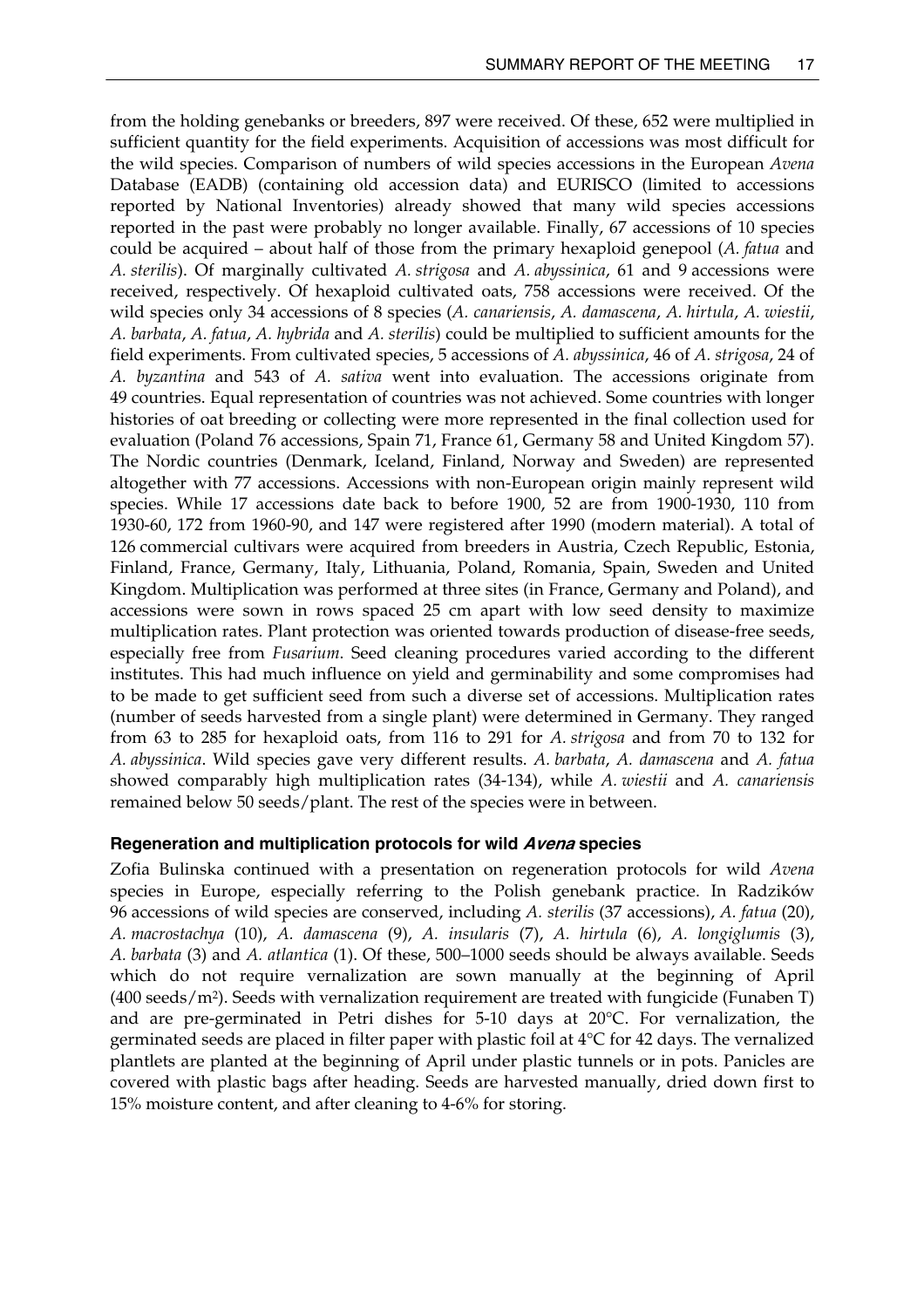## <span id="page-23-0"></span>*Discussion on regeneration and multiplication protocols for wild* **Avena** *species as part of the AEGIS quality system*

A discussion started on quality standards for wild species. G. Ladizinsky reminded the Group that the collecting standard is to collect seeds from a minimum of 50 plants (1 spikelet per plant, 50-100 seeds) to ensure at least representation of common alleles with more than 5% frequency. From the point of view of a collector this would be the minimum number of seeds to start regeneration. G. Ladizinsky suggested keeping the harvest from each plant separate and to compose each accession of 50 sub-accessions (potentially 50 different genotypes). An accession would then represent a collecting site. In this way the danger of selection would be reduced and the diversity maximized. Genebank curators thought that it would not be feasible to keep accessions from individual plants and that in reality accessions in genebanks are a mixture of various genotypes.

 Regarding the improvement of germination, G. Ladizinsky gave the advice to dehull the seed before planting. If the spikelet is the dispersal unit, only the lower seed will germinate, the upper stays dormant because of inhibitors in the husk – in those cases, dehulling can increase germination. Another approach would be to keep the upper one as a reference. Literature is available on genebank management dealing with these issues and it should be consulted. This will be done by a task force as defined below.

#### **Workplan**

 $\overline{a}$ 

*It was agreed that a task force composed of Gideon Ladizinsky, Igor Loskutov, Christoph Germeier, Axel Diederichsen, Zofia Bulinska and Dionysia Fasoula will consult through email and prepare a draft protocol on regeneration of wild accessions, taking into consideration the existing literature as well as the results of the AEGIS sub-group on* Avena *(report of 2008[6\)](#page-23-1). An ad hoc meeting on AEGIS issues will be organized by the* Avena *WG in autumn 2011 to reach a conclusion.* 

### *Reports from the countries*

*(The presentations corresponding to the reports summarized below are available online, as well as a paper on* Avena *activities at the N.I. Vavilov Research Institute (VIR, Russian Federation) provided after the meeting by I. Loskutov, who was unable to attend the meeting.)* 

Dionysia Fasoula (Cyprus) mentioned the new collection of wild species originating from the AEGRO mission. A further focus in Cyprus lies on phenotyping.

 Noel Collins (Ireland) informed the meeting about the *Avena* collection in the National Crop Evaluation Centre. It consists of 24 old cultivars from the now closed oat breeding programmes in Ireland (University College Dublin) and one accession of *A. strigosa*. Genetic resources work in Ireland since 1996 is supported by a national genetic resources grant aid scheme. In 2009 the oats accessions were characterized morphologically according to the IBPGR oat descriptors list. Within the Irish Cereal Crop Landrace Project *in situ* occurrences of *A. strigosa* were described on the Aran Islands.

 Peter Hozlar (Slovakia) introduced characterization and evaluation of a collection of 1073 hexaploid cultivated oats held in the Slovak genebank. Genebank accessions are sown together with nursery collections; 27 descriptive and 44 technical descriptors are recorded. A classification is made in comparison to registered varieties. Yield was determined in four replications of 10 m2-plots. Husk content, test weight, seed weight, carbon, nitrogen and crude fibre were determined. Ranges were 40-160 cm for crop height, 0.5-10 t/ha for yield, 16-40% for husk contents, 10-50 mg for seed weight, 40-70 kg/hl for test weight, 8-21.5% for protein and 2.5-16.5% for crude fibre. P. Hozlar concluded that genotypes were found with

<span id="page-23-1"></span><sup>6</sup> Available from<http://aegis.cgiar.org/index.php?id=1917>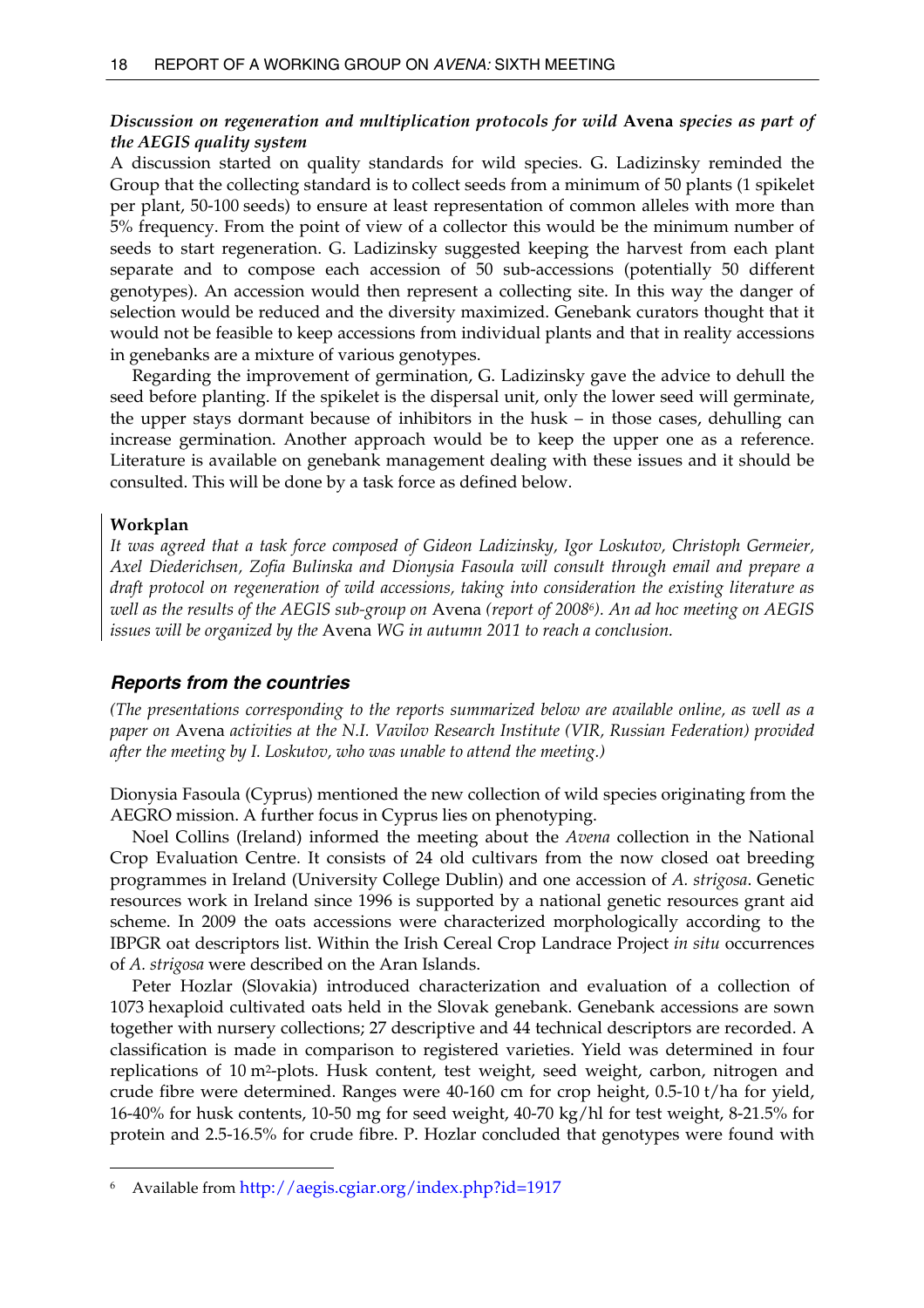<span id="page-24-0"></span>trait expressions superior to the registered varieties and with extreme character expressions. The former are useful for breeding, the latter for research purposes.

 Elina Kiviharju (Finland) presented molecular work done at MTT: production of double haploids; use of this technology in a mapping population of 'Aslak', a β-glucan-rich cultivar and 'Matilda', an oil-rich and leaf-blotch-resistant cultivar to create a linkage map based on double haploids. Results were 28 linkage groups, 625 markers, a major gene for grain cadmium accumulation and single nucleotide polymorphism (SNP) markers for short straw.

 Danela Murariu (Romania) presented the involvement of the Romanian genebank in the South East European Development Network on Plant Genetic Resources (SEEDNet). The Suceava Genebank, recently merged with the Romanian Seed Testing Institute, holds 560 oat accessions. For 75% of them morphological characterization is already available; for 60% biochemical studies have been made. In Romania 206 000 ha (4% of the agricultural area) is cropped to oats, mostly for animal feed. Danela Murariu, from the Suceava Genebank, is Chair of the Cereals and Maize working group of SEEDNet. The objective of the network, which was established in 2004, is the long-term conservation and sustainable utilization of plant genetic resources at national and regional levels. It assembles one thematic and six crop-oriented working groups, is planned and monitored by a regional steering committee and financially supported by Swedish agencies. The secretariat is located at the Swedish University of Agricultural Sciences. Genebanks have been established in all member countries. SEEDNet has an observer status in ECPGR and in the FAO Commission on Genetic Resources for Food and Agriculture, and is a member of EUCARPIA. In the Cereals and Maize WG 13 countries work together on agreed mandate species and priority crops. Three regional projects have been set up on collecting, multiplication and conservation of local landraces of maize and cereals. Together with other crops, 31 oat accessions have been collected. They are prepared for long-term storage and characterized morphophysiologically

### *Sharing of tasks and responsibilities*

#### **An update on AEGIS**

 $\overline{a}$ 

Lorenzo Maggioni gave an update on AEGIS. He mentioned the background of a multitude of genebanks worldwide and in Europe and an estimated proportion of only about 30-40% unique accessions. Difficulties include the lack of conservation facilities, insufficient safetyduplication, regeneration backlogs and heterogeneous quality. These should be overcome by the sharing of responsibilities formalized in "A European Genebank Integrated System" (AEGIS) with long-term formal commitment, improved quality standards and improved sharing of information. The aim is to conserve the genetically unique and important accessions for Europe, store them under conditions which ensure genetic integrity in the long term and make them available. Up to now a *Strategic Framework Policy Guid[e7](#page-24-1)* has been agreed and a Memorandum of Understanding (MoU) developed and signed at ministerial level with Bioversity by 26 countries. Next steps are the establishment of an AEGIS Quality System (AQUAS) and the compilation of the European collection. There is a small grant scheme of €100 000, with about €10 000 available per proposal. A proposal called EUROGENEBANK was submitted to the FP7 Research Infrastructure call, but was not selected for funding. EURISCO will be the information system for AEGIS. The flag "AEGIS status" was added to its structure. There is no fixed procedure for the selection of the European accessions, but it should be the result of a process involving the Crop Working Groups and the countries. A proposed simplified procedure has been suggested, consisting of the development of

<span id="page-24-1"></span><sup>7</sup> Available from<http://aegis.cgiar.org/index.php?id=1917>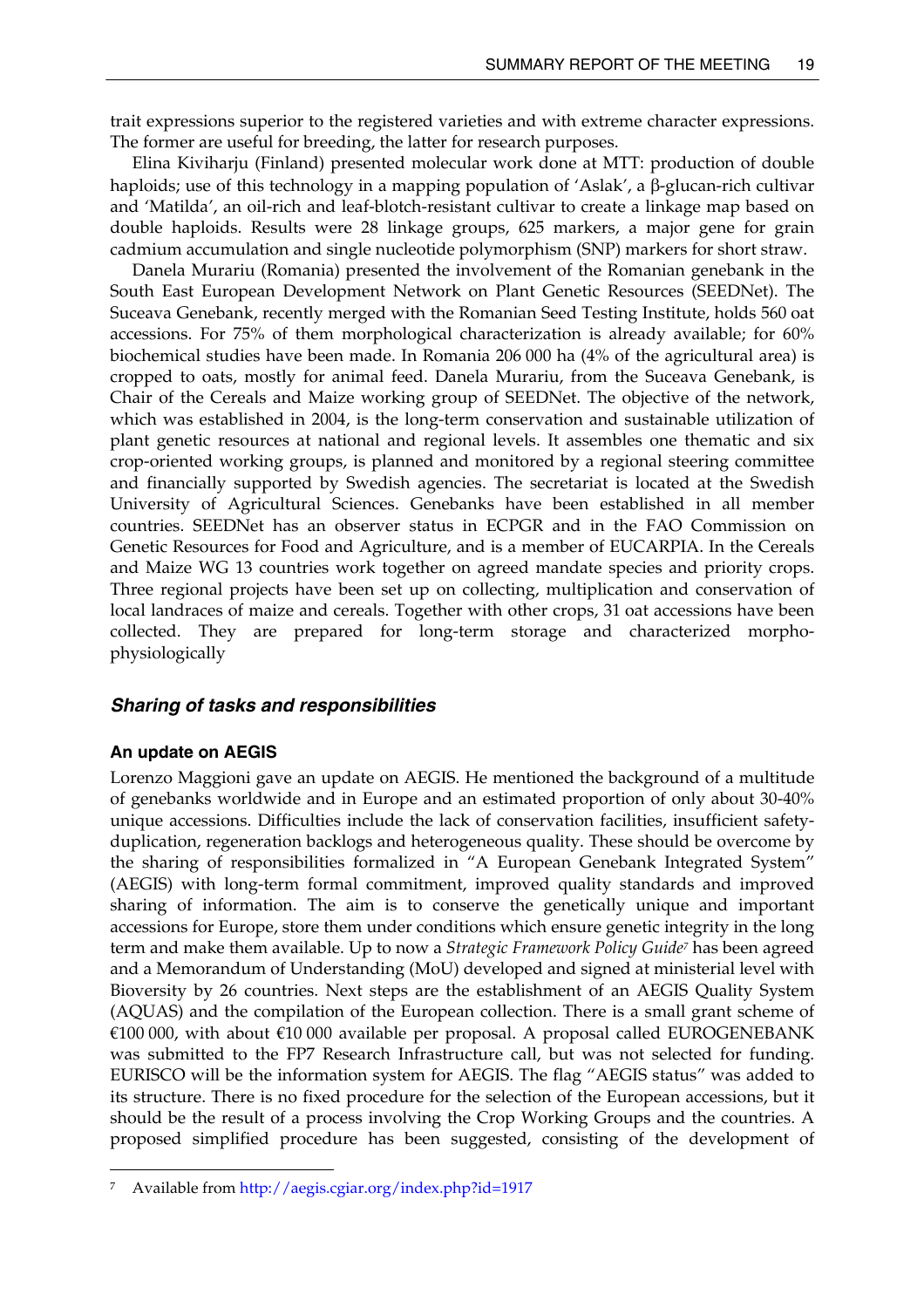<span id="page-25-0"></span>crop-specific selection criteria to be used for the selection of a list of accessions. Selection requirements have been approved by the Steering Committee, as: the selected accessions have to be in the public domain, genetically unique, plant genetic resources in the sense of being of economic use, and with importance for Europe. The suggestions of the Crop WGs are implemented by the National Coordinators in consultation with the holding institutes. The quality system (AQUAS) is based on the principle of making procedures transparent and letting them be checked by an independent body. Operational genebank manuals should describe the ongoing procedures, as a matter of transparency (generic and crop-specific technical procedures on collecting/acquisition, regeneration/propagation, drying and other preparatory steps, storage/field genebank maintenance, seed quality and viability monitoring, distribution and characterization). Crop-specific minimum standards should be agreed by the WG and then implemented by the participating genebanks. Capacity building will play a key role. Monitoring will be an AEGIS internal matter, to be implemented by the Crop WGs (first level) and the AEGIS Advisory Committee (second level).

## *Discussion*

The Group started a discussion on the selection of accessions for the European collection as part of AEGIS. It was considered that all the wild species could be AEGIS accessions, and that all the material that has been selected for the AVEQ project could be included. It was also noted that collections hold many accessions which look like duplicates as they share the same name, but are in fact different. The Group thought that the definition of the accessions for AEGIS should be the topic of an ad hoc meeting to be held in autumn 2011.

## **The European Avena Database and the situation and future of the Central Crop Databases**

Christoph Germeier reported on the current activities in the European *Avena* Database (EADB) and commented on the perceived future of the Central Crop Databases (CCDBs). He mentioned the activities carried out in the AEGRO project, which are focused on geographic identification and monitoring of wild populations and the integration of Global Biodiversity Information Facility (GBIF) data (historically observed occurrences of wild *Avena* species). Tools are also being developed for *in situ* field monitoring. He showed the connecting entities between *ex situ* and *in situ* databases, which are the observation/collecting site, and the occurrence, which in the case of collecting is the origin for one accession or a group of duplicate accessions. He showed some of the features of the AEGRO Web portal, which allows for searching according to different taxonomic views, downloading of result sets, and the display of occurrence/collecting sites with Google maps. A function for editing online for obviously mistaken localization information will also be implemented. He mentioned the function for distributed management of field experiments in the AVEQ project. The online tool for the generation of field plans according to an agreed randomization scheme ensures the orthogonality of field and lab work and will facilitate the inclusion of the results into the database. PDF documents (scoring lists) and Excel sheets are downloadable, including the description of observation methodology to input observation results. Upload facilities will be available for Excel spreadsheets and photographs. Currently both projects have their own databases and a lot remains to be done to integrate these with the EADB. An overall renovation of hard- and software for the EADB is needed, because the old technologies used cannot be maintained any longer. For this a two-year technical position was acquired in the JKI. Synergies are expected from a national programme for characterization and evaluation (EVA2), for which a software development project could be acquired, funded with €400 000 from the German Economic Stimulus Program. The software will be implemented by an external company specialized in open source model driven software development (itemis AG). All source code will be openly available for the interested community.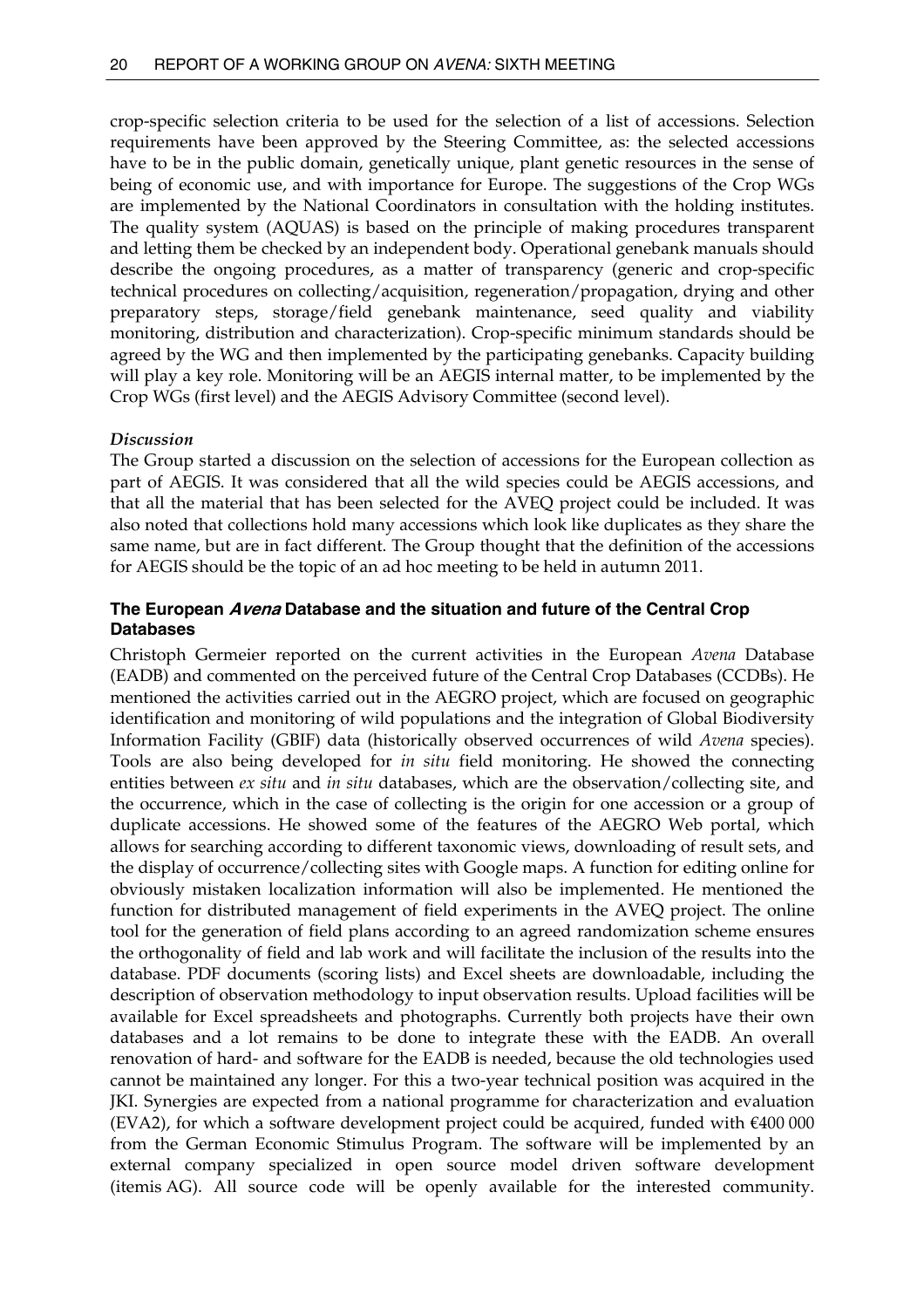<span id="page-26-0"></span>Nevertheless Christoph Germeier sees now a point reached, where decisions regarding the CCDBs have to be taken. The PGR documentation landscape is changing, with a tendency towards centralized multicrop information systems hosted by CGIAR centres. The more these intend to take over functions currently available at (some of) the CCDBs (e.g. C&E information), the more difficult it will become to justify the activity of the CCDBs to administrators at those institutes holding them. This is aggravated by the fact that at the ECPGR Steering Committee level (cf. the presentations on the Independent External Review of ECPGR and the central role of EURISCO in AEGIS during this meeting) implicitly, and some National Coordinators also explicitly, do not support the idea of the CCDBs any more. In this situation it will be the task of the Crop WGs to identify the role of the CCDB for their work and to find a way for their continued maintenance and funding, that is if they should continue at all. One way could be to develop them more into scientific information systems like the crop-specific genomics portals MaizeGBD, SoyBase etc. This would give the opportunity to integrate their development as information work packages into larger thirdparty-funded projects, like EU framework projects. If in this way the CCDBs could attract third party funding, their maintenance might also be easier to justify at the institutional administrative level. In the currently developed central PGR information systems (GENESYS, EURISCO) an open source development strategy is not apparent. Design and development of these systems will be restricted more or less to CGIAR development teams, which normally are far away from the practical work in the Crop WGs. Christoph Germeier stressed the advantages of a decentralized information landscape and open source development, and also of the direct access of the Crop WGs to the databases, the more handy size of a crop-specific database in case of crop-specific interest, the broader involvement of developers, including students in PGR information and biodiversity informatics in the development of the information systems, and an ongoing broad standardization of approaches developing in an open source developer community in "agreement by laziness" (available approaches are used and enhanced instead of re-inventing the wheel). He concluded that regarding the EADB, thanks to the success in acquiring a two-year position, it will be upgraded to remain in operation for the next three to four years. During this time the decisions discussed above will have to be taken and implemented.

#### *Discussion*

Lorenzo Maggioni remarked that he did not see a lack of interest in the CCDBs at the ECPGR Steering Committee level. Very recently project proposals for Fruit CCDBs have been accepted by the Steering Committee. L. Maggioni thought that the response to the external evaluation regarding the perceived competition between EURISCO and the CCDBs will be resolved by ECPGR by stressing their complementarities and not by replacement of the CCDBs by EURISCO.

 The Group thought that the dynamism of the EADB and of its manager were very useful and should be encouraged and supported.

### *Discussion on future projects: proposals for collaborative research activities*

The final session of the meeting focused on future project proposals. Valeria Terzi mentioned the wealth of phenotyping data becoming available from AVEQ, which will need complementation with genotyping data. Molecular tools are available to bring together phenotype and genotype. She mentioned currently available calls in the EU Framework Programme on biotic and abiotic stresses and on functional food, which would fit perfectly. But it was felt in the Group that the current projects AVEQ and AEGRO should be fully completed before starting with a new proposal. There was a suggestion to organize a COST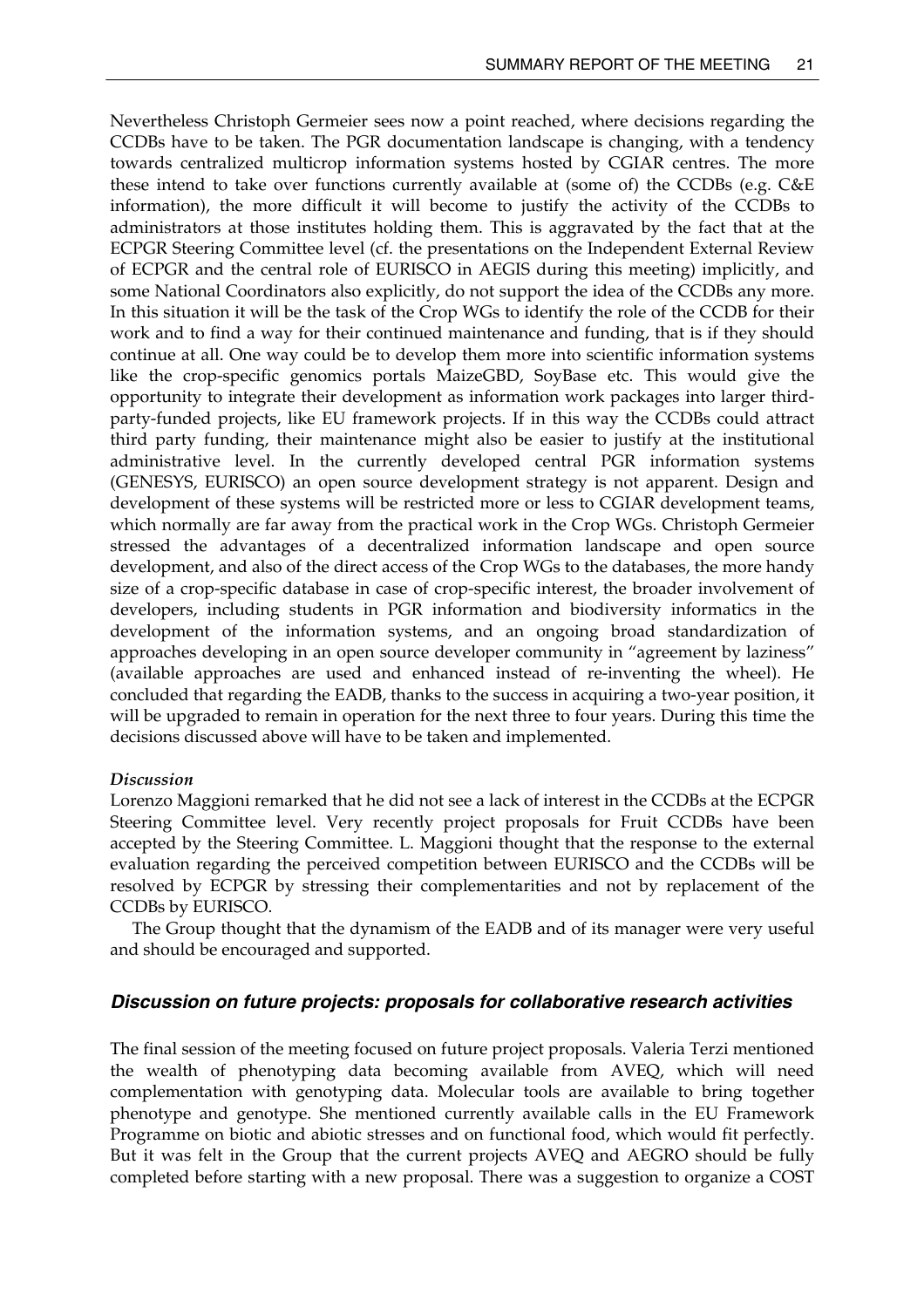<span id="page-27-0"></span>project to make better use of the data and to develop a new proposal. But it has to be kept in mind that COST provides money solely for meetings. It could be a four- or five-year project with one meeting per year. *A. strigosa* could play an important role in a new action. A mapping population is already available for *A. strigosa* covering nematode resistance. *A. strigosa* has some importance also in organic farming and it shows quite interesting results in AVEQ. As a diploid, it is much more convenient for genomic research. The tetraploid species could be included as well, e.g. the continuation of the *A. magna* domestication presented by Gideon Ladizinsky or using the perennial *A. macrostachya* for introgression of frost resistance. *A. magna* in Morocco outperforms cultivated oat in drought resistance, which is also relevant in relation to climatic changes. *A. insularis* grows in relatively dry regions as well. The Focused Identification Germplasm Strategy (FIGS) approach, using ecogeographic data to identify potential occurrences of interesting germplasm, could be used. Another proposal suggested using the double haploid technology to describe genetic distances and the history of landraces with molecular markers. Another suggestion was to take more into account questions of oat quality for animal consumption: xylan, protein and oil contents would be major issues there.

#### **Workplan**

*Valeria Terzi agreed to draft a proposal as coordinator of a COST action, to be developed on the basis of the ideas that have been proposed.* 

## **Conclusion**

The Chair of the WG, A. Katsiotis, expressed satisfaction with the progress made through the successful projects and encouraged all participants to seek new project funds for the future. Regarding progress on the workplan for Phase VIII of ECPGR, the definition of European accessions and the standards for conservation on wild species are still in the "to do list", but a task force and a dedicated ad hoc meeting were planned to take care of that.

 The Group re-confirmed Andreas Katsiotis as Chair and Elina Kiviharju was elected as Vice-Chair.

 The Romanian Ministry of Agricultural and Rural Development and the Genebank of Suceava were thanked for their kind support for the organization of the meeting.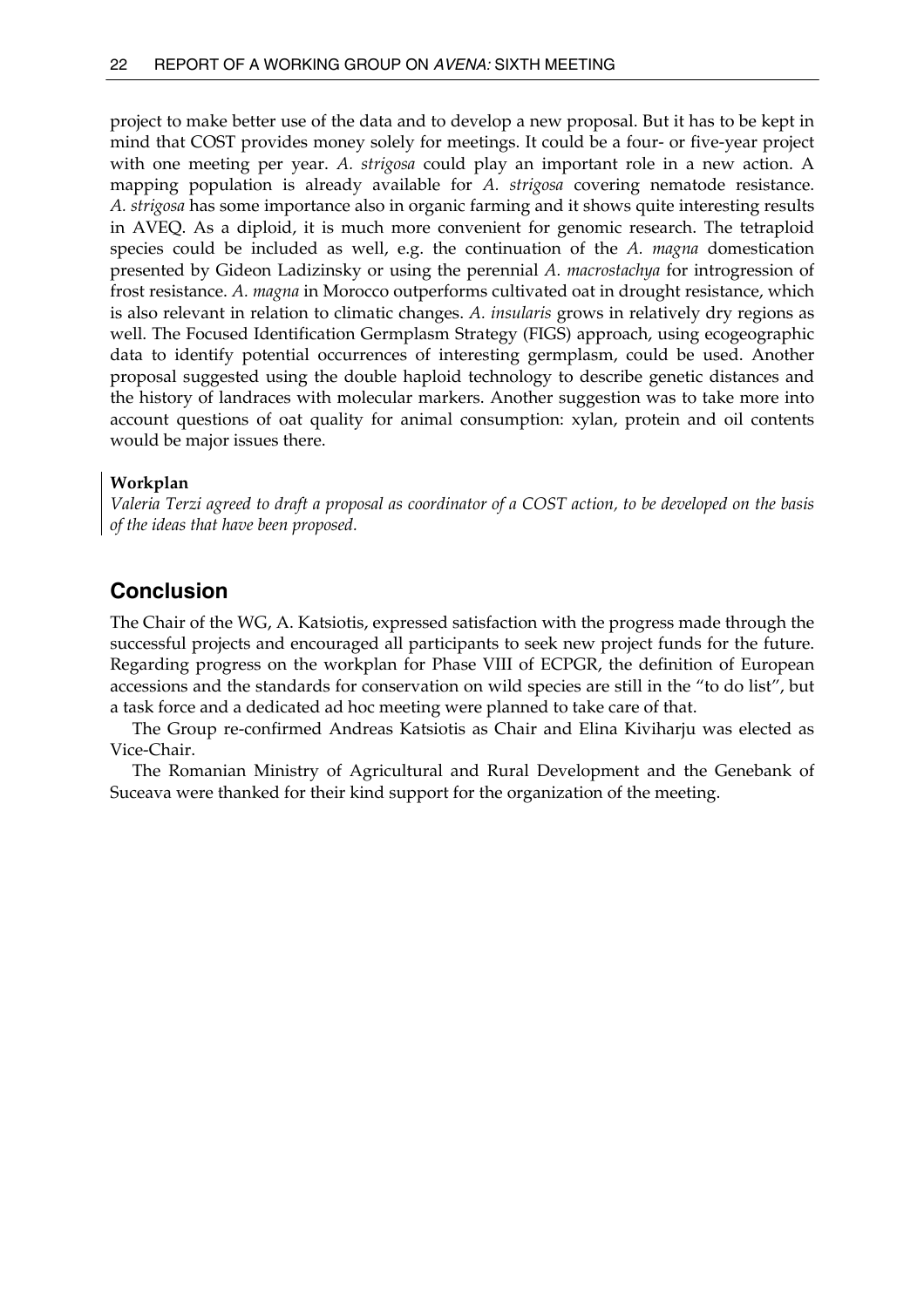# <span id="page-28-0"></span>**APPENDICES**

| Appendix I. Workplan                           | 25              |
|------------------------------------------------|-----------------|
| <b>Appendix II. Acronyms and abbreviations</b> | 26              |
| Appendix III. Agenda                           | 28              |
| <b>Appendix IV. List of participants</b>       | 32 <sub>2</sub> |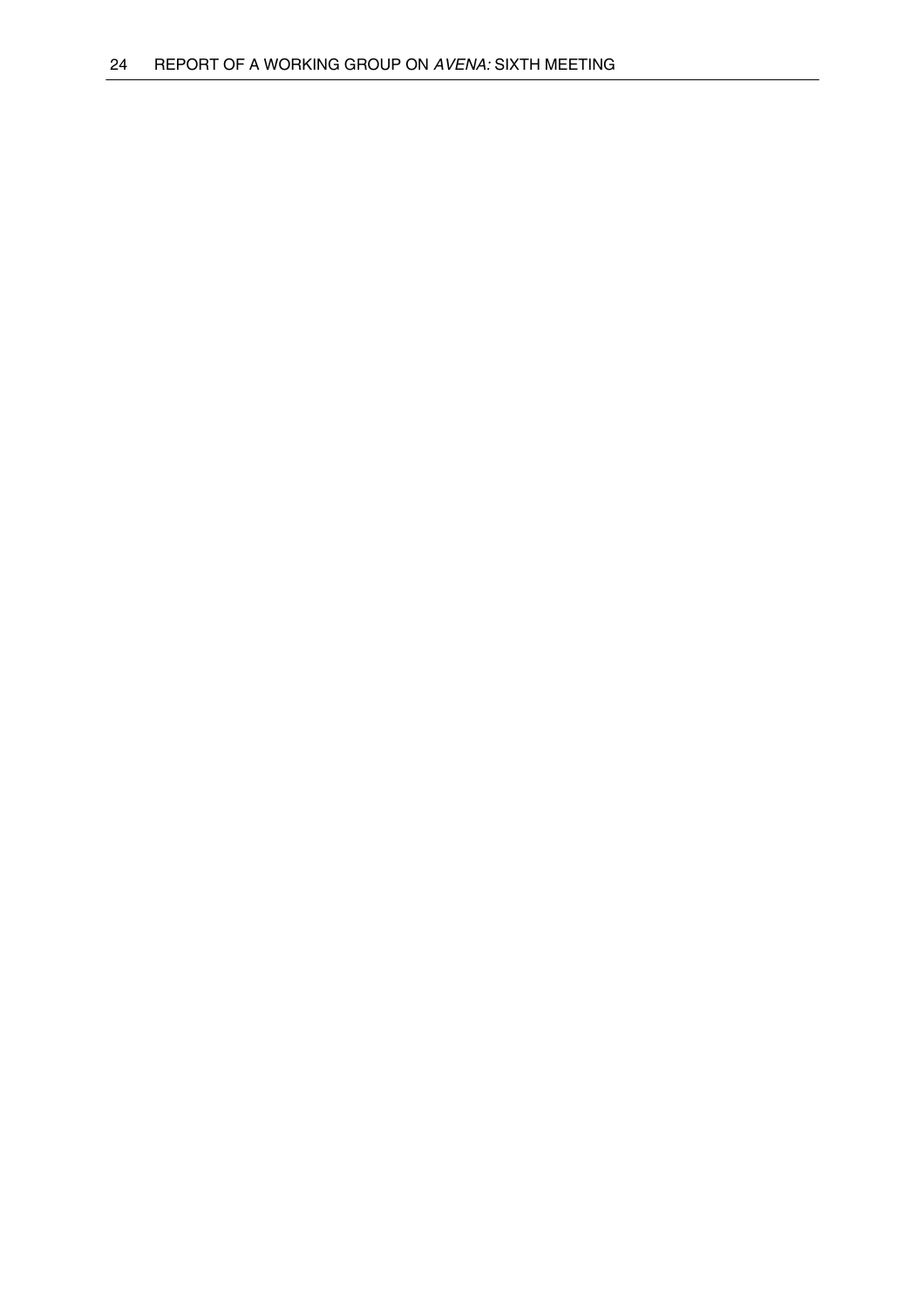# <span id="page-30-0"></span>**Appendix I. Workplan**

(Agreed at the Sixth Meeting of the *Avena* Working Group, 21-22 October 2010, Bucharest, Romania)

| <b>Action</b>                                                                                                                                                                                                  | Carried out by                                                                                                                                          | By when                                                        |
|----------------------------------------------------------------------------------------------------------------------------------------------------------------------------------------------------------------|---------------------------------------------------------------------------------------------------------------------------------------------------------|----------------------------------------------------------------|
| Prepare a draft protocol on regeneration<br>of wild accessions, taking into<br>consideration the already existing<br>literature, as well as the results of the<br>AEGIS sub-group on Avena (report of<br>2008) | A task force composed of<br>Gideon Ladizinsky,<br>Igor Loskutov,<br>Christoph Germeier,<br>Axel Diederichsen,<br>Zofia Bulinska and<br>Dionysia Fasoula | Before the ad hoc meeting<br>to be organized in autumn<br>2011 |
| Organize an ad hoc meeting on AEGIS<br>issues to make progress regarding<br>crop-specific standards and definition of<br><b>European Collection accessions</b>                                                 | Chair and Vice-Chair                                                                                                                                    | Autumn 2011                                                    |
| Draft a proposal as coordinator of a<br>COST action, to be developed on the<br>basis of the ideas proposed during the<br>meeting                                                                               | Valeria Terzi                                                                                                                                           | Autumn 2011                                                    |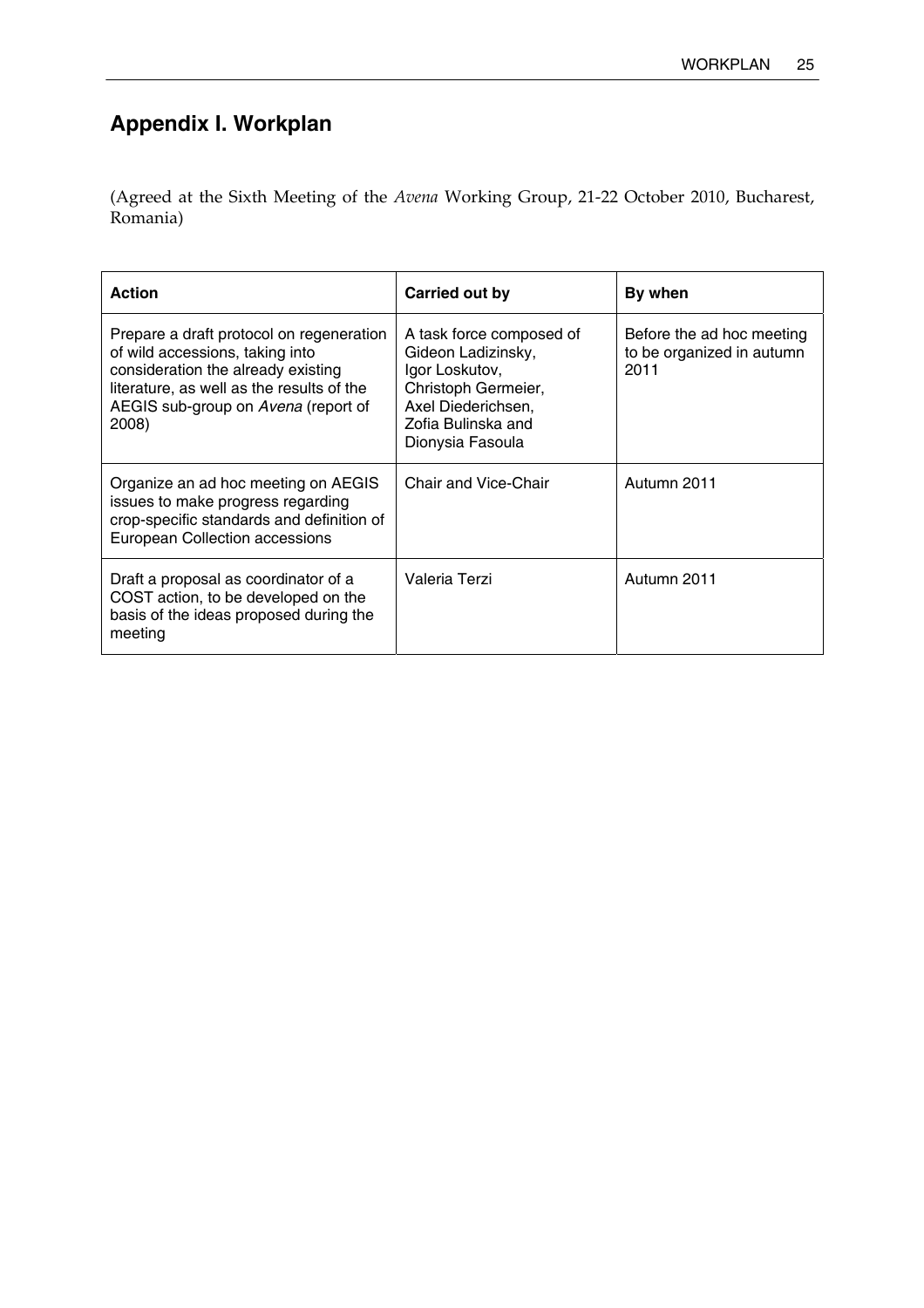# <span id="page-31-0"></span>**Appendix II. Acronyms and abbreviations**

| 15-ADON         | 15-acetyl-deoxynivalenol                                                                                                      |
|-----------------|-------------------------------------------------------------------------------------------------------------------------------|
| 3-ADON          | 3-acetyl-deoxynivalenol                                                                                                       |
| AARI            | Aegean Agricultural Research Institute, Izmir, Turkey                                                                         |
| <b>AEGIS</b>    | A European Genebank Integration System                                                                                        |
| <b>AEGRO</b>    | An Integrated European In Situ Management Workplan: Implementing<br>Genetic Reserves and On Farm Concepts (EU project)        |
| <b>AGES</b>     | Österreichische Agentur für Gesundheit und Ernährungssicherheit<br>GmbH (Austrian Agency for Health and Food Safety), Austria |
| <b>AOAC</b>     | <b>Association of Analytical Communities</b>                                                                                  |
| <b>AQUAS</b>    | <b>AEGIS Quality System</b>                                                                                                   |
| <b>AVEQ</b>     | Avena Genetic Resources for Quality in Human Consumption (EU<br><i>project</i> )                                              |
| <b>CAP</b>      | <b>Community Agricultural Policy</b>                                                                                          |
| <b>CBF</b>      | Core binding factor                                                                                                           |
| <b>CCDB</b>     | Central Crop Database                                                                                                         |
| <b>CGIAR</b>    | Consultative Group on International Agricultural Research                                                                     |
| <b>CRA</b>      | Consiglio per la Ricerca e la Sperimentazione in Agricoltura<br>(Agricultural Research Council), Italy                        |
| <b>DAS</b>      | Diacetoxyscirpenol                                                                                                            |
| <b>DON</b>      | Deoxynivalenol                                                                                                                |
| EADB            | European Avena Database                                                                                                       |
| EC              | <b>European Commission</b>                                                                                                    |
| <b>ECPGR</b>    | European Cooperative Programme for Plant Genetic Resources                                                                    |
| <b>ELISA</b>    | Enzyme-linked immunosorbent assay                                                                                             |
| <b>EST</b>      | Expressed sequence tag                                                                                                        |
| EU              | European Union                                                                                                                |
| <b>EUCARPIA</b> | European Association for Research on Plant Breeding                                                                           |
| <b>EURISCO</b>  | European Internet Search Catalogue                                                                                            |
| FAO             | Food and Agriculture Organization of the United Nations, Rome, Italy                                                          |
| GBIF            | Global Biodiversity Information Facility                                                                                      |
| <b>GRIN</b>     | Germplasm Resources Information Network, USA                                                                                  |
| HPLC-MS/MS      | High-performance liquid chromatography tandem mass spectrometry                                                               |
| <b>IBERS</b>    | Institute of Biological, Environmental and Rural Sciences, UK                                                                 |
| <b>IBPGR</b>    | International Board for Plant Genetic Resources, Rome, Italy (now<br><b>Bioversity International)</b>                         |
| ICC             | International Association for Cereal Science and Technology                                                                   |
| <b>IHAR</b>     | Plant Breeding and Acclimatization Institute, Poland                                                                          |
| <b>INIA</b>     | Instituto Nacional de Investigação Agrária, Portugal                                                                          |
| <b>INRA</b>     | Institut National de la Recherche Agronomique (National Agronomic<br>Research Institute), France                              |
| <b>IPGR</b>     | Institute for Plant Genetic Resources, Sadovo, Bulgaria                                                                       |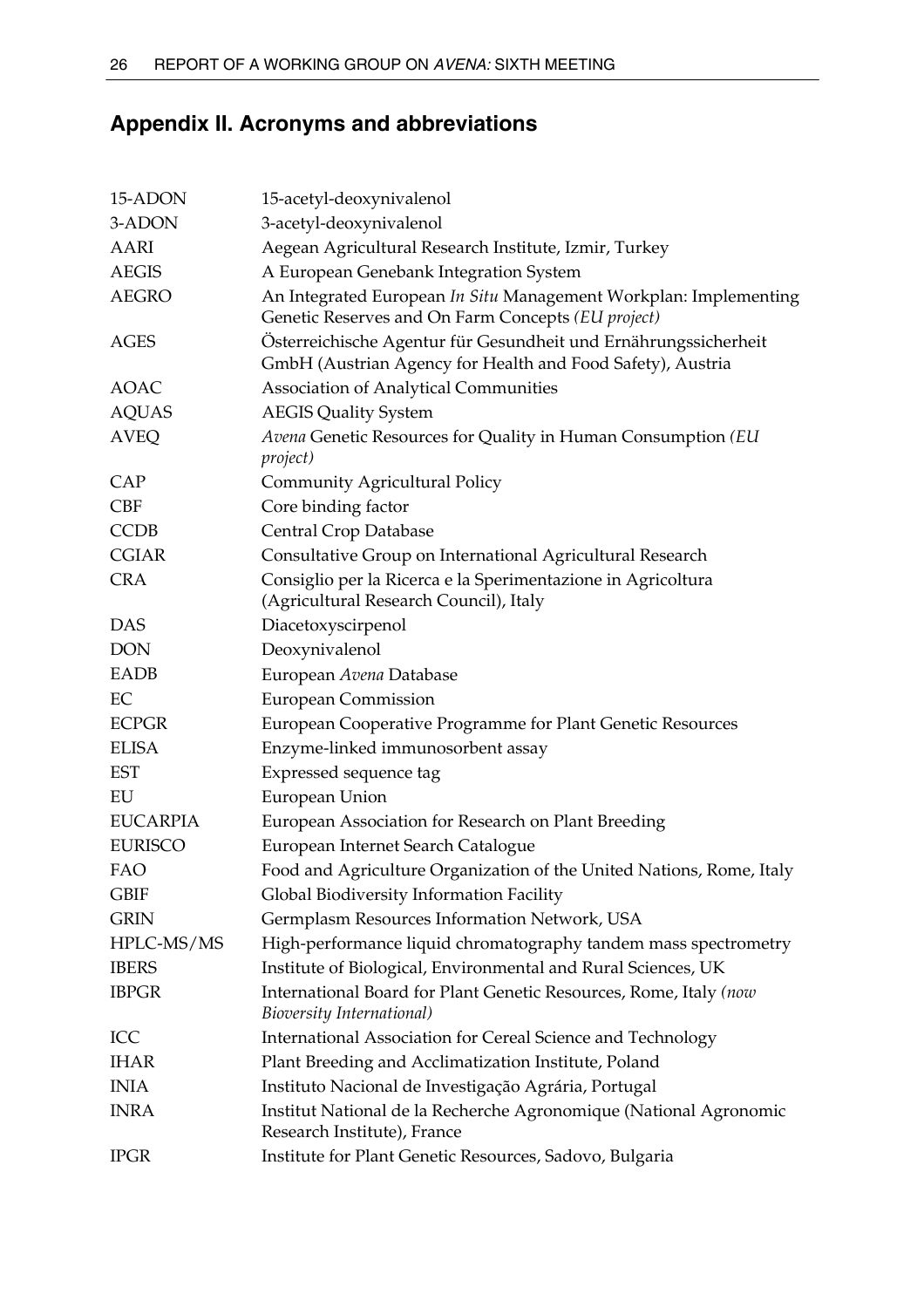| International Plant Genetic Resources Institute, Rome, Italy (now<br>Bioversity International) |
|------------------------------------------------------------------------------------------------|
| Leibniz Institute of Plant Genetics and Crop Plant Research, Gatersleben,<br>Germany           |
| Federal Research Centre for Cultivated Plants - Julius Kühn-Institut,<br>Quedlinburg, Germany  |
| Multilateral System                                                                            |
| Memorandum of Understanding                                                                    |
| Near Infrared Spectra analysis                                                                 |
| Nivalenol                                                                                      |
| Nordic Genetic Resource Center, Alnarp, Sweden                                                 |
| Normal-phase high-performance liquid chromatography                                            |
| Non-starch polysaccharides                                                                     |
| Polyacrylamide gel electrophoresis                                                             |
| Polymerase chain reaction                                                                      |
| Plant Gene Resources of Canada                                                                 |
| Quantitative polymerase chain reaction                                                         |
| Quantitative trait locus                                                                       |
| South East European Development Network on Plant Genetic Resources                             |
| System-wide Information Network for Genetic Resources (CGIAR)                                  |
| Swedish University of Agricultural Sciences                                                    |
| Standard material transfer agreement                                                           |
| Simple sequence repeat                                                                         |
| N.I. Vavilov Research Institute of Plant Industry, St. Petersburg, Russian                     |
| Federation                                                                                     |
| <b>Working Group</b>                                                                           |
| Zearalenone                                                                                    |
|                                                                                                |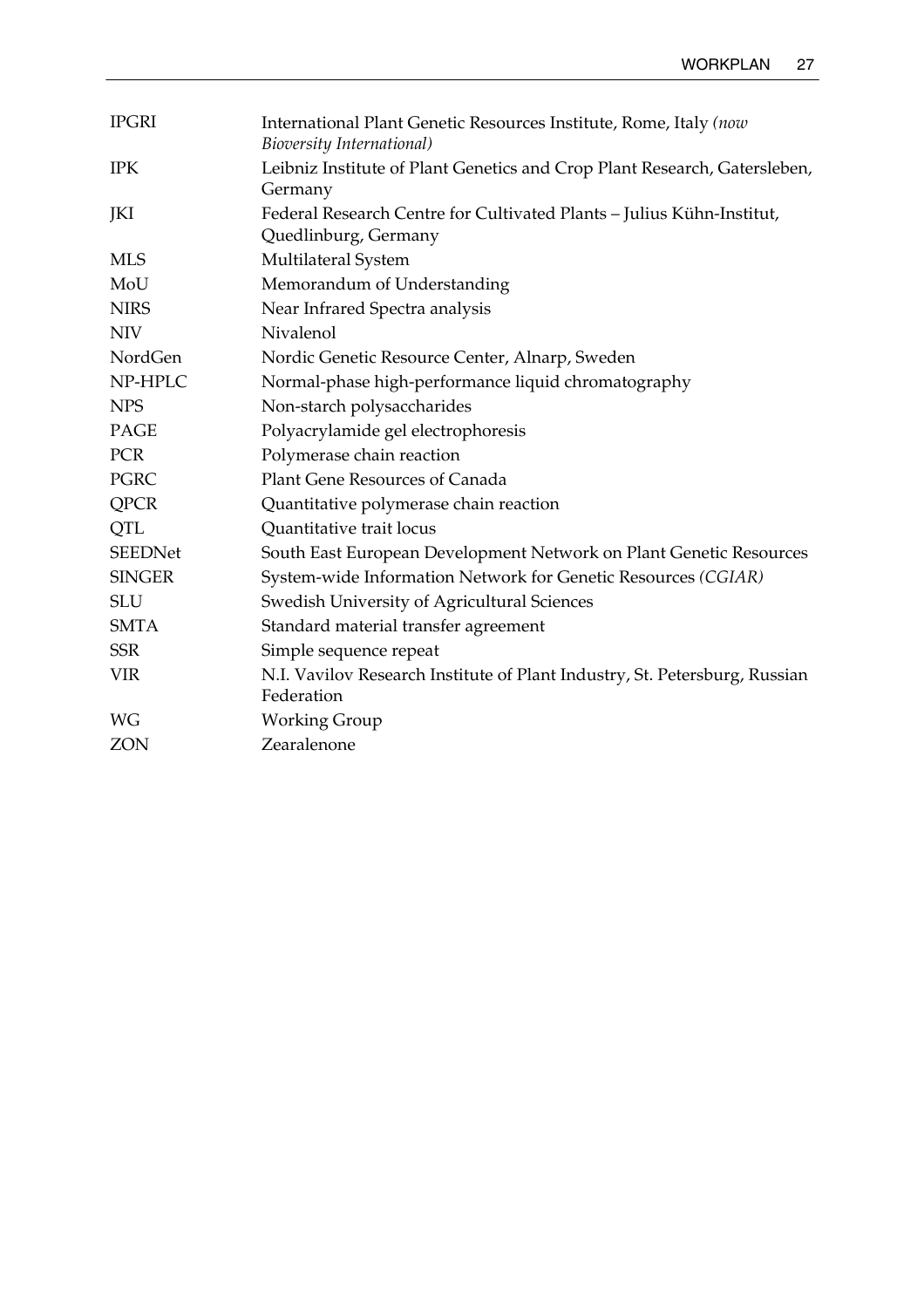# <span id="page-33-0"></span>**Appendix III. Agenda**

## *Sixth Meeting of the ECPGR Working Group on* **Avena,**  *jointly held with the Final Meeting of project AGRI GEN RES 061 on "***Avena** *Genetic Resources for Quality in Human Consumption" (AVEQ) 19-22 October 2010, Bucharest, Romania*

## **Monday, 18 October 2010**

Arrival of participants

|       | Tuesday, 19 October 2010 - AVEQ Administration Meeting                                                                                         |
|-------|------------------------------------------------------------------------------------------------------------------------------------------------|
| 08:30 | Welcome and opening of the meeting (Chair: C. Germeier)                                                                                        |
| 08:30 | Opening addresses: local host, project coordinator                                                                                             |
| 09:00 | Introduction of project partners (All)                                                                                                         |
| 09:15 | Organizational issues of the meeting                                                                                                           |
| 09:30 | Plenary session 1. Status of the project                                                                                                       |
| 09:30 | Technical status - Milestones and deliverables: going through milestones and<br>deliverables and specify delays (C. Germeier, All)             |
| 10:00 | Coffee                                                                                                                                         |
| 10:30 | Plenary session 1. Status of the project (continued)                                                                                           |
| 10:30 | Technical status - Milestones and deliverables: going through milestones and<br>deliverables and specify delays (continued) (C. Germeier, All) |
| 11:00 | Financial status - need for a final budget revision? (C. Germeier, All)                                                                        |
| 12:30 | Lunch                                                                                                                                          |
| 13:30 | Plenary session 1. Status of the project (continued)                                                                                           |
| 13:30 | WP10: Project documentation and internet portal                                                                                                |
|       | Demonstration of Excel upload                                                                                                                  |
|       | Discussion of data types: Avenin patterns, NIRS results, (HP)LC results                                                                        |
| 15:00 | Short presentation of the guidelines for the final report                                                                                      |
| 15:30 | Coffee                                                                                                                                         |

# **15:45 Work Package session**

Adapting timetable and budgets for remaining work – discussion on final report

- a. Working collection and field experiments: WP2 (P0) WP3 (P1, P2, (P5), P8, P9(MI), P10, (P11))
- b. *Fusarium*: WP4 (P3, P8, P9 (MI), P14), WP5 (P4, P6, P8, P15).
- c. Quality: WP6 (P5, P9 (DP), P11), WP7 (P6, P2, P12), WP8 (P7, P6)
- d. Frost tolerance: WP9 (P8, P9 (DM), P10).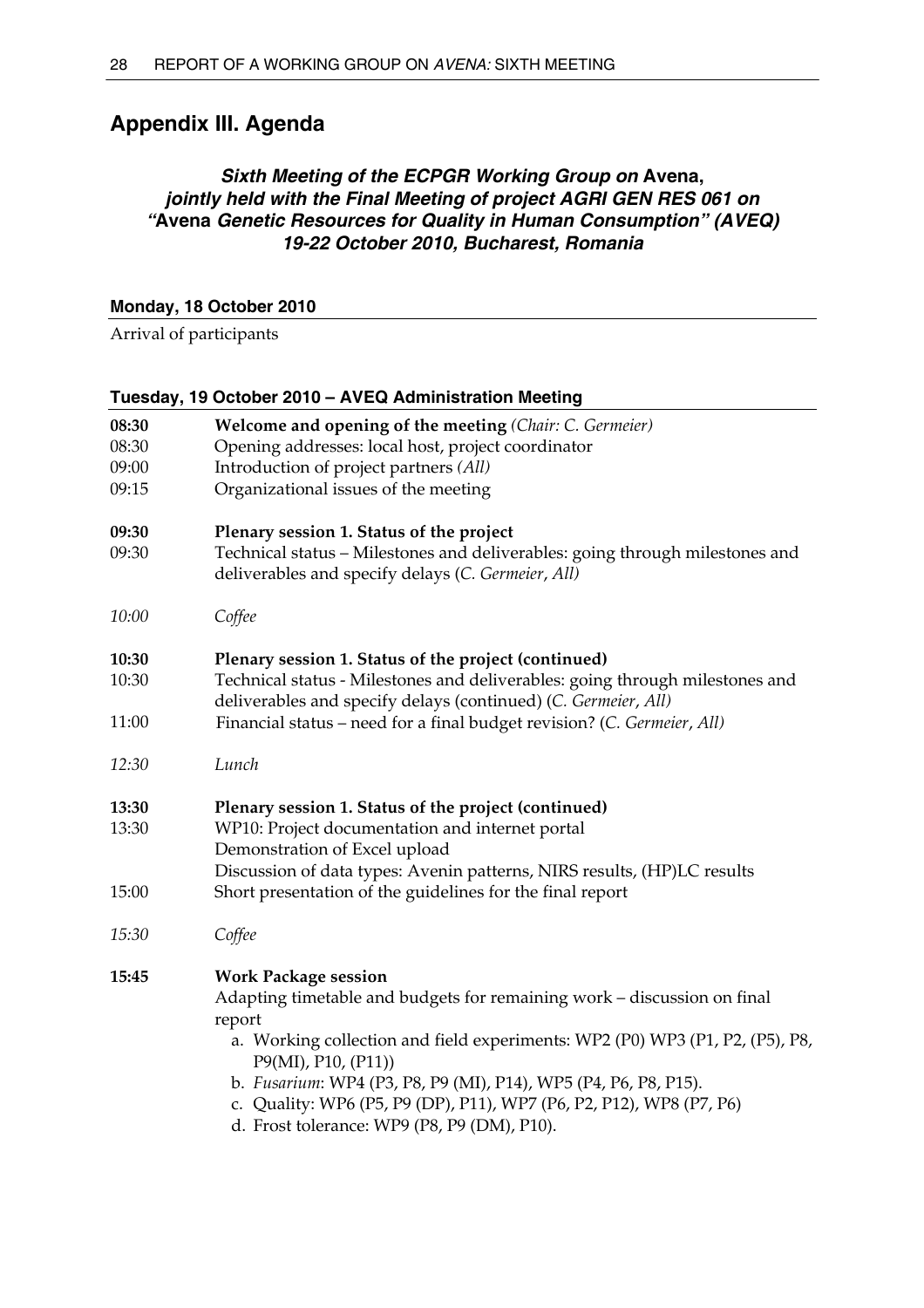# **Wednesday, 20 October 2010**

| 8:30  | <b>Work Package session (continued)</b>                                                                               |
|-------|-----------------------------------------------------------------------------------------------------------------------|
|       | Adapting timetable and budgets for remaining work - discussion on final<br>report                                     |
|       | Working collection and field experiments: WP2 (P0) WP3 (P1, P2, P5,<br>a.<br>P8, P9(MI), P10, (P11))                  |
|       | b. Fusarium: WP4 (P3, P8, P9 (MI), P14), WP5 (P4, P6, P8, P15).                                                       |
|       | c. Quality: WP6 (P5, P9 (DP), P11), WP7 (P6, P2, P12), WP8 (P7, P6)                                                   |
|       | d. Frost tolerance: WP9 (P8, P9 (DM), P10).                                                                           |
| 10:15 | Coffee                                                                                                                |
| 10:30 | <b>Work Package session (continued)</b>                                                                               |
|       | Adapting timetable and budgets for remaining work - discussion on final                                               |
|       | report                                                                                                                |
|       | Working collection and field experiments: WP2 (P0) WP3 (P1, P2, P5,<br>a.<br>P8, P9(MI), P10, (P11))                  |
|       | b. Fusarium: WP4 (P3, P8, P9 (MI), P14), WP5 (P4, P6, P8, P15).                                                       |
|       | Quality: WP6 (P5, P9 (DP), P11), WP7 (P6, P2, P12), WP8 (P7, P6)<br>C.<br>d. Frost tolerance: WP9 (P8, P9 (DM), P10). |
| 12:30 | Lunch                                                                                                                 |
| 13:30 | <b>Plenary session 2. Decisions</b>                                                                                   |
| 13:30 | Update time schedule for final project activities (C. Germeier, All)                                                  |
| 15.00 | Agreement on the need and details of a final budget revision (C. Germeier, All)                                       |
| 15:30 | Coffee                                                                                                                |
| 16:00 | Plenary session 2. Decisions (continued)                                                                              |
| 16:00 | Introduction to the final report and to future perspectives for genetic resources                                     |
|       | work in the framework of EU programmes (O. Diana)                                                                     |
| 16:30 | Final discussion on reporting and dissemination of results                                                            |
| 17:00 | Wrap-up discussion, any other issues                                                                                  |
| 18:00 | Closure of the AVEQ administration meeting                                                                            |
| 19:00 | Join welcome reception for AWG members                                                                                |
|       |                                                                                                                       |

## **Thursday, 21 October 2010 – AVEQ + ECPGR** *Avena* **Working Group presentation meeting**

| 08:30<br>09:00<br>09:15 | Opening addresses: local host, ECPGR Secretariat, Chair of the Avena WG<br>Introduction of participants (All)<br>Organizational issues of the meeting                                                                     |
|-------------------------|---------------------------------------------------------------------------------------------------------------------------------------------------------------------------------------------------------------------------|
| 9:30<br>9:30            | Session 1. Overview of the AVEQ project, working collection and field work<br>WP1-2. Avena genetic resources for quality in human consumption (AVEQ) -<br>A European project on nutritional quality in oats (C. Germeier) |
| 10:00                   | Coffee                                                                                                                                                                                                                    |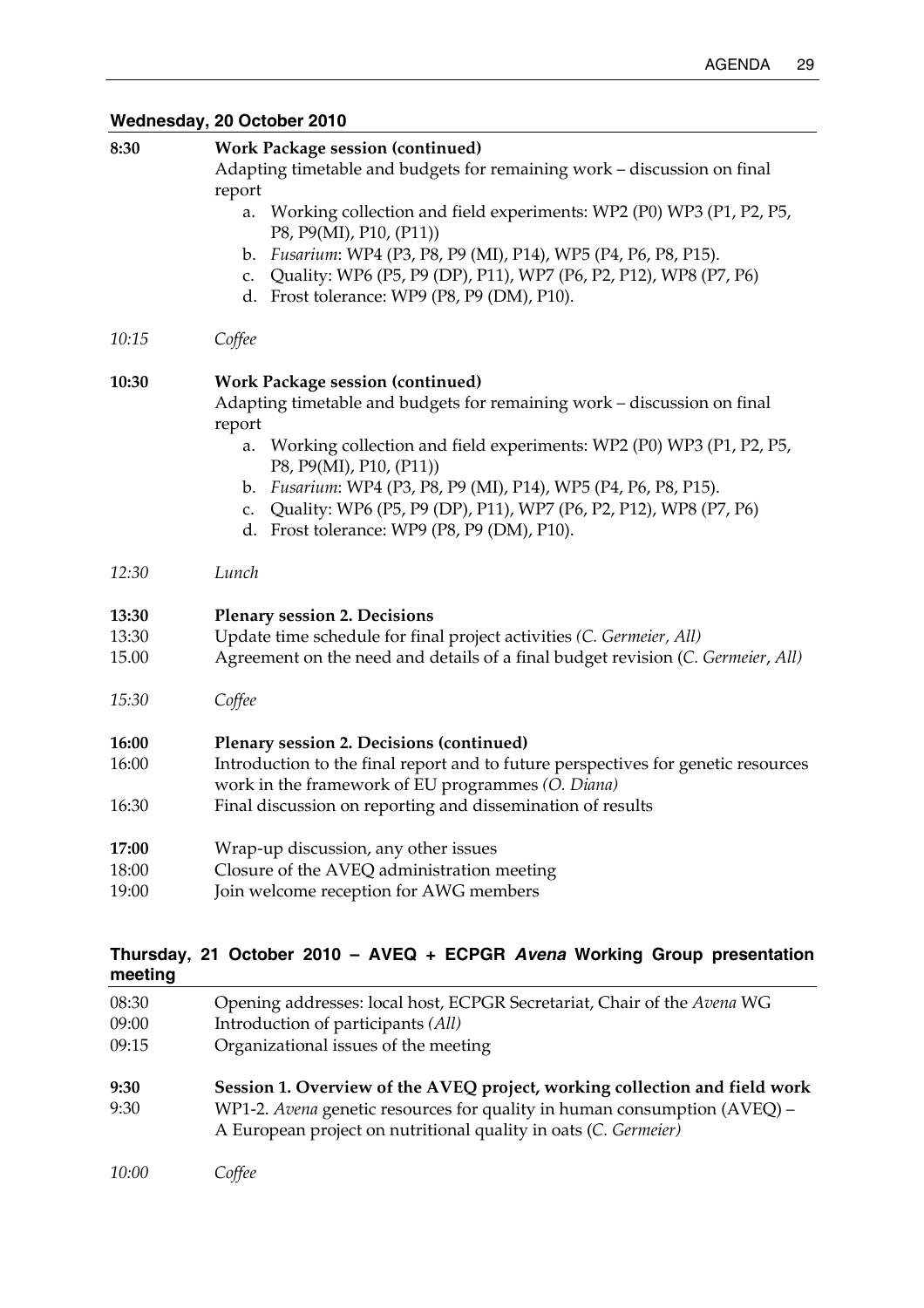| 10:30       | WP3. Field experiments for quality analysis - yields and technical quality<br>(D. Murariu)                |
|-------------|-----------------------------------------------------------------------------------------------------------|
| 10:50       | Discussion                                                                                                |
| 11:00       | <b>Session 2. Fusarium in oat genetic resources (Chair: M. Stanca)</b>                                    |
| 11:00       | Background: Fusarium discussion at EU level (O. Winkelmann)                                               |
| 11:30       | WP4. Fusarium inoculation and experiences with Fusarium on oats in the field<br>(M. Herrmann, D. Murariu) |
| 11:50       | WP5. Analysis of <i>Fusarium</i> on oat samples – methodology and results                                 |
|             | (I. Polisenska, V. Terzi)                                                                                 |
| 12:10       | Discussion                                                                                                |
| 12:30       | Lunch                                                                                                     |
| 13:30       | Session 3. Oats nutritional quality (Chair: M. Stanca)                                                    |
| 13:30       | Background: Nutritional quality in oats (L. Dimberg)                                                      |
| 14:00       | WP6. Analysis for protein, fat and minerals (J. Koenig)                                                   |
| 14:20       | WP7. Analysis for fibre and β-glucan (D. Boros, R. Redaelli)                                              |
| 14:40       | WP8. Analysis for antioxidants and avenanthramides (R. Redaelli, L. Dimberg)                              |
| 15:00       | Discussion                                                                                                |
| 15:30       | Coffee                                                                                                    |
| 16:00       | Session 4. Cold tolerance in oat genetic resources (Chair: M. Stanca)                                     |
| 16:00       | Background: Cold tolerance in oats - state of the art (M. Stanca)                                         |
| 16:30       | WP9: Cold tolerance in field experiments (N. Antonova)                                                    |
| 16:50       | WP9: Cold tolerance evaluation by chlorophyll fluorescence measurements                                   |
|             | (F. Rizza)                                                                                                |
| 17:10       | Discussion                                                                                                |
| 17:40       | Closure of the meeting day                                                                                |
| 17:45-19:45 | City tour to Bucharest                                                                                    |

## *20:00 Social dinner*

# **Friday, 22 October 2010 – ECPGR/AWG meeting**

| 8:30  | <b>Session 5. ECPGR activities</b>                                                             |
|-------|------------------------------------------------------------------------------------------------|
| 08:30 | Avena WG: Chairperson's report, including follow-up of activities since fifth                  |
|       | meeting; overview of present meeting: aims and schedule (A. Katsiotis)                         |
| 09:00 | Update on ECPGR (L. Maggioni)                                                                  |
| 09:30 | Future perspectives for genetic resources work in the framework of EU<br>programmes (O. Diana) |
| 10:00 | Coffee                                                                                         |
| 10:30 | Session 6. Avena collection and wild species issues                                            |
| 10:30 | An account of the <i>in situ</i> AEGRO project: Wild species prospection in Cyprus,            |
|       | Sicily and Spain (A. Katsiotis)                                                                |
| 10:50 | The situation of wild species collections at IBERS (T. Langdon)                                |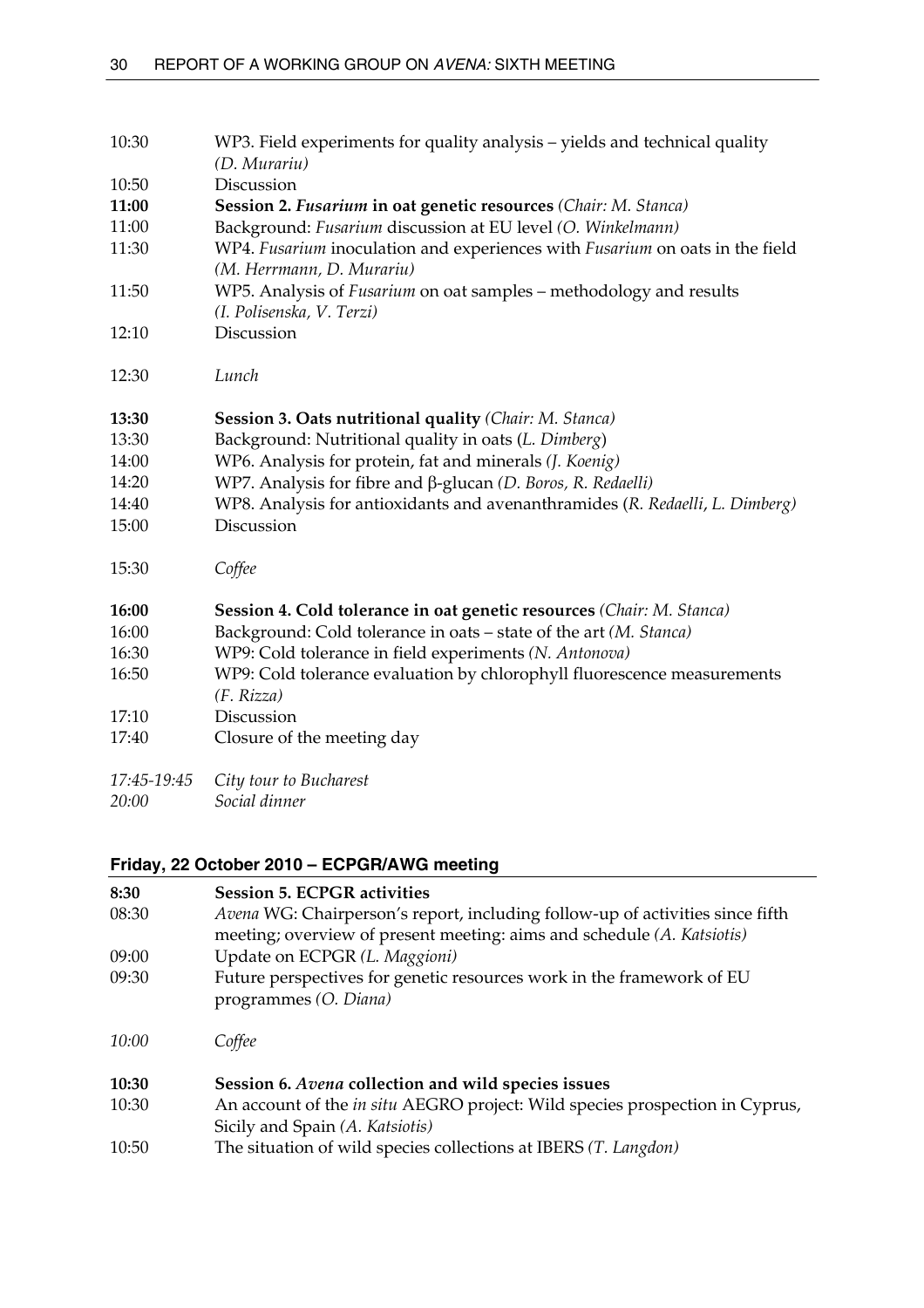| 11:10 | Wild species management and experiences in the Canadian Genebank<br>(A. Diederichsen)                                                                                                                        |
|-------|--------------------------------------------------------------------------------------------------------------------------------------------------------------------------------------------------------------|
| 11:30 | The AVEQ working collection (WP2) - collection structure and experiences<br>with multiplication (Z. Bulinska, I. Kordulasinska, C. Germeier)                                                                 |
| 11:50 | Discussion on ex situ vs. in situ conservation, regeneration and multiplication<br>protocols for wild Avena species as part of the AEGIS quality system<br>(A. Diederichsen, Z. Bulinska, A. Katsiotis, All) |
| 13:00 | Lunch                                                                                                                                                                                                        |
| 14:00 | Session 7. Sharing of tasks and responsibilities                                                                                                                                                             |
| 14:00 | Brief country reports (All)                                                                                                                                                                                  |
| 14:30 | An update on AEGIS (L. Maggioni)                                                                                                                                                                             |
| 15:00 | The EADB and the situation and future of the Central Crop Databases<br>(C. Germeier, L. Maggioni, A. Katsiotis, All)                                                                                         |
|       | Discussion on the selection of accessions for the European collection? How to<br>move forward to have a first batch of AEGIS accessions designated? (All)                                                    |
| 15:30 | Coffee                                                                                                                                                                                                       |
| 16:00 | Session 8. Future funded project opportunities                                                                                                                                                               |
| 16:00 | Discussion on future projects: proposals for collaborative research activities<br>(A. Katsiotis, V. Terzi, C. Germeier, All)                                                                                 |
| 17:00 | Conclusions and recommendations (A. Katsiotis)                                                                                                                                                               |
|       |                                                                                                                                                                                                              |

18:00 Closure of the meeting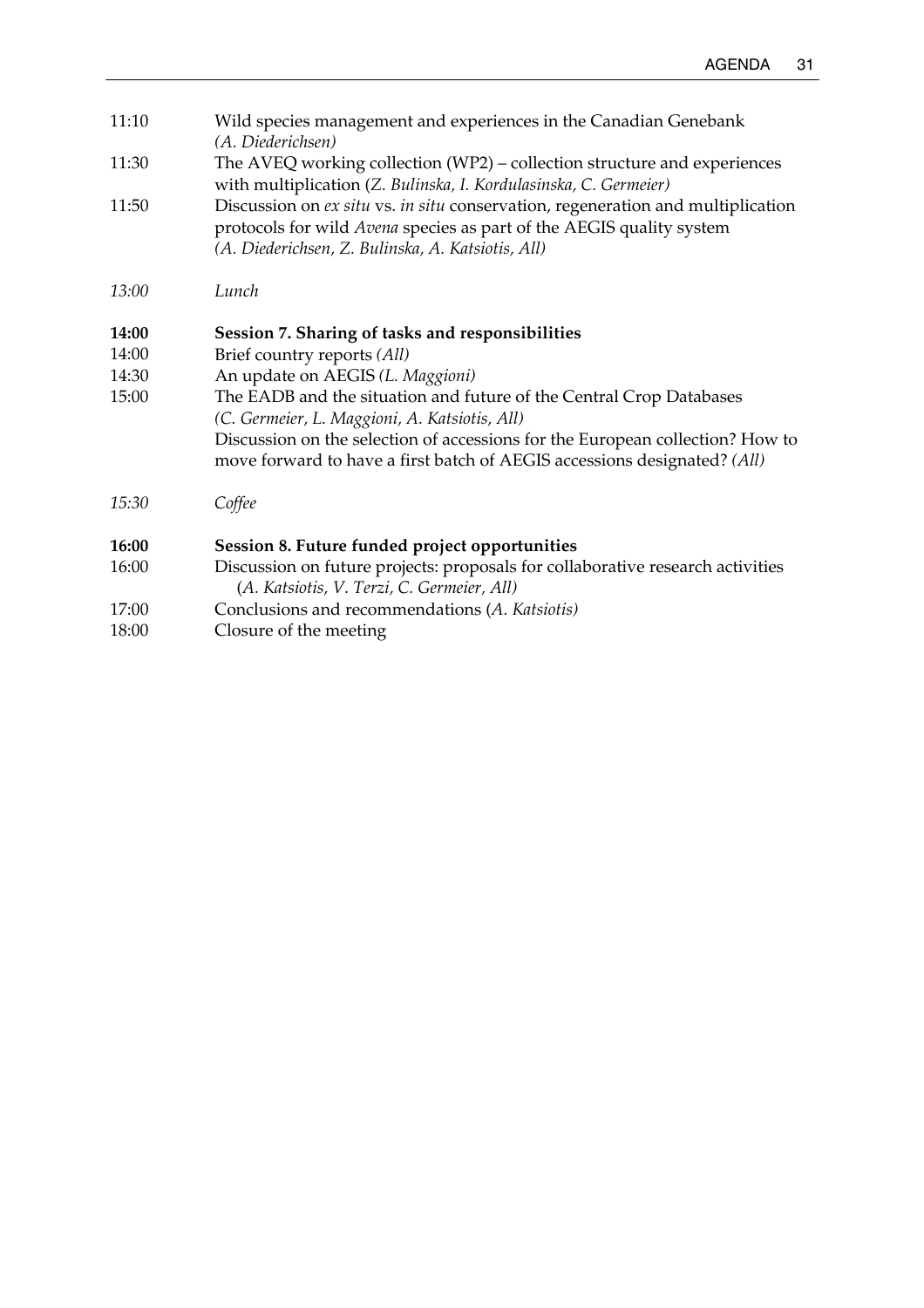# <span id="page-37-0"></span>**Appendix IV. List of participants**

## *Sixth Meeting of the ECPGR Working Group on* **Avena,**  *jointly held with the Final Meeting of project AGRI GEN RES 061 on "***Avena** *Genetic Resources for Quality in Human Consumption" (AVEQ) 19-22 October 2010, Bucharest, Romania*

*N.B. Contact details of participants updated at the time of publication. The composition of the Working Group is subject to changes. The full list, constantly updated, is available from the* Avena *Working Group's Web page [\(http://www.ecpgr.cgiar.org/networks/cereals/avena.html\)](http://www.ecpgr.cgiar.org/networks/cereals/avena.html).* 

## **Working Group members**

Nadejda Antonova [AVEQ] Institute for Plant Genetic Resources "K. Malkov" (IPGR) 4122 Sadovo, Plovdiv district **Bulgaria**  Email: [vnade@yahoo.com](mailto:vnade@yahoo.com)

Dionysia Fasoula Agricultural Research Institute Ministry of Agriculture, Natural Resources and Environment PO Box 22016 1516 Nicosia **Cyprus**  Email1: dfasoula@arinet.ari.gov.cy Email2: dionfasoula@yahoo.com

Lenka Nedomová [AVEQ] Agricultural Research Institute Kroměříž, Ltd. Havlickova 2787 76701 Kroměříž **Czech Republic**  Email: nedomova.lenka@vukrom.cz

Külli Annamaa [AVEQ] Jõgeva Plant Breeding Institute (PBI) Aamisepa 1 48309 Jõgeva **Estonia**  Email: [kylli.annamaa@jpbi.ee](mailto:kylli.annamaa@jpbi.ee)

Elina Kiviharju MTT Agrifood Research Finland 31600 Jokioinen **Finland**  Email: [elina.kiviharju@mtt.fi](mailto:elina.kiviharju@mtt.fi)

Jean Koenig [AVEQ[\]8](#page-37-1) UMR Génétique, Diversité et Ecophysiologie des céréales Institut National de la Recherche Agronomique (INRA) 234 Avenue du Brezet 63100 Clermont-Ferrand **France**  Email: [koenig@clermont.inra.fr](mailto:koenig@clermont.inra.fr)

Christoph Germeier [AVEQ] Julius Kuehn Institute - Federal Research Centre for Cultivated Plants Institute for Breeding Research on Agricultural Crops Erwin-Baur-Str. 27 06484 Quedlinburg **Germany**  Email: [christoph.germeier@jki.bund.de](mailto:christoph.germeier@jki.bund.de)

Andreas Katsiotis Department of Plant Breeding and Biometry Agricultural University of Athens Iera Odos 75 118 55 Athens Votanikos **Greece**  Email: [katsioti@aua.gr](mailto:katsioti@aua.gr)

Noel Collins Department of Agriculture, Fisheries and Food Backweston Farm Leixlip, Co. Kildare **Ireland**  Email: NoelD.Collins@agriculture.gov.ie

 $\overline{a}$ 

<span id="page-37-1"></span>Now retired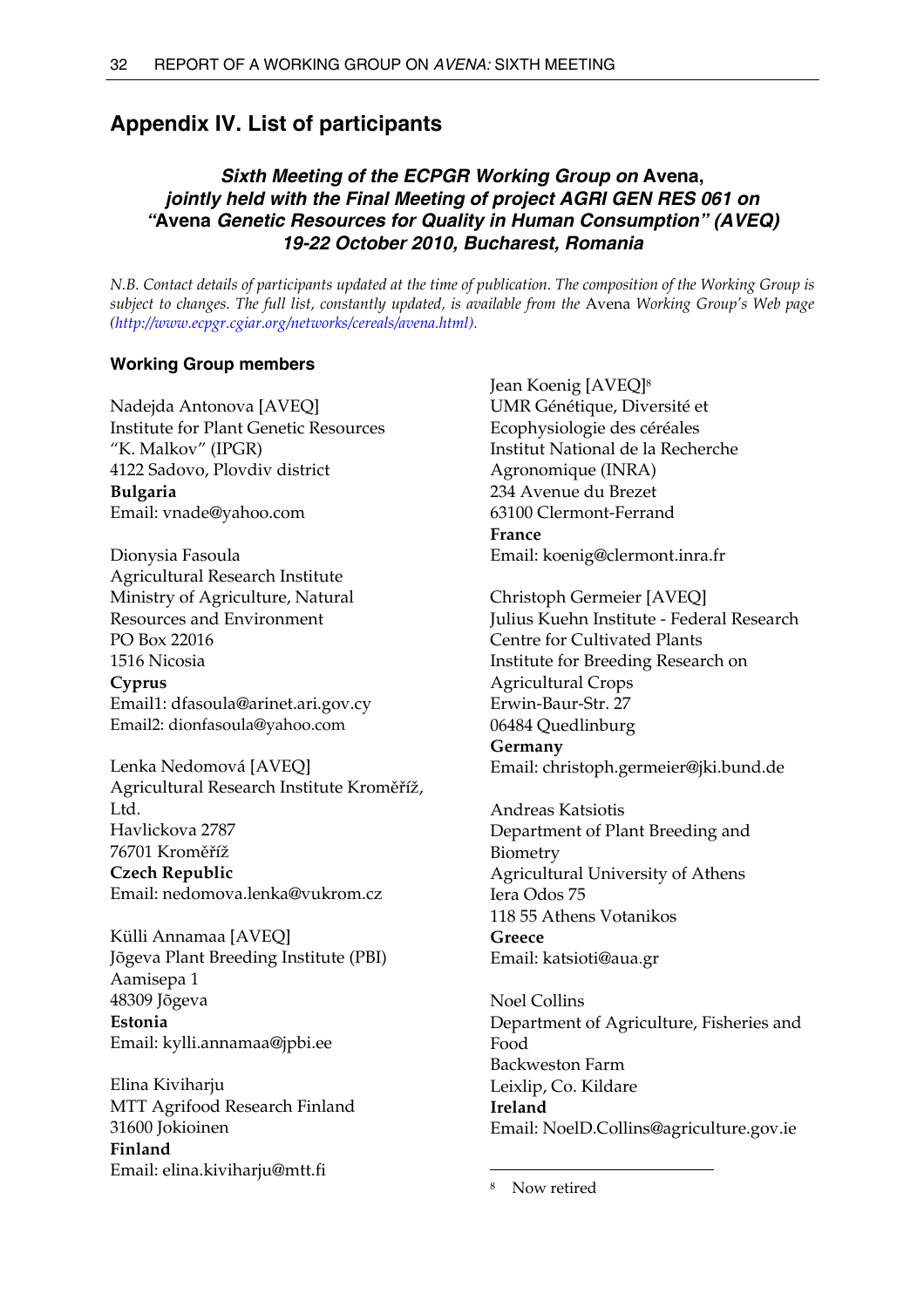Gideon Ladizinsky Faculty of Agriculture Hebrew University of Jerusalem PO Box 12 76100 Rehovot **Israel**  Email: ladizins@agri.huji.ac.il

Valeria Terzi Consiglio per la Ricerca e la Sperimentazione in Agricoltura, Centro di ricerca per la genomica e la postgenomica animale e vegetale (CRA-GPG) (Genomics Research Centre) Via San Protaso 302 29017 Fiorenzuola d'Arda **Italy**  Email: valeria.terzi@entecra.it

Trond Buraas Graminor AS Hommelstadvegen 60 2344 Ilseng **Norway**  Email: trond.buraas@graminor.no

Zofia Bulinska-Radomska Plant Breeding and Acclimatization Institute (IHAR) National Plant Genetic Resources Centre Radzików 05870 Blonie **Poland**  Email: z.bulinska@ihar.edu.pl

Benvindo Martins Maçãs Unidade de Recursos Genéticos, Ecofisiologia e Melhoramento de Plantas Instituto Nacional de Investigação Agrária (INIA) Apartado 6 7350-901 Elvas Codex **Portugal**  Email1: benvindo.macas@inrb.pt Email2:benvindomacas@gmail.com

Danela Murariu Suceava Genebank Banca de Resurse Genetice Vegetale Suceava B-dul 1 Mai, Nr. 17 720237 Suceava **Romania**  Email1: dmurariu@suceava.astral.ro Email2: d\_murariu@yahoo.com

Peter Hozlar Plant Production Research Centre Piešťany Research and Breeding Station Viglas 962 02 Viglas **Slovakia**  Email: hozlar@vurv.sk

Axel Diederichsen *(Representing Agnese Kolodinska)* Nordic Genetic Resource Center (NordGen) Box 41 230 53 Alnarp **Sweden**  Email: axel.diederichsen@nordgen.org

Jens Weibull Swedish Biodiversity Centre Swedish University.of Agricultural Sciences (SLU) PO Box 57 23053 Alnarp **Sweden**  Email: jens.weibull@slu.se

Tim Langdon *(representing Athole Marshall)*  Institute of Biological, Environmental and Rural Sciences (IBERS) Aberystwyth University Plas Gogerddan Aberystwyth SY23 3EB **United Kingdom**  Email: ttl@aber.ac.uk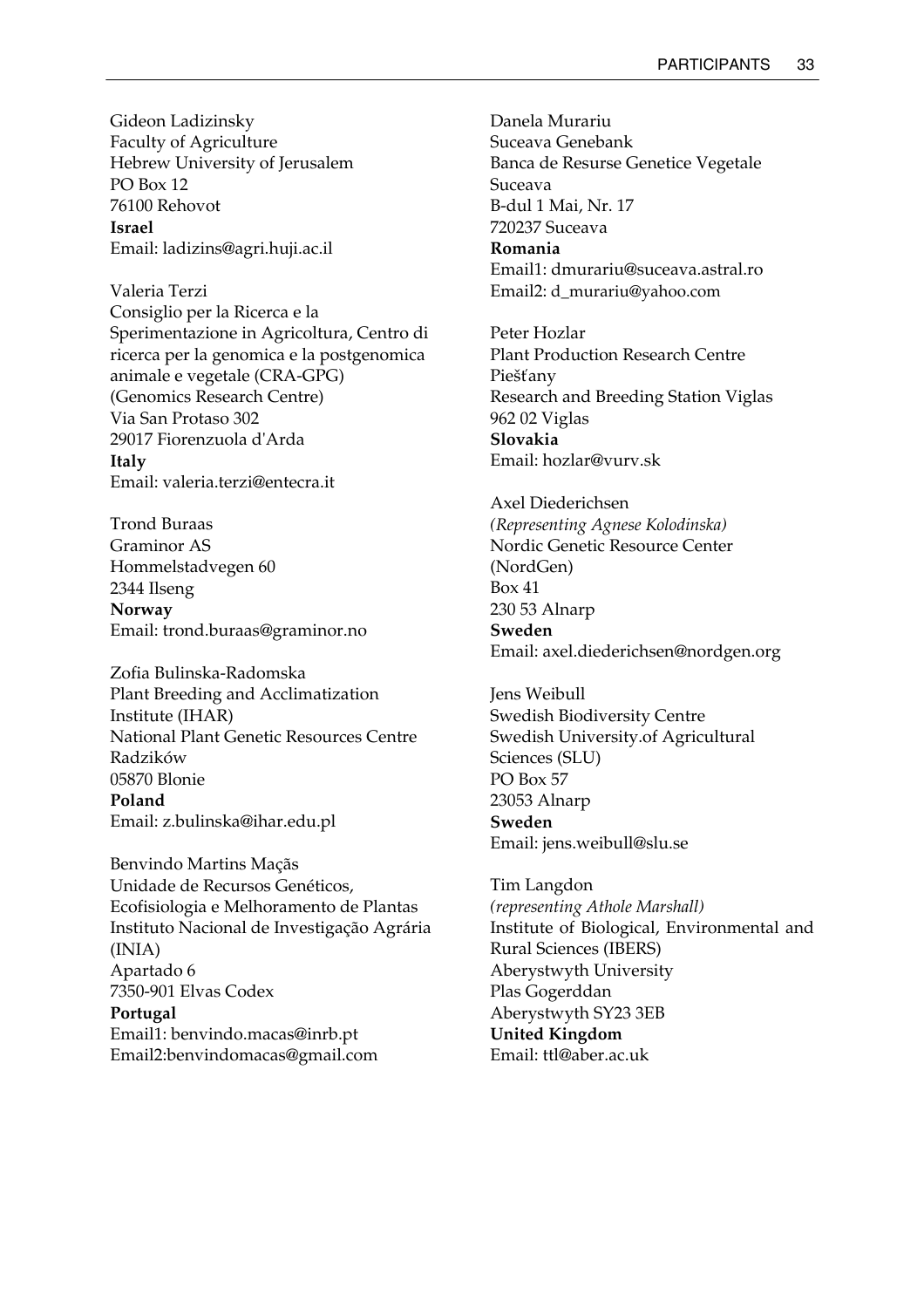## **Observers**

Olivier Diana Unit H.1 Environment, GMO, Genetic Resources DG Agriculture and Rural Development European Commission 200 rue de la Loi 1049 Bruxelles Belgium Email: olivier.diana@ec.europa.eu

Ivana Polisenska Agrotest fyto, s.r.o. Havlickova 2787/121 76701 Kroměříž Czech Republic Email: polisenska@vukrom.cz

Matthias Herrmann Julius Kuehn Institute (JKI) - Federal Research Centre for Cultivated Plants Germany Email: matthias.herrmann@jki.bund.de

Ole Winkelmann Eurofins WEJ Contaminants Neuländer Kamp 1 21079 Hamburg Germany Email: olewinkelmann@eurofins.de

Rita Redaelli Consiglio per la Ricerca e la Sperimentazione in Agricoltura, Unita di Ricerca per la Maiscoltura (CRA-MAC) Via Stezzano 26 24126 Bergamo Italy Email: rita.redaelli@entecra.it

Fulvia Rizza Consiglio per la Ricerca e la Sperimentazione in Agricoltura, Centro di ricerca per la genomica e la postgenomica animale e vegetale (CRA-GPG) (Genomics Research Centre) Fiorenzuola d'Arda Italy Email: fulvia.rizza@entecra.it

Michele Stanca Consiglio per la Ricerca e la Sperimentazione in Agricoltura, Centro di ricerca per la genomica e la postgenomica animale e vegetale (CRA-GPG) (Genomics Research Centre) Fiorenzuola d'Arda Italy Email: michele@stanca.it

Danuta Boros Plant Breeding and Acclimatization Institute (IHAR) National Research Institute Radzików 05-870 Blonie Poland Email: d.boros@ihar.edu.pl

Olga Jablonk[a9](#page-39-0) Plant Breeding and Acclimatization Institute (IHAR) National Research Institute Radzików 05-870 Blonie Poland

Izabela Kordulasinska Plant Breeding and Acclimatization Institute (IHAR) Radzików 05870 Blonie Poland Email: i.kordulasinska@ihar.edu.pl

Aurel-Florentin Badiu Director of Research Ministry of Agriculture and Rural Development of Romania. B-dul Carol I, nr. 2-4, sector 3, 020921 Oficiul postal 37 Bucharest Romania Email: aurel.badiu@madr.ro

<span id="page-39-0"></span>Has left the institute.

 $\overline{a}$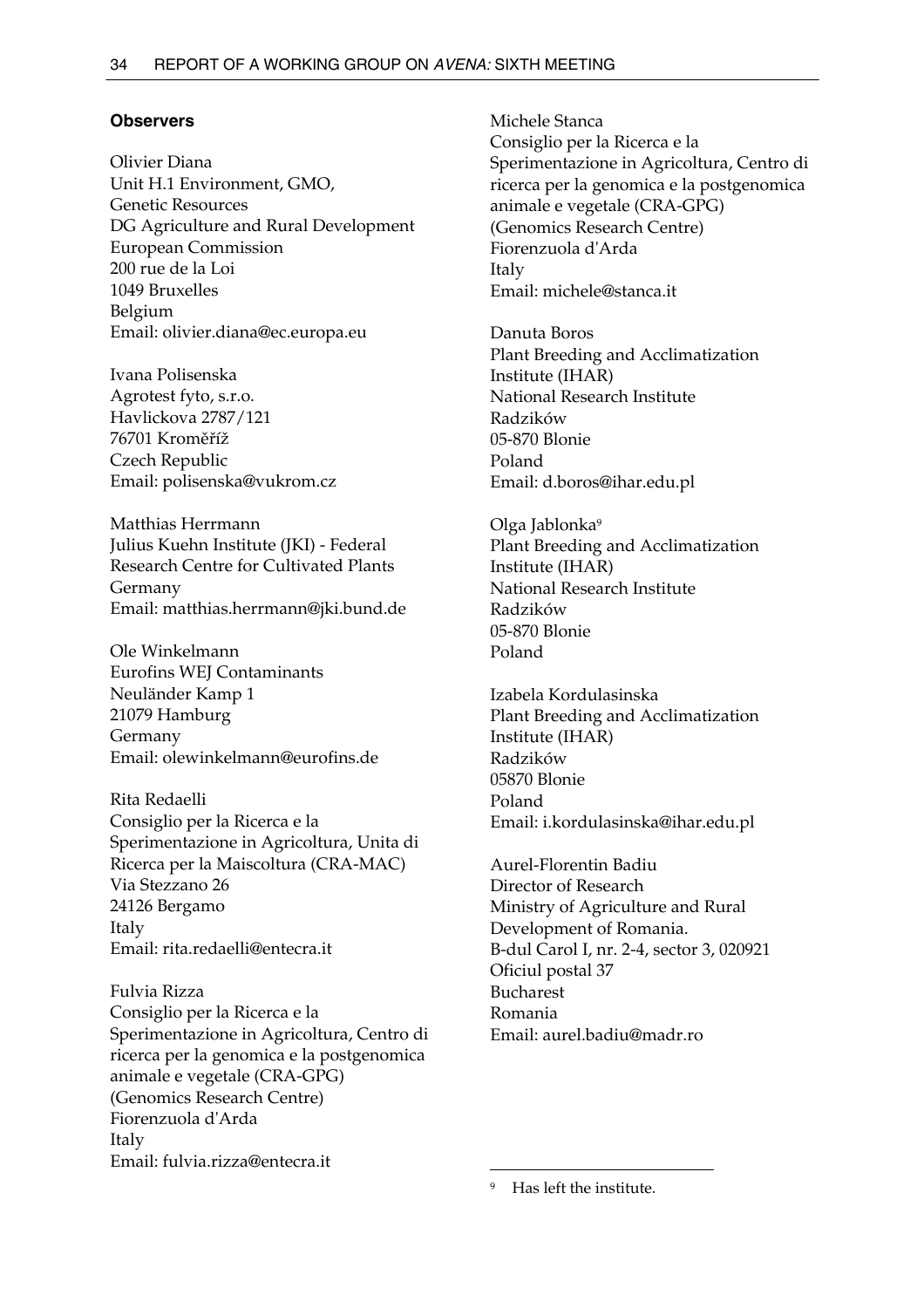Daniela Giurca General Director General Direction Agricultural Policies, Ministry of Agriculture and Rural Development of Romania. B-dul Carol I, nr. 2-4, sector 3, 020921 Oficiul postal 37 Bucharest Romania Email: daniela.giurca@madr.ro

Manuela Ibanescu Banca de Resurse Genetice Vegetale Suceava B-dul 1 Mai, Nr. 17 720224 Suceava Romania Email1: manuelaibanescu@yahoo.com Email2: genebank@suceava.astral.ro

Domnica Placinta Banca de Resurse Genetice Vegetale Suceava B-dul 1 Mai, Nr. 17 720237 Suceava Romania Email: genebank@suceava.astral.ro

Lena Dimberg Department of Food Science, Swedish University of Agricultural Sciences (SLU) PO Box 7051 750 07 Uppsala Sweden Email: [Lena.Dimberg@lmv.slu.se](mailto:Lena.Dimberg@lmv.slu.se)

## **ECPGR Secretariat**

Lorenzo Maggioni ECPGR Coordinator Regional Office for Europe **Bioversity International**  Via dei Tre Denari 472/a 00057 Maccarese, Rome Italy Email: l.maggioni@cgiar.org